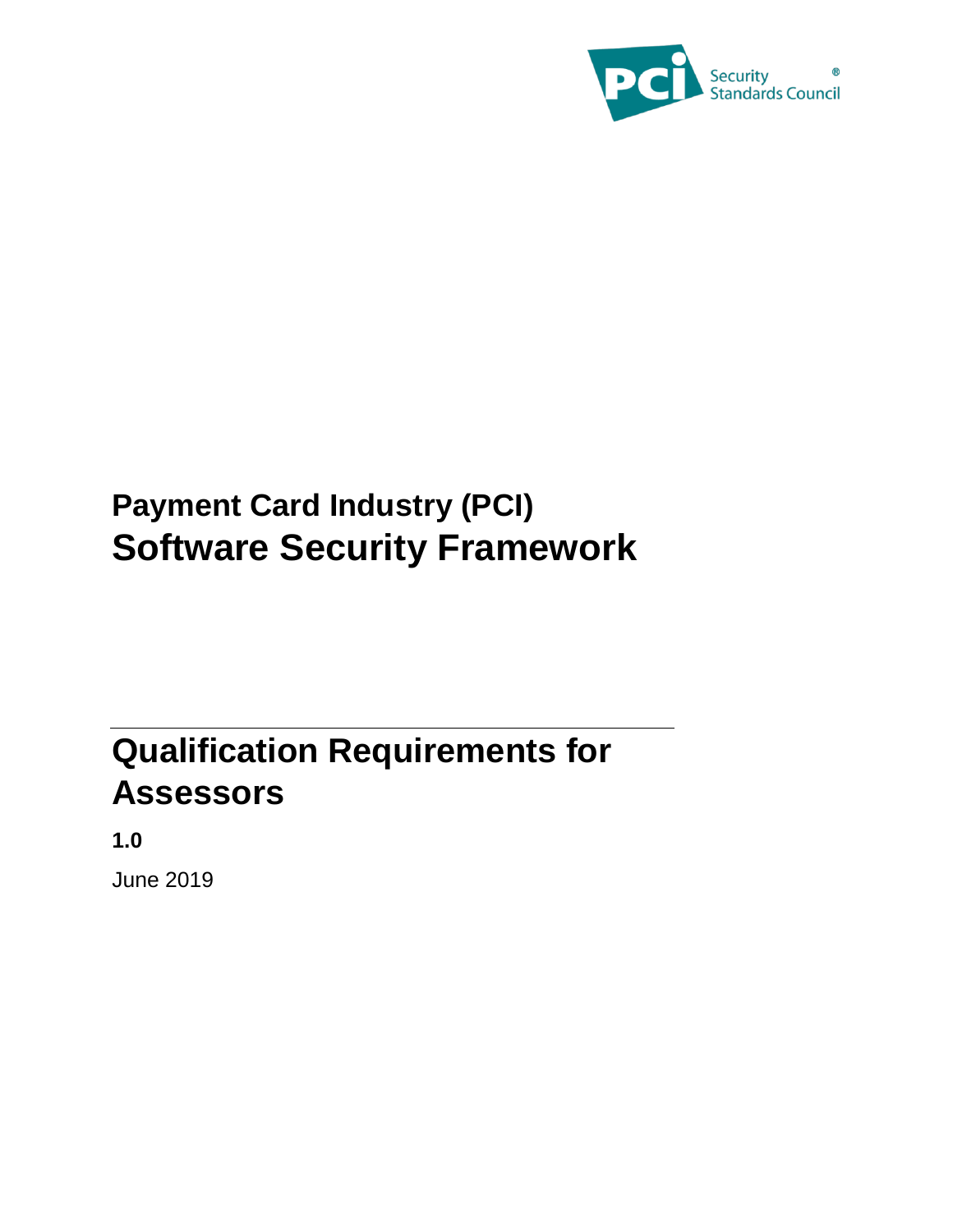

# **Document Changes**

| <b>Date</b> | <b>Version</b> | <b>Description</b>                                                                             |
|-------------|----------------|------------------------------------------------------------------------------------------------|
| June 2019   | 1.0            | Initial release of the Software Security Framework Qualification Requirements for<br>Assessors |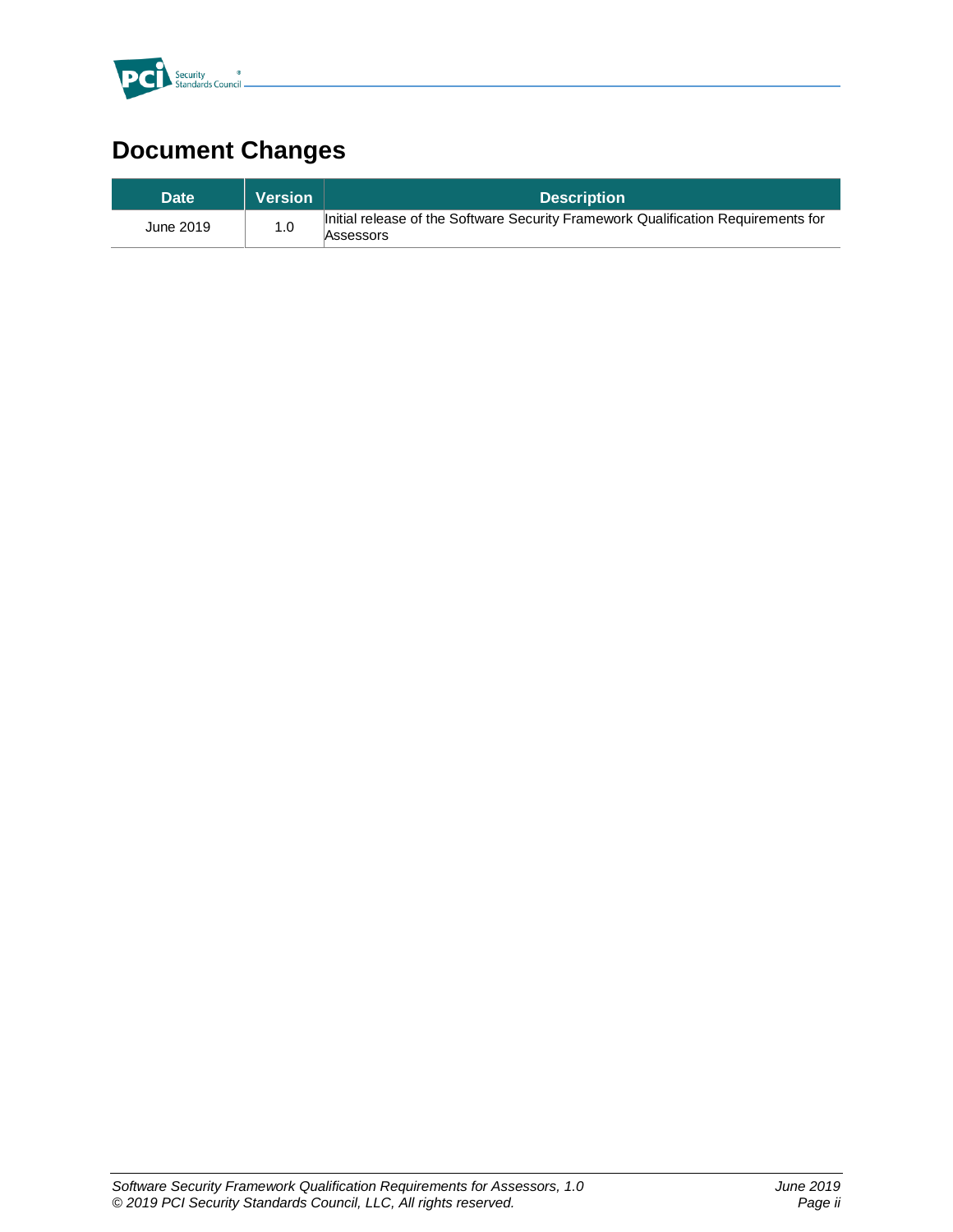

## **Table of Contents**

| 1            |                   |       |  |  |
|--------------|-------------------|-------|--|--|
|              | 1.1<br>1.2<br>1.3 |       |  |  |
|              | 1.4               |       |  |  |
|              |                   |       |  |  |
|              | 1.5               |       |  |  |
|              | 1.6               |       |  |  |
| $\mathbf{2}$ |                   |       |  |  |
|              | 2.1               |       |  |  |
|              |                   | 2.1.1 |  |  |
|              |                   | 2.1.2 |  |  |
|              | 2.2               |       |  |  |
|              |                   | 2.2.1 |  |  |
|              |                   | 2.2.2 |  |  |
|              | 2.3               |       |  |  |
|              |                   | 2.3.1 |  |  |
|              |                   | 2.3.2 |  |  |
|              | 2.4               |       |  |  |
|              |                   | 2.4.1 |  |  |
|              | 2.5               |       |  |  |
|              |                   | 2.5.1 |  |  |
| 3            |                   |       |  |  |
|              | 3.1               |       |  |  |
|              |                   | 3.1.1 |  |  |
|              |                   | 3.1.2 |  |  |
|              | 3.2               |       |  |  |
|              |                   | 3.2.1 |  |  |
|              |                   | 3.2.2 |  |  |
|              |                   | 3.2.3 |  |  |
|              |                   | 3.2.4 |  |  |
|              | 3.3               |       |  |  |
|              | 3.4               |       |  |  |
| 4            |                   |       |  |  |
|              | 4.1               |       |  |  |
|              |                   | 4.1.1 |  |  |
|              |                   | 4.1.2 |  |  |
|              | 4.2               |       |  |  |
|              |                   | 4.2.1 |  |  |
|              |                   | 4.2.2 |  |  |
|              | 4.3               |       |  |  |
|              |                   | 4.3.1 |  |  |
|              |                   | 4.3.2 |  |  |
|              | 4.4               |       |  |  |
|              |                   | 4.4.1 |  |  |
|              | 4.5               |       |  |  |
|              |                   |       |  |  |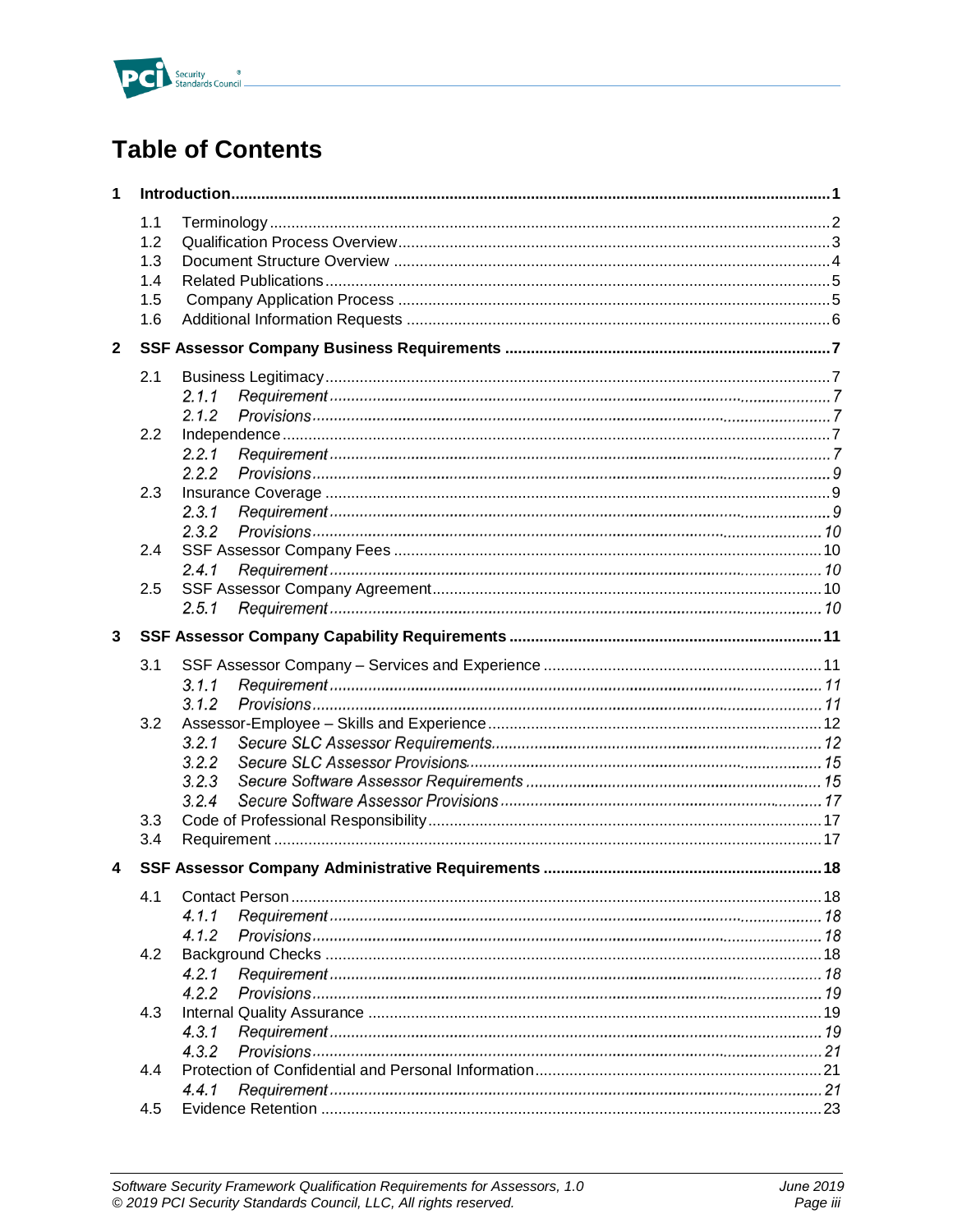

|   |                   | 4.5.1 |  |
|---|-------------------|-------|--|
|   |                   | 4.5.2 |  |
|   | 4.6               |       |  |
|   |                   | 4.6.1 |  |
|   |                   | 4.6.2 |  |
|   | 4.7               |       |  |
|   |                   | 471   |  |
|   |                   | 4.7.2 |  |
| 5 |                   |       |  |
|   | 5.1               |       |  |
|   | 5.2               |       |  |
|   |                   | 5.2.1 |  |
|   |                   | 5.2.2 |  |
| 6 |                   |       |  |
|   | 6.1               |       |  |
|   | 6.2               |       |  |
|   | 6.3               |       |  |
|   | <b>Appendix A</b> |       |  |
|   | <b>Appendix B</b> |       |  |
|   | <b>Appendix C</b> |       |  |
|   | <b>Appendix D</b> |       |  |
|   | <b>Appendix E</b> |       |  |
|   | <b>Appendix F</b> |       |  |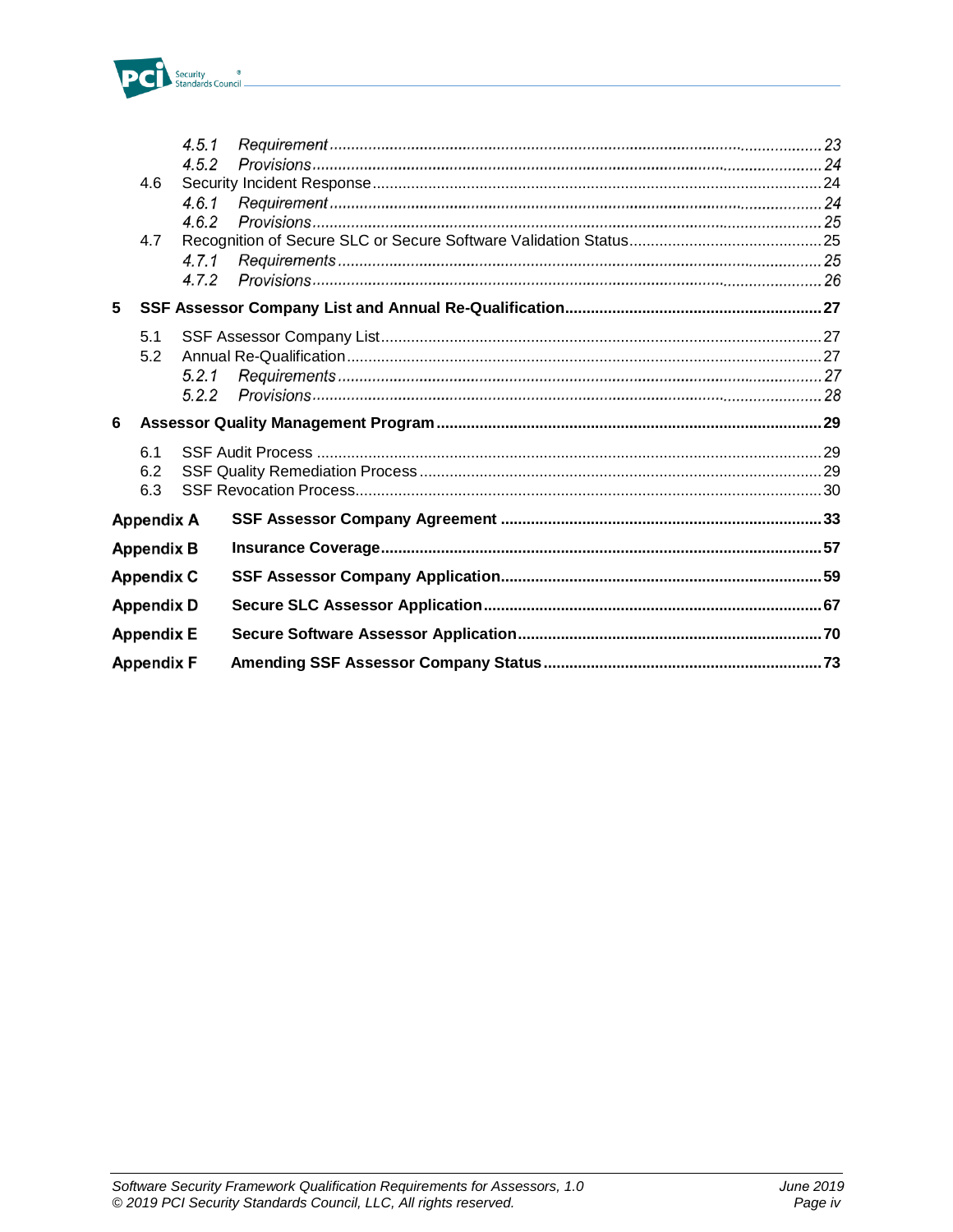

### <span id="page-4-0"></span>**1 Introduction**

These PCI Software Security Framework Qualification Requirements for Assessors are intended for companies and their employees wishing to qualify to perform assessments under the PCI Software Security Framework (SSF) and describe the minimum capability and related documentation requirements that candidate SSF Assessor Companies and their Assessor-Employees must satisfy.

The SSF is a collection of software security standards and associated validation and listing programs developed, maintained and operated by PCI SSC, for the secure design, development and maintenance of payment software. The SSF comprises the following software security standards (each a "SSF Standard"), each of which is available through the Website:

#### *PCI Secure Software Lifecycle (Secure SLC) Standard*

#### *PCI Secure Software Standard*

Companies and their employees may choose to qualify to perform assessments using the PCI Secure SLC Standard, the PCI Secure Software Standard, or both.

- The Secure SLC Standard provides a baseline of requirements with corresponding assessment procedures and guidance to help payment software vendors design, develop, and maintain secure payment software throughout the software lifecycle. Secure Software Core Requirements apply to all types of payment software submitted for validation under the PCI Software Security Framework, regardless of the software's functionality or underlying technology
- Module A Account Data Protection applies to payment applications that store, process, or transmit cardholder data (CHD) and/or sensitive authentication data (SAD).

*Note:* PCI SSC will publish additional modules for the Secure Software Standard (Module A and each such additional module, a "Module"), and will update the SSF Qualification Requirements to address such additional Modules or other matters, at any time and from time to time.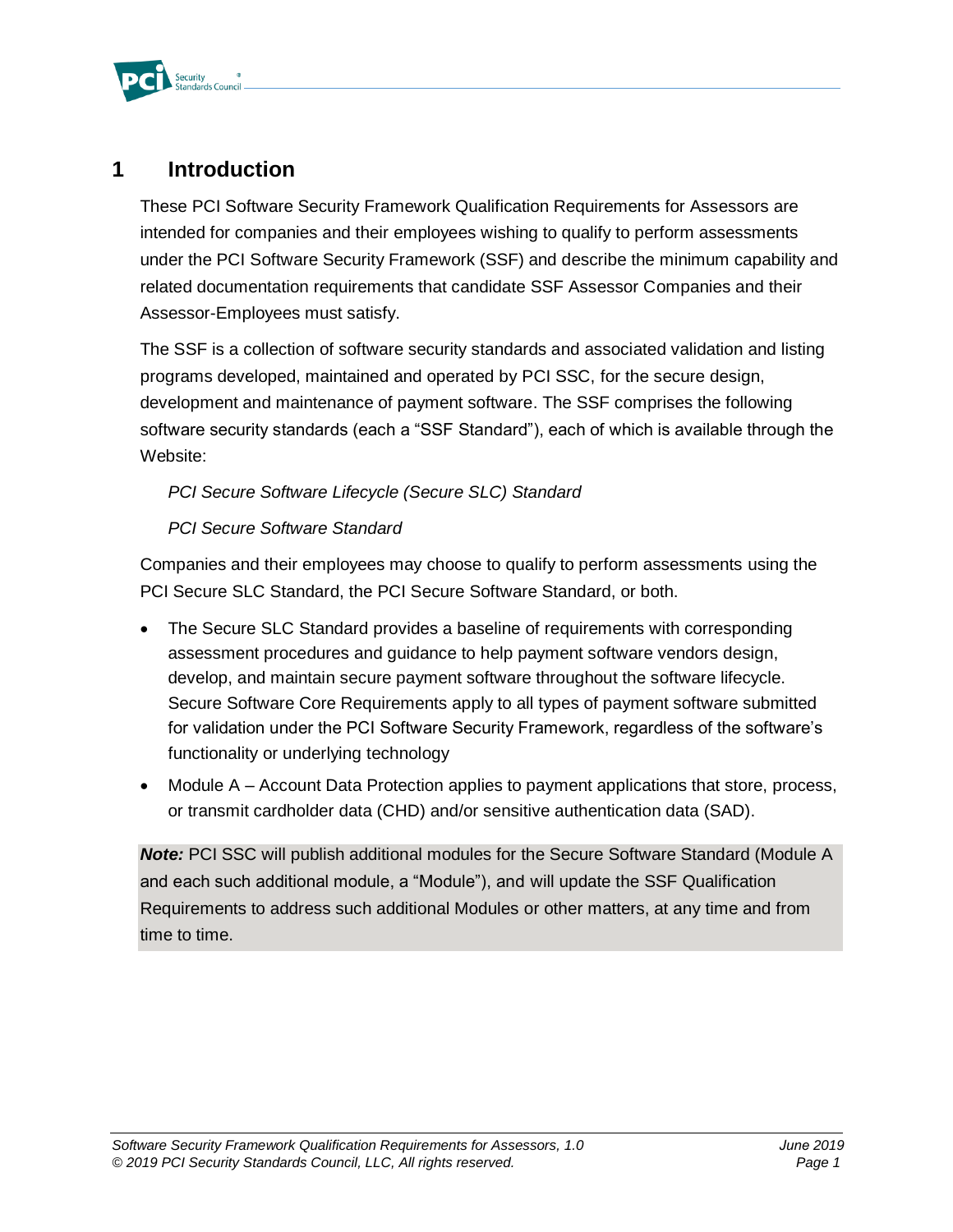

## <span id="page-5-0"></span>**1.1 Terminology**

Capitalized terms used but not otherwise defined in this document have the meanings set forth in this Section 1.1, or in the SSF Agreement, as applicable.

| <b>Term</b>                                     | <b>Definition</b>                                                                                                                                                                                                                      |
|-------------------------------------------------|----------------------------------------------------------------------------------------------------------------------------------------------------------------------------------------------------------------------------------------|
| Assessor-Employee                               | A Secure SLC Assessor and/or Secure Software Assessor.                                                                                                                                                                                 |
| Assessment Report                               | A report produced by an SSF Assessor Company and Assessor-Employee<br>for the purposes of validating compliance with the applicable SSF Standard.                                                                                      |
| <b>PCI Software Security</b><br>Framework (SSF) | A collection of software security standards and associated validation and<br>listing programs developed, maintained and operated by PCI SSC, for the<br>secure design, development and maintenance of payment software.                |
| PCI SSC                                         | PCI Security Standards Council, LLC.                                                                                                                                                                                                   |
| PCI SSC Program                                 | The SSF and each other program offered by PCI SSC under which PCI SSC<br>qualifies or authorizes entities and/or individuals for purposes of evaluating,<br>assessing or validating compliance with any standard published by PCI SSC. |
| Remediation                                     | See Section 6.1.                                                                                                                                                                                                                       |
| Revocation                                      | See SSF Agreement.                                                                                                                                                                                                                     |
| Secure SLC Assessment                           | The onsite review of an entity to determine the entity's compliance with the<br>Secure SLC Standard for SSF purposes.                                                                                                                  |
| Secure SLC Assessor                             | An individual who is employed by an SSF Assessor Company and satisfies<br>and continues to satisfy all SSF Requirements applicable to individuals who<br>are qualified by PCI SSC to conduct Secure SLC Assessments.                   |
| Secure SLC Standard                             | The then-current version of (or successor document to) the Payment Card<br>Industry (PCI) Secure Software Life Cycle Requirements and Assessment<br>Procedures as from time to time amended and made available on the<br>Website.      |
| Secure Software Assessment                      | Assessment of payment software to validate that software's compliance with<br>the Secure Software Standard for SSF purposes.                                                                                                           |
| Secure Software Assessor                        | An individual who is employed by an SSF Assessor Company and satisfies<br>and continues to satisfy all SSF Requirements applicable to individuals who<br>are qualified by PCI SSC to conduct Secure Software Assessments.              |
| Secure Software Standard                        | The then-current version of (or successor document to) the Payment Card<br>Industry (PCI) Secure Software Requirements and Assessment Procedures<br>as from time to time amended and made available on the Website.                    |
| <b>SSF Agreement</b>                            | The then-current version of (or successor document to) the SSF Assessor<br>Company Agreement, the current version of which is attached as Appendix<br>A to the SSF Qualification Requirements.                                         |
| <b>SSF Assessment</b>                           | A Secure SLC Assessment or Secure Software Assessment                                                                                                                                                                                  |
| <b>SSF Assessor Company</b>                     | An independent security organization qualified by PCI SSC to validate the<br>compliance of an entity or its payment software against one or more<br>applicable SSF Standards.                                                          |
| <b>SSF Qualification Requirements</b>           | The then-current version of (or successor documents to) the Payment Card<br>Industry (PCI) Software Security Framework Qualification Requirements for<br>Assessors, as from time to time amended and made available on the<br>Website. |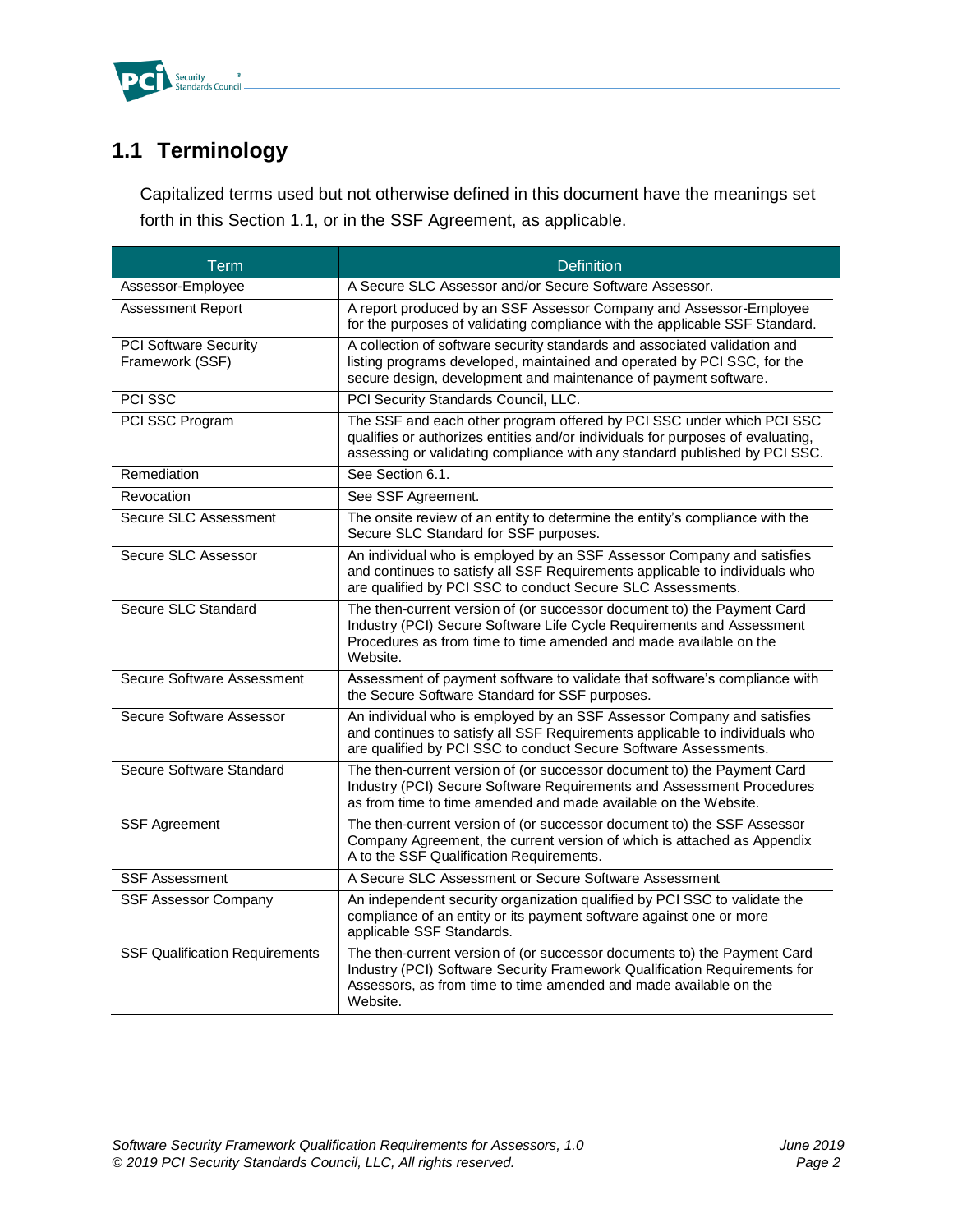

| Term                    | <b>Definition</b>                                                                                                                                                                                                                                                                                                                                                                                                                                                                                                                                                                                                                                                                                                                                                                                                                                                                                                                                                                                                       |
|-------------------------|-------------------------------------------------------------------------------------------------------------------------------------------------------------------------------------------------------------------------------------------------------------------------------------------------------------------------------------------------------------------------------------------------------------------------------------------------------------------------------------------------------------------------------------------------------------------------------------------------------------------------------------------------------------------------------------------------------------------------------------------------------------------------------------------------------------------------------------------------------------------------------------------------------------------------------------------------------------------------------------------------------------------------|
| <b>SSF Requirements</b> | With respect to a given SSF Assessor Company or Assessor-Employee, the<br>applicable requirements and obligations thereof pursuant to the SSF<br>Qualification Requirements, the SSF Agreement, each other agreement,<br>schedule, addendum, attestation or other instrument entered into between<br>such SSF Assessor Company or Assessor-Employee and PCI SSC in<br>connection with the SSF or participation therein, and any and all other<br>policies, procedures, requirements, or obligations imposed, mandated,<br>provided for or otherwise established by PCI SSC from time to time in<br>connection with the SSF, including but not limited to, all policies, procedures,<br>requirements, standards, and obligations under corresponding training<br>programs, quality assurance programs, remediation programs, program<br>guides and other related SSF materials, including without limitation, those<br>relating to probation, fines, penalties, oversight, Remediation, suspension<br>and/or Revocation. |
| Vendor                  | A company that engages an SSF Assessor Company to perform an SSF<br>Assessment.                                                                                                                                                                                                                                                                                                                                                                                                                                                                                                                                                                                                                                                                                                                                                                                                                                                                                                                                         |
| Website                 | The then-current PCI SSC website (and its accompanying web pages), which<br>is currently available at www.pcisecuritystandards.org.                                                                                                                                                                                                                                                                                                                                                                                                                                                                                                                                                                                                                                                                                                                                                                                                                                                                                     |

### <span id="page-6-0"></span>**1.2 Qualification Process Overview**

To perform SSF Assessments, an organization must first qualify as an SSF Assessor Company by:

- Meeting or exceeding all applicable SSF Requirements.
- Executing the SSF Agreement with PCI SSC.
- Qualifying and maintaining at least one employee as an Assessor-Employee.
- Ensuring that its Assessor-Employees satisfy and continue to meet or exceed all applicable SSF Requirements, including those outlined within this document.

All SSF Assessor Companies are identified on the Website, including their qualification status and whether they are qualified to perform Secure SLC Assessments, Secure Software Assessments or both.

The SSF Qualification Requirements provided in this document serve as a qualification baseline and provide a transparent process for SSF Assessor Company and Assessor-Employee qualification and re-qualification. SSF Assessor Companies and Assessor-Employees must adhere to all applicable SSF Requirements and must make all required provisions described in this document.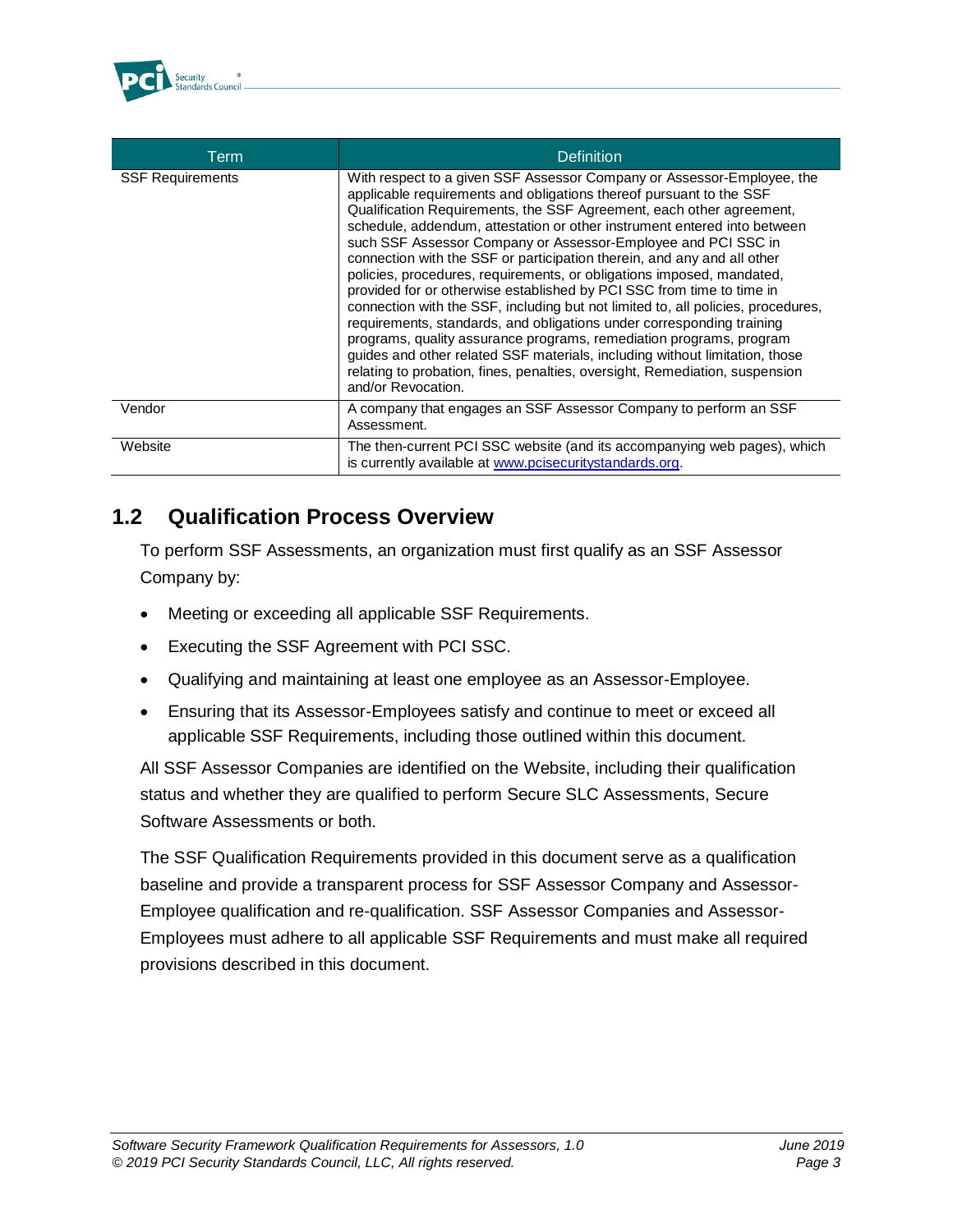

The qualification process consists of two parts:

- 1. Qualification of the security company itself, and
- 2. Qualification of the assessor company's employee(s) who will be assisting, performing, and/or managing SSF Assessments.

To initiate the qualification process, the security company must submit to PCI SSC its:

• Unmodified, completed, and executed SSF Agreement, and

*Note: To become qualified by PCI SSC and maintain that qualification, an SSF Assessor Company must, at all times, have at least one employee qualified by PCI SSC as either a Secure Software Assessor or a Secure SLC Assessor.*

• Completed and executed SSF Assessor Company Application (Appendix C). Additionally, an application must be completed for each company employee seeking qualification as an Assessor-Employee. Separate applications are required for SSF Assessor Companies (Appendix C), Secure SLC Assessors (Appendix D) and Secure Software Assessors (Appendix E). All applications must be submitted to PCI SSC.

### <span id="page-7-0"></span>**1.3 Document Structure Overview**

This document is structured as follows.

Section 1: Introduction offers a high-level overview of the application process.

Section 2: SSF Assessor Company Business Requirements covers minimum business requirements that must be demonstrated to PCI SSC by the security company. This section outlines information and items that must be provided to prove business stability, independence, and insurance coverage.

Section 3: SSF Assessor Company Capability Requirements reviews the information and documentation necessary to demonstrate the security company's service expertise.

Section 4: SSF Assessor Company Administrative Requirements describes standards for operating as a SSF Assessor Company, including background checks, adherence to PCI SSC procedures, quality assurance, and evidence retention.

Section 5: SSF Assessor Company List and Re-Qualification outlines the annual requalification process for the SSF Assessor Company.

Section 6: Assessor Quality Management Program describes PCI SSC's assessor quality management process, including remediation and revocation.

Appendices A to F:

– SSF Agreement (Appendix A)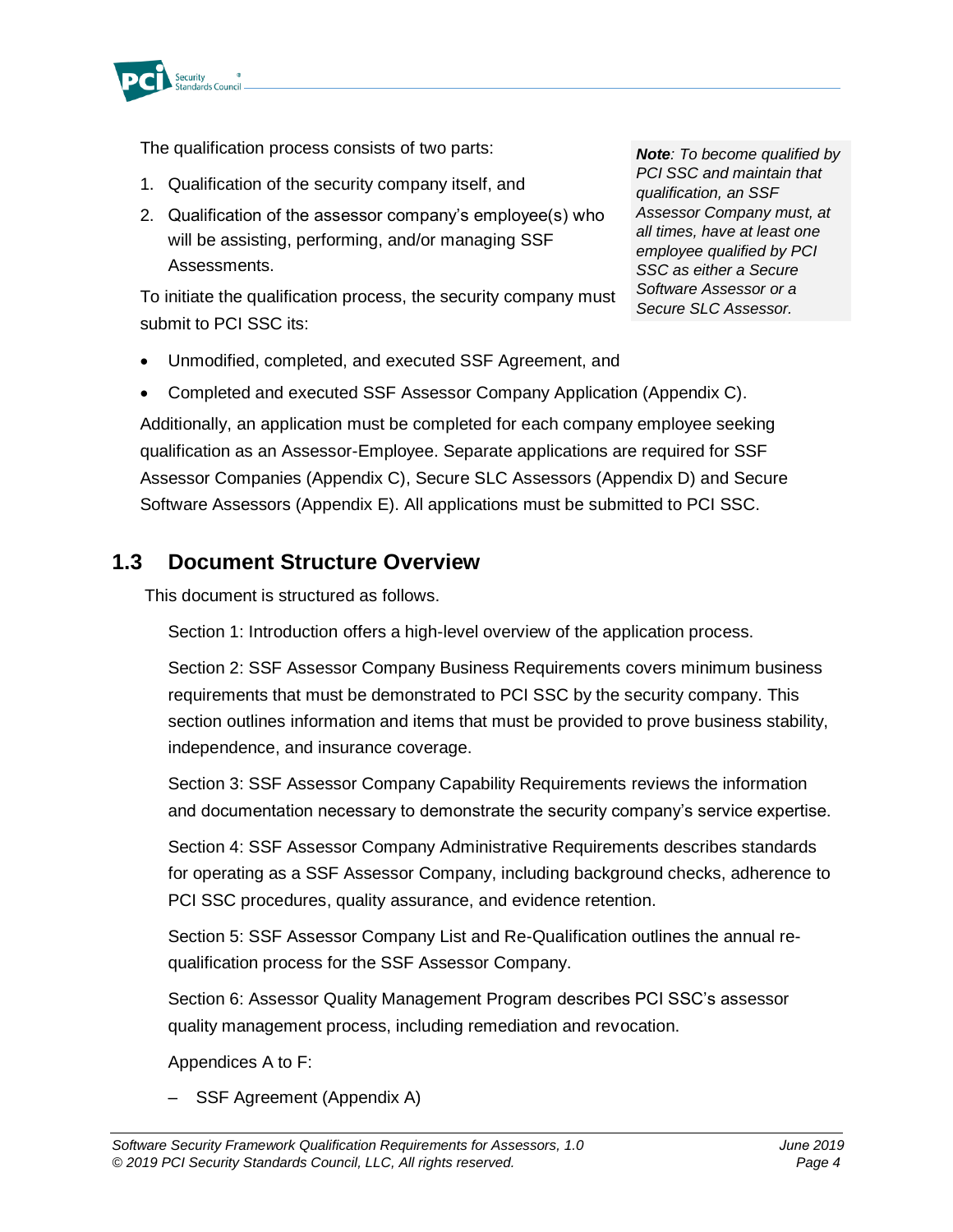

- Insurance Requirements (Appendix B)
- SSF Assessor Company Application (Appendix C)
- Secure SLC Assessor Application (Appendix D)
- Secure Software Assessor Application (Appendix E)
- Amending SSF Assessor Company Status (Appendix F)

### <span id="page-8-0"></span>**1.4 Related Publications**

This document should be reviewed in conjunction with other relevant PCI SSC publications, including but not limited to the current publicly available versions of the following, each available on the Website:

- PCI Secure Software Life Cycle (Secure SLC) Standard
- PCI Secure Software Standard
- PCI Secure Software Life Cycle (Secure SLC) Standard Program Guide
- PCI Secure Software Standard Program Guide
- PCI SSC Code of Professional Responsibility

### <span id="page-8-1"></span>**1.5 Company Application Process**

This document describes the information that must be provided to PCI SSC as part of the SSF Assessor Company application and qualification process, as well as ongoing re-qualification requirements. Each outlined requirement is followed by the information ("Provision") that must be submitted to document how the security company meets or exceeds the stated requirements.

*Note: Each candidate SSF Assessor Company Application must include all required qualification materials for the company's employee(s) seeking to become Qualified as Secure SLC Assessors, Secure Software Assessors or both.*

The "SSF Assessor Company Application" is attached as Appendix C to this document. All application materials and the signed SSF Agreement must be submitted in English. The SSF Agreement is binding in English even if it was translated and reviewed in another language. All other documentation provided by the SSF Assessor Company (or candidate) in a language other than English must be accompanied by a certified English translation (examples include business licenses and insurance certificates).

Applicants should complete and submit applications online to PCI SSC via PCI SSC's secure web portal.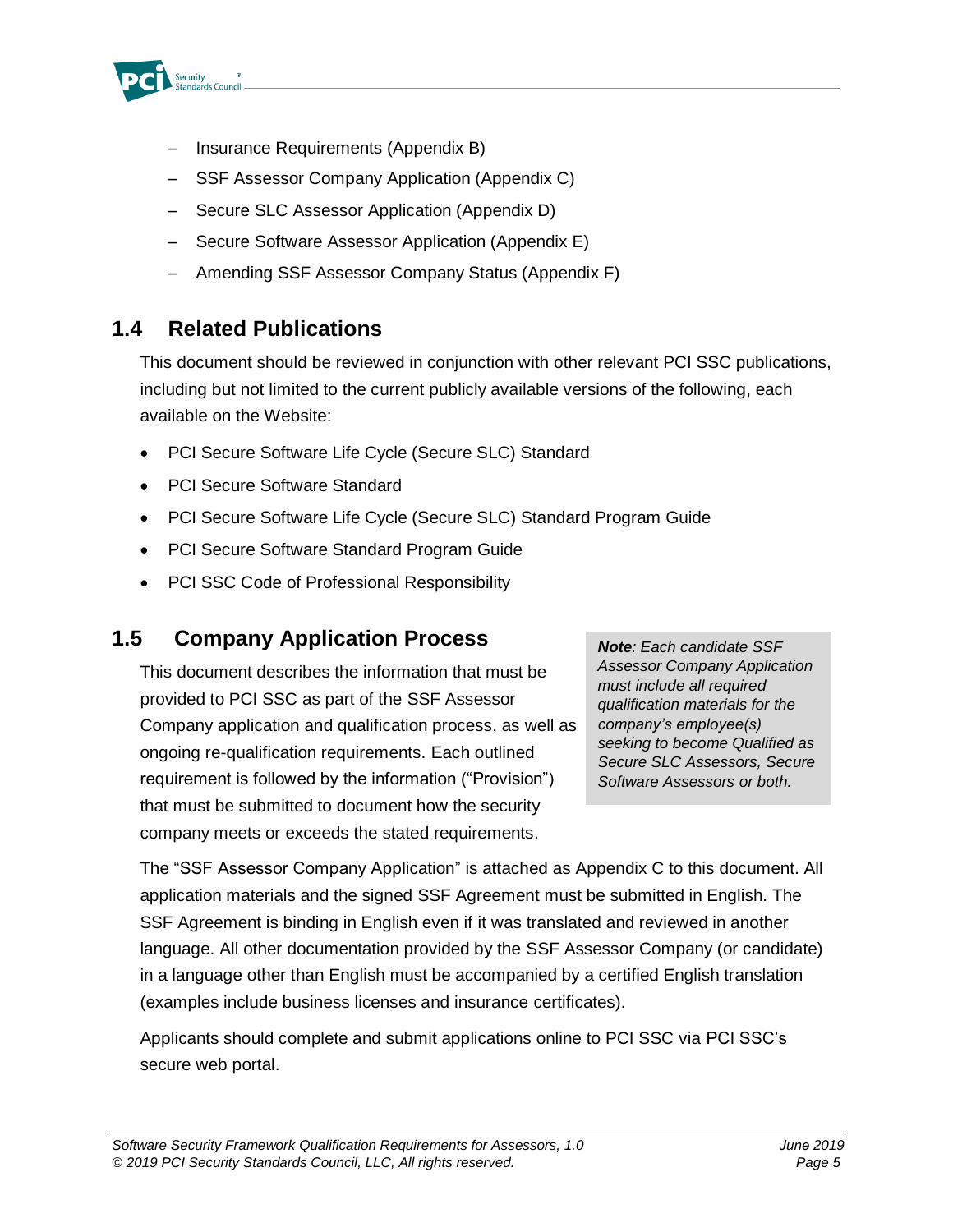

Applications that have not been approved or rejected after 180 days from submittal will be deleted.

**Note:** PCI SSC reserves the right to reject any application from any applicant that PCI SSC determines has committed, within three (3) years prior to the application date, any conduct that would have been considered a "Violation" (for purposes of Section 6.3 below or the SSF Agreement) if committed by an SSF Assessor Company or Assessor-Employee. The period of ineligibility will be a minimum of one (1) year, as determined by PCI SSC in a reasonable and non-discriminatory manner.

### <span id="page-9-0"></span>**1.6 Additional Information Requests**

In an effort to maintain the integrity of its programs, PCI SSC may request from time to time that SSF Assessor Companies and/or Assessor-Employees submit additional information or materials in order to demonstrate adherence to applicable requirements, as part of the applicable qualification or re-qualification process, or as part of the approval or quality assurance process, including but not limited to in connection with Remediation, Revocation, or appeals. All such information and materials must be submitted in accordance with the corresponding PCI SSC request, in English or with a certified English translation, within three (3) weeks of the corresponding PCI SSC request or as otherwise requested by PCI SSC.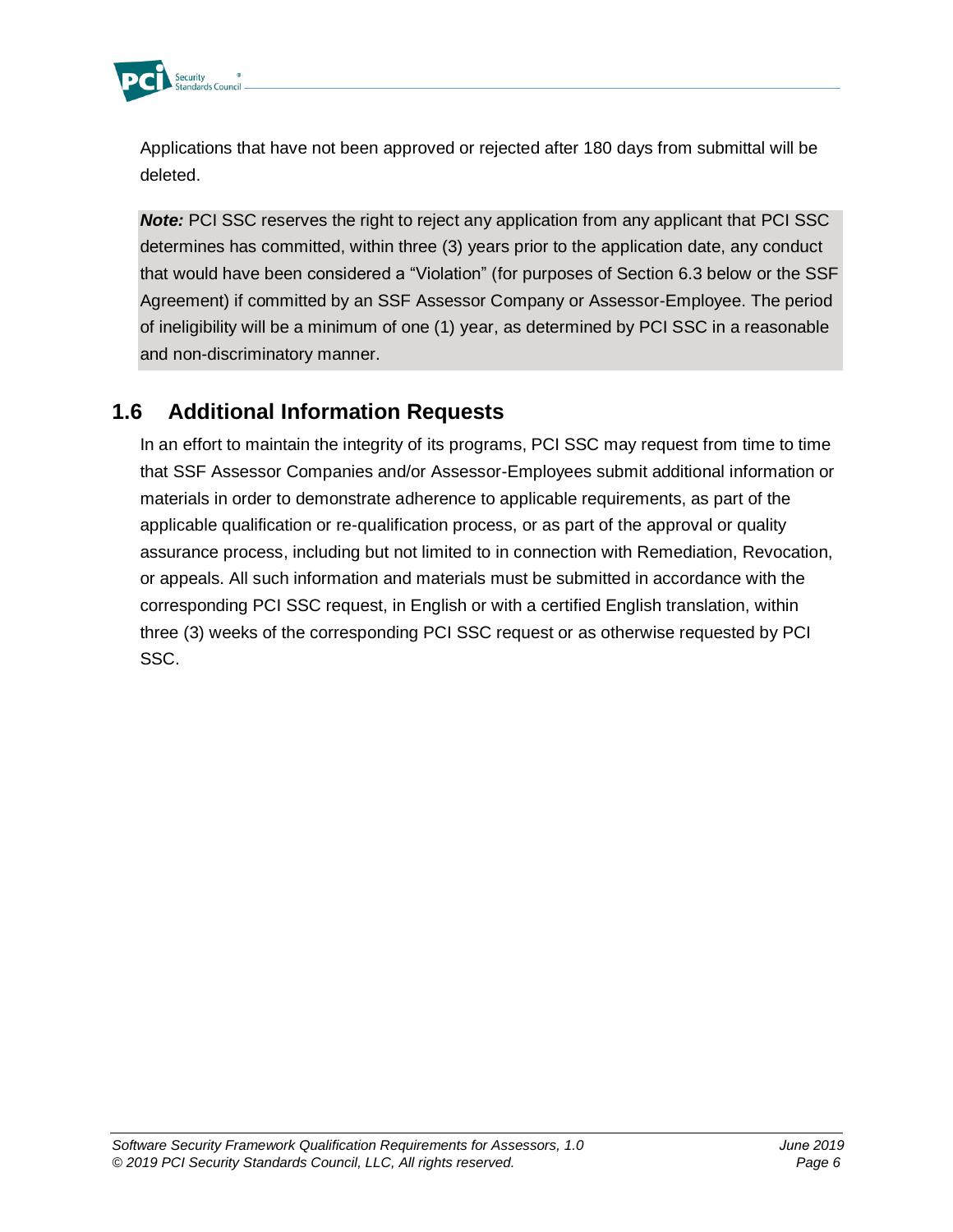

### <span id="page-10-0"></span>**2 SSF Assessor Company Business Requirements**

This section describes the minimum business requirements for SSF Assessor Companies, and related information that must be provided to PCI SSC by each candidate SSF Assessor Company regarding its business legitimacy, independence, and required insurance coverage.

### <span id="page-10-1"></span>**2.1 Business Legitimacy**

#### $2.1.1$ **Requirement**

Each candidate SSF Assessor Company must be recognized as a legal entity.

#### $2.1.2$ **Provisions**

The following information must be provided to PCI SSC:

- Copy of current, valid SSF Assessor Company (or candidate SSF Assessor Company) formation document or equivalent approved by PCI SSC (the "Business License"), including year of incorporation, and location(s) of offices (Refer to the Documents Library on the Website – *Business License Requirements* for more information)
- Unless expressly prohibited by applicable law, written statements describing all past or present allegations or convictions of any fraudulent or criminal activity involving the SSF Assessor Company, SSF Assessor Company candidate or any principal thereof, and any Assessor-Employee thereof, and the status and resolution.
- Written statements describing any past or present appeals or revocations of any qualification issued by PCI SSC to the SSF Assessor Company (or any predecessor entity or, unless expressly prohibited by applicable law, any employee of any of the foregoing), and the current status and any resolution thereof.

### <span id="page-10-2"></span>**2.2 Independence**

#### <span id="page-10-3"></span> $2.2.1$ **Requirement**

The SSF Assessor Company must adhere to professional and business ethics, perform its duties with objectivity, and limit sources of influence that might compromise its independent judgment in performing SSF Assessments.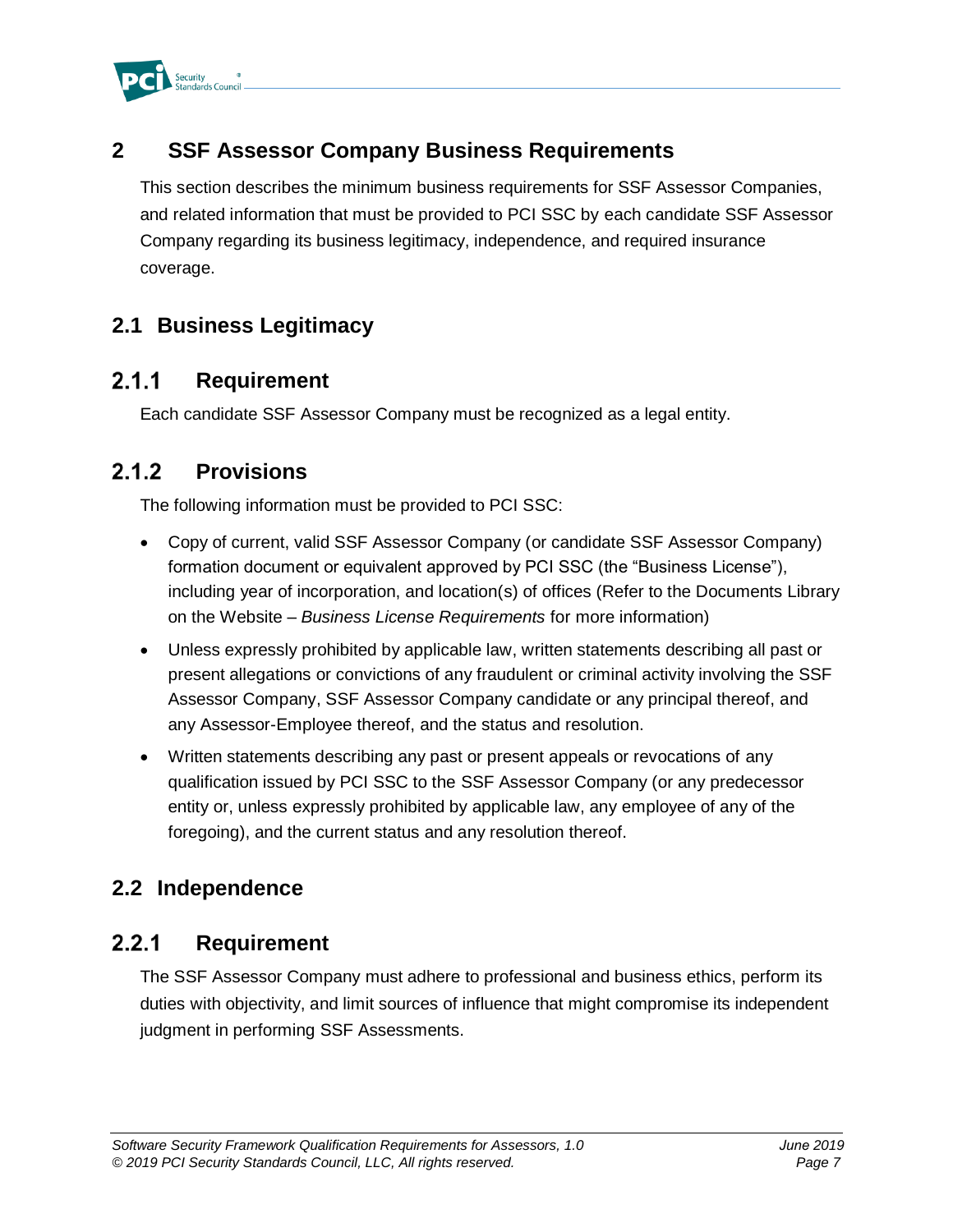

The SSF Assessor Company must have a code-of-conduct policy and provide the policy to PCI SSC upon request. The SSF Assessor Company's code-of-conduct policy must support—and never contradict—the PCI SSC Code of Professional Responsibility.

The SSF Assessor Company must adhere to all independence requirements as established by PCI SSC, including without limitation, the following:

The SSF Assessor Company must not undertake to perform any SSF Assessment of any entity that it controls, is controlled by, is under common control with, or in which it holds any investment.

*Note: Assessor-Employees are permitted to be employed by only one SSF Assessor Company at any given time.*

- The SSF Assessor Company must not (and will not) have offered or been offered, have provided or been provided, or have accepted any gift, gratuity, service, or other inducement to or from any employee of PCI SSC or any Vendor in connection with entering into the SSF Agreement or any agreement with a Vendor, or performing SSF Assessor Company-related services.
- The SSF Assessor Company must fully disclose in its Assessment Reports, if it assesses any Vendor that uses any security-related device, application, product, solution or software testing tool that is developed, manufactured, sold, resold, licensed, or otherwise made available to the applicable Vendor, directly or indirectly, by the SSF Assessor Company, or to which the SSF Assessor Company owns the rights, or that the SSF Assessor Company has configured or manages, including but not limited to the following:
	- Application or network firewalls
	- Intrusion detection/prevention systems
	- Database or other storage solutions
	- Encryption solutions
	- Security audit log solutions
	- File or data integrity monitoring solutions
	- Anti-malware solutions
	- Vulnerability detection services or solutions
	- Source code versioning and management solutions
- When recommending remediation actions that include one of its own solutions or products, the SSF Assessor Company must also recommend other market options that exist.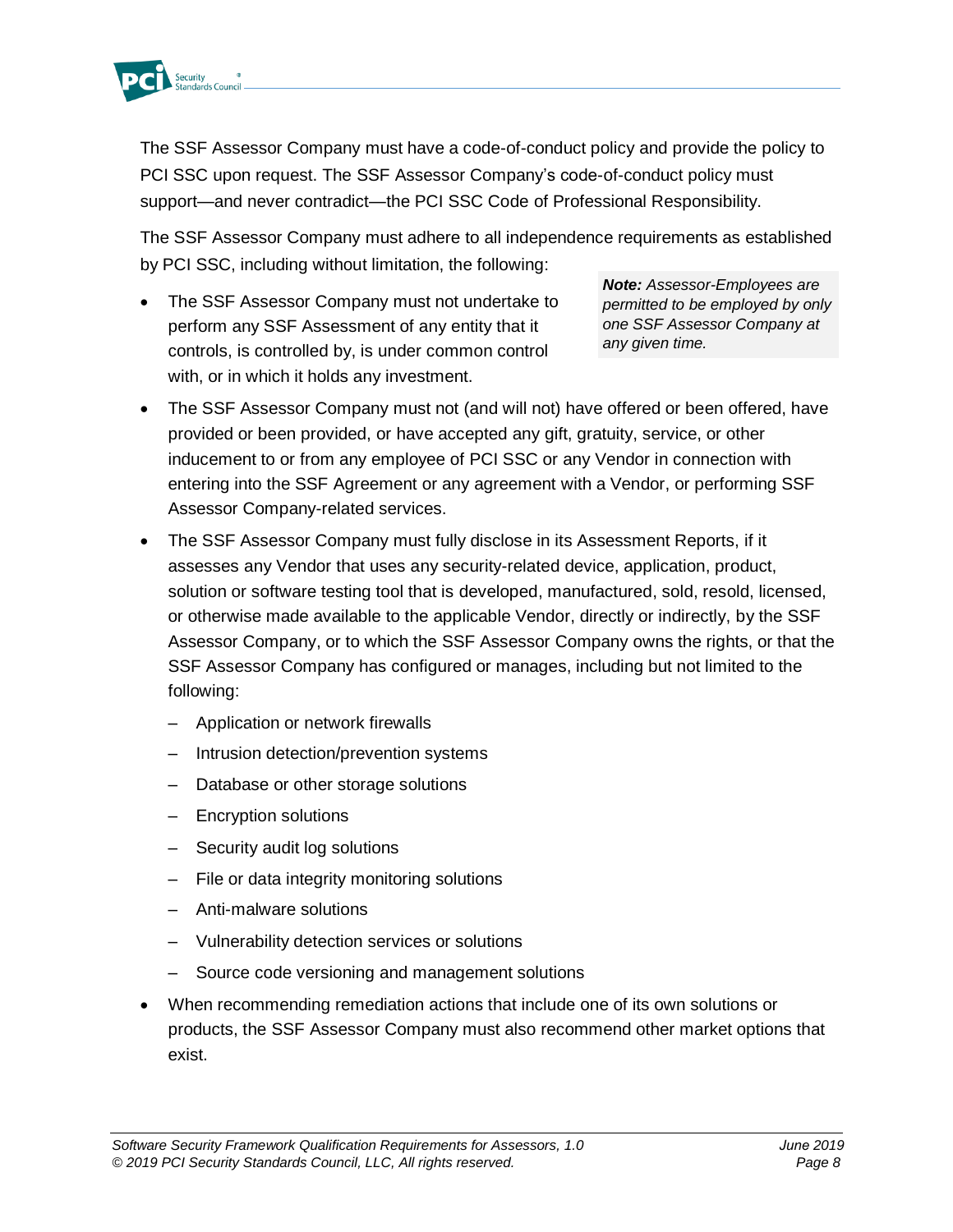

- The SSF Assessor Company must ensure that its Assessor-Employees conducting or assisting with SSF Assessments are not subject to any conflict of interest, including by imposing and enforcing appropriate requirements regarding independence and separation of duties to limit sources of influence that might compromise independent judgment in performing SSF Assessments.
- The SSF Assessor Company will not use its status as an SSF Assessor Company to market services unnecessary to bring their clients into compliance with any SSF Standard.
- The SSF Assessor Company must not misrepresent any requirement of any SSF Standard, including but not limited to, in connection with its promotion or sales of services to its clients, or state or imply that any SSF Standard requires use of the SSF Assessor Company's products or services.
- The SSF Assessor Company must notify its Assessor-Employees of the independence requirements provided for in this document, as well as SSF Assessor Company's independence policy implementing such requirements, at least annually, and ensure compliance therewith.

#### $2.2.2$ **Provisions**

Written description of the SSF Assessor Company's (or candidate's) practices to maintain and assure Assessor-Employee and SSF Assessor Company independence with respect to all SSF Assessments, including but not limited to practices, organizational structure, separation of duties, and employee education in place to prevent conflicts of interest. The description must address each requirement listed in Section [2.2.1.](#page-10-3)

### <span id="page-12-0"></span>**2.3 Insurance Coverage**

#### $2.3.1$ **Requirement**

At all times while its SSF Agreement is in effect, the SSF Assessor Company shall maintain such insurance, coverage, exclusions and deductibles with such insurers as PCI SSC may reasonably request or require to adequately insure the SSF Assessor Company for its obligations and liabilities under the SSF Agreement, including without limitation the SSF Assessor Company's indemnification obligations.

The SSF Assessor Company must adhere to all requirements for insurance coverage required by PCI SSC, including without limitation the requirements in Appendix B, "Insurance Coverage," which includes details of required insurance coverage.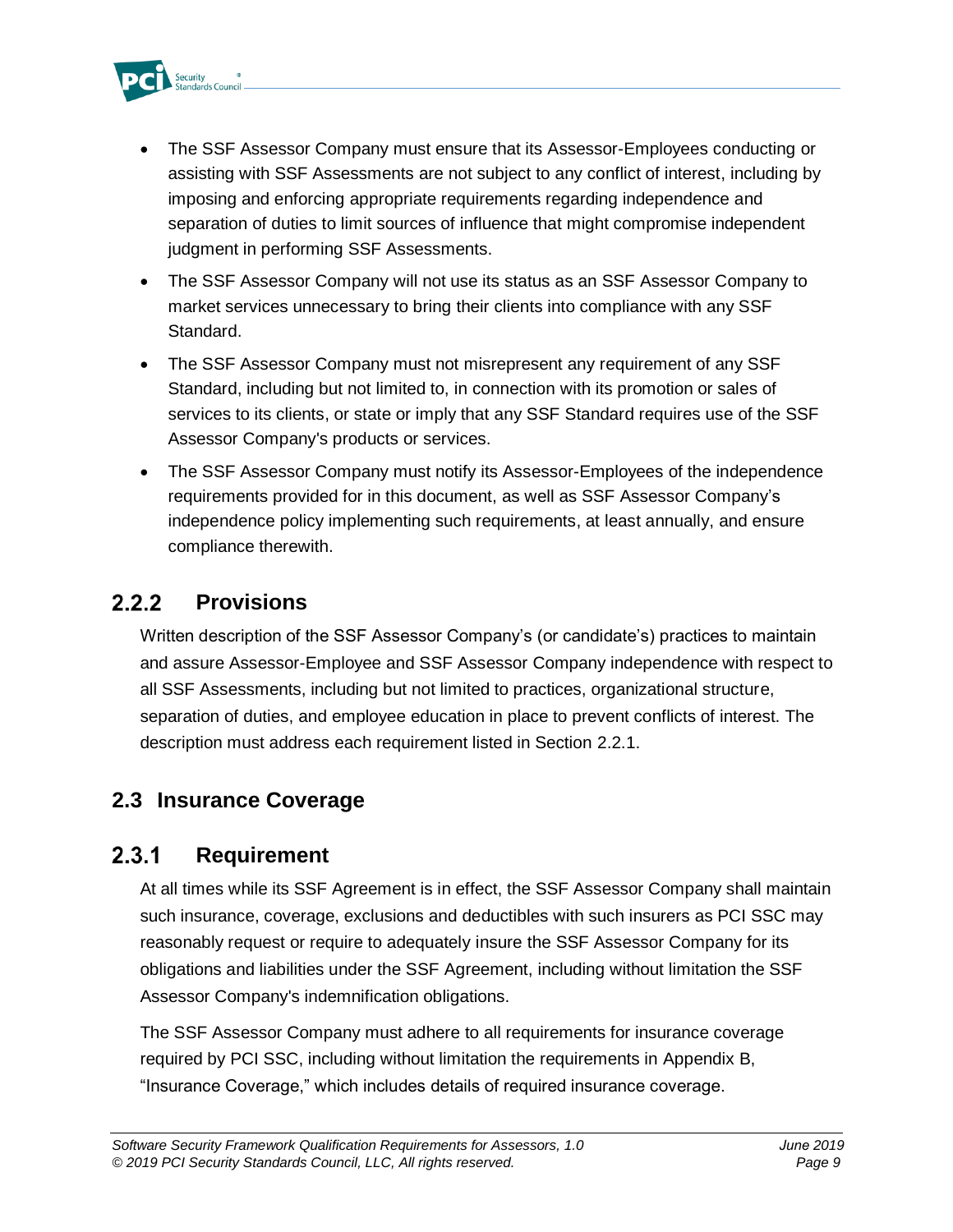

#### **Provisions**  $2.3.2$

The SSF Assessor Company (or candidate SSF Assessor Company) must provide a proofof-coverage statement to PCI SSC to demonstrate that insurance coverage matches PCI SSC requirements and locally set insurance coverage requirements.

### <span id="page-13-0"></span>**2.4 SSF Assessor Company Fees**

#### $2.4.1$ **Requirement**

Each SSF Assessor Company applicant must pay an application processing fee, and a qualification fee. The application processing fee is credited toward the qualification fee. All fees are invoiced by PCI SSC, are nonrefundable, and must be paid to PCI SSC according to the instructions accompanying the invoice.

SSF Assessor Company fees Include:

- Qualification fees
- Annual re-qualification fees for subsequent years
- Annual training fee(s) for each Assessor-Employee (or candidate)

*Note: All SSF Assessor Company fees are specified on the Website in the PCI SSC Programs Fee Schedule and are subject to change.*

• Remediation fees (if applicable)

### <span id="page-13-1"></span>**2.5 SSF Assessor Company Agreement**

#### $2.5.1$ **Requirement**

The SSF Assessor Company's signed version of the then current SSF Agreement must (unless already in PCI SSC's possession) be provided to PCI SSC as part of the application process, and in connection with each annual re-qualification. In order to participate in the SSF, PCI SSC requires that all agreements between PCI SSC and the SSF Assessor Company (including the SSF Agreement) be signed by a duly authorized officer of the SSF Assessor Company (or candidate), and submitted to PCI SSC in unmodified form prior to submitting Assessor-Employee applications. Pursuant to the SSF Agreement, SSF Assessor Company agrees to comply with all applicable SSF Requirements.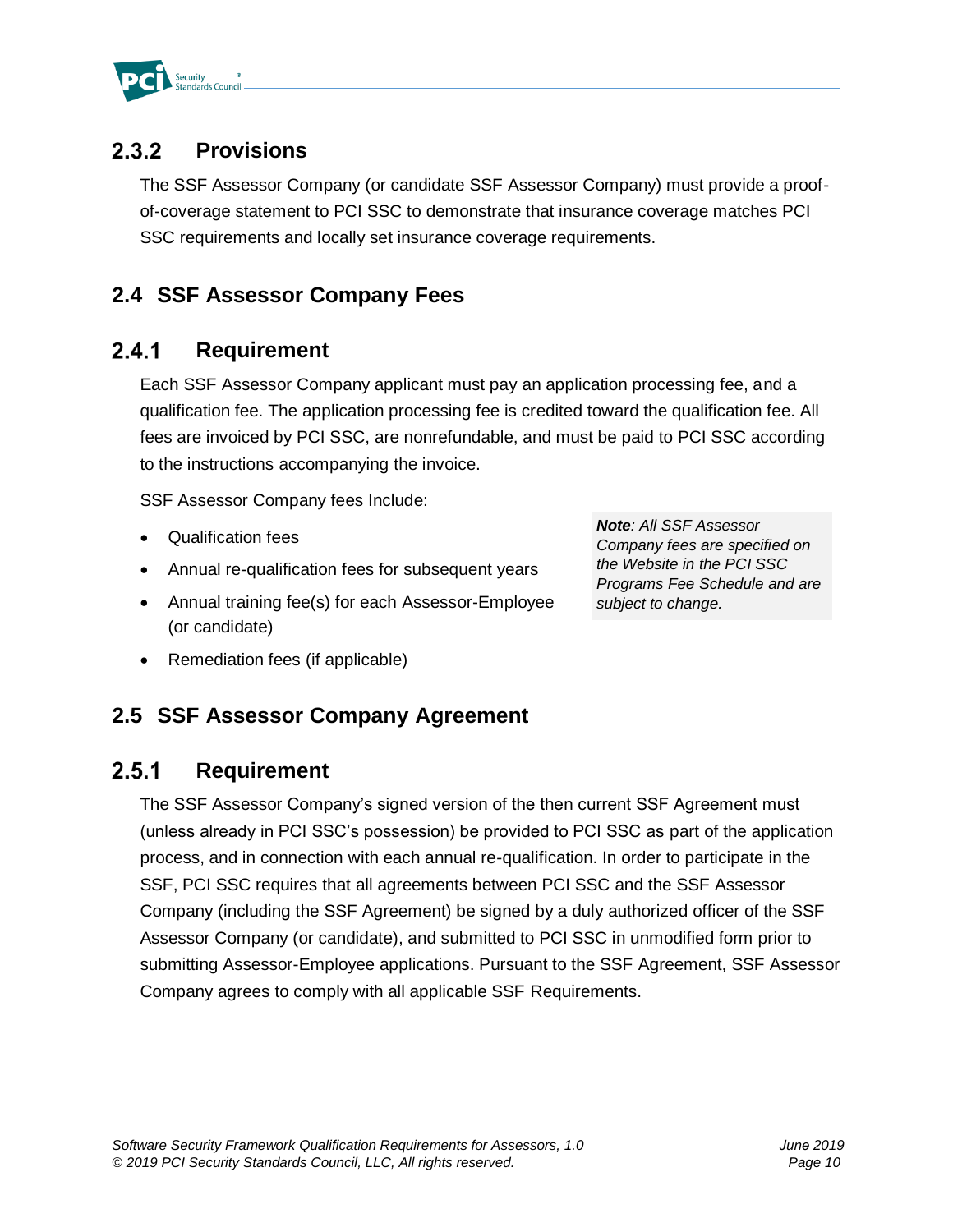

### <span id="page-14-0"></span>**3 SSF Assessor Company Capability Requirements**

This section describes the minimum capability requirements for SSF Assessor Companies, as well as the related documentation that all SSF Assessor Companies must provide to PCI SSC in order to demonstrate requisite expertise, work history, and industry experience.

### <span id="page-14-1"></span>**3.1 SSF Assessor Company – Services and Experience**

#### $3.1.1$ **Requirement**

- The SSF Assessor Company must possess knowledge and experience in software security and assessment including code review similar or related to the SSF Assessments that they will be performing.
- The SSF Assessor Company must have a dedicated software security practice that includes staff with specific job functions that support the software security practice.

*Note: The SSF Qualification Requirements for individuals are different for Secure Software Assessors and Secure SLC Assessors. The SSF Assessor Company must refer to the relevant appendix for details of the requirements for their Assessor-Employees seeking qualification as a Secure Software Assessor or Secure SLC Assessor.* 

- The SSF Assessor Company must have demonstrated competence in cryptographic techniques, to include cryptographic algorithms, key management and rotation processes, and secure key storage.
- The SSF Assessor Company must have demonstrated competence in using application penetration-testing methodologies, to include use of forensic tools/methods, ability to exploit common software vulnerabilities, and ability to execute arbitrary code to test processes.

#### $3.1.2$ **Provisions**

The following information must be provided to PCI SSC:

- Description of the applicant SSF Assessor Company's software security knowledge and assessment experience including code review and a description of the methodology used to perform such reviews, preferably related to payment systems, equal to at least one year or three separate assessments.
- Evidence of a dedicated software security practice, such as:
	- The total number of employees on staff and the number of those performing software security assessments
- List of languages supported by the applicant SSF Assessor Company.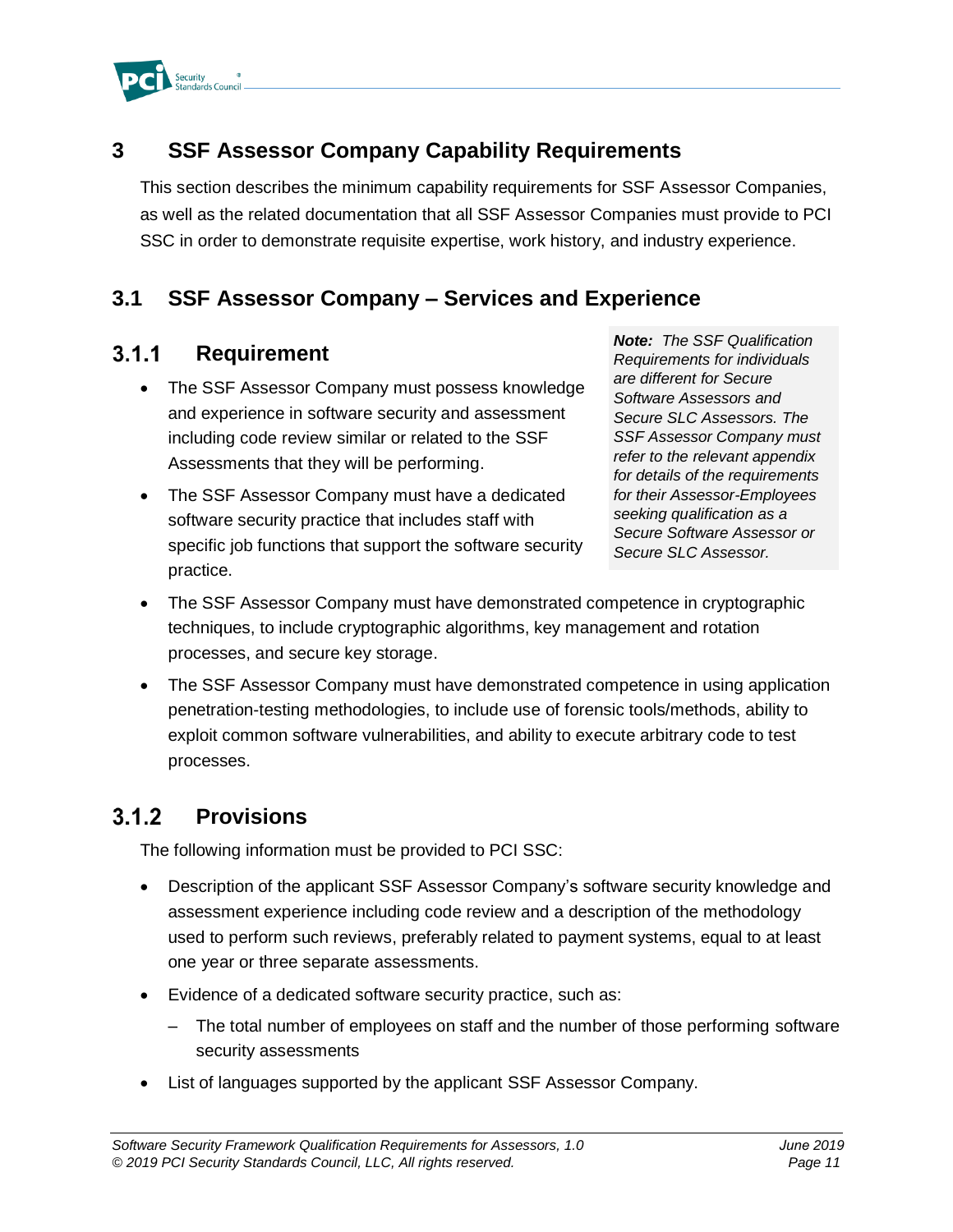

- Description of the applicant SSF Assessor Company's experience with cryptographic techniques, including cryptographic algorithms, key management and rotation processes, and secure key storage.
- Description of the applicant SSF Assessor Company's experience using applicationpenetration testing methodologies, to include use of forensic tools/methods, ability to exploit common software vulnerabilities, and ability to execute arbitrary code to test processes.
- Two client references from software security related engagements performed by the applicant SSF Assessor Company within the last 12 months.

### <span id="page-15-0"></span>**3.2 Assessor-Employee – Skills and Experience**

Each Assessor-Employee performing or managing SSF Assessments must be qualified by PCI SSC as a Secure SLC Assessor or a Secure Software Assessor. While in good standing or in Remediation, for SSF purposes, an Assessor-Employee is only authorized to conduct SSF Assessments against the specific SSF Standard(s) and Module(s) for which that Assessor-Employee has been qualified by PCI SSC, and no others. For example, an Assessor-Employee only qualified by PCI SSC as a Secure SLC Assessor is authorized to conduct SSF Assessments only against the Secure SLC Standard; and an Assessor-Employee only qualified by PCI SSC as a Secure Software Assessor is only authorized to conduct SSF Assessments against the Secure Software Standard and the specific Module for which that Assessor-Employee has been qualified. An Assessor-Employee may be qualified to perform SSF Assessments against more than one SSF Standard and Module.

All Assessor-Employees must:

- Adhere to the PCI SSC Code of Professional Responsibility.
- Be an employee of the SSF Assessor Company (meaning this work cannot be subcontracted to non-employees).

#### $3.2.1$ **Secure SLC Assessor Requirements**

Secure SLC Assessors are responsible for the following:

- Performing Secure SLC Assessments.
- Verifying the work product addresses all Secure SLC Assessment procedure steps and supports the validation status of the Vendor.
- Strictly following the Secure SLC Standard and PCI Secure SLC Standard Program Guide*.*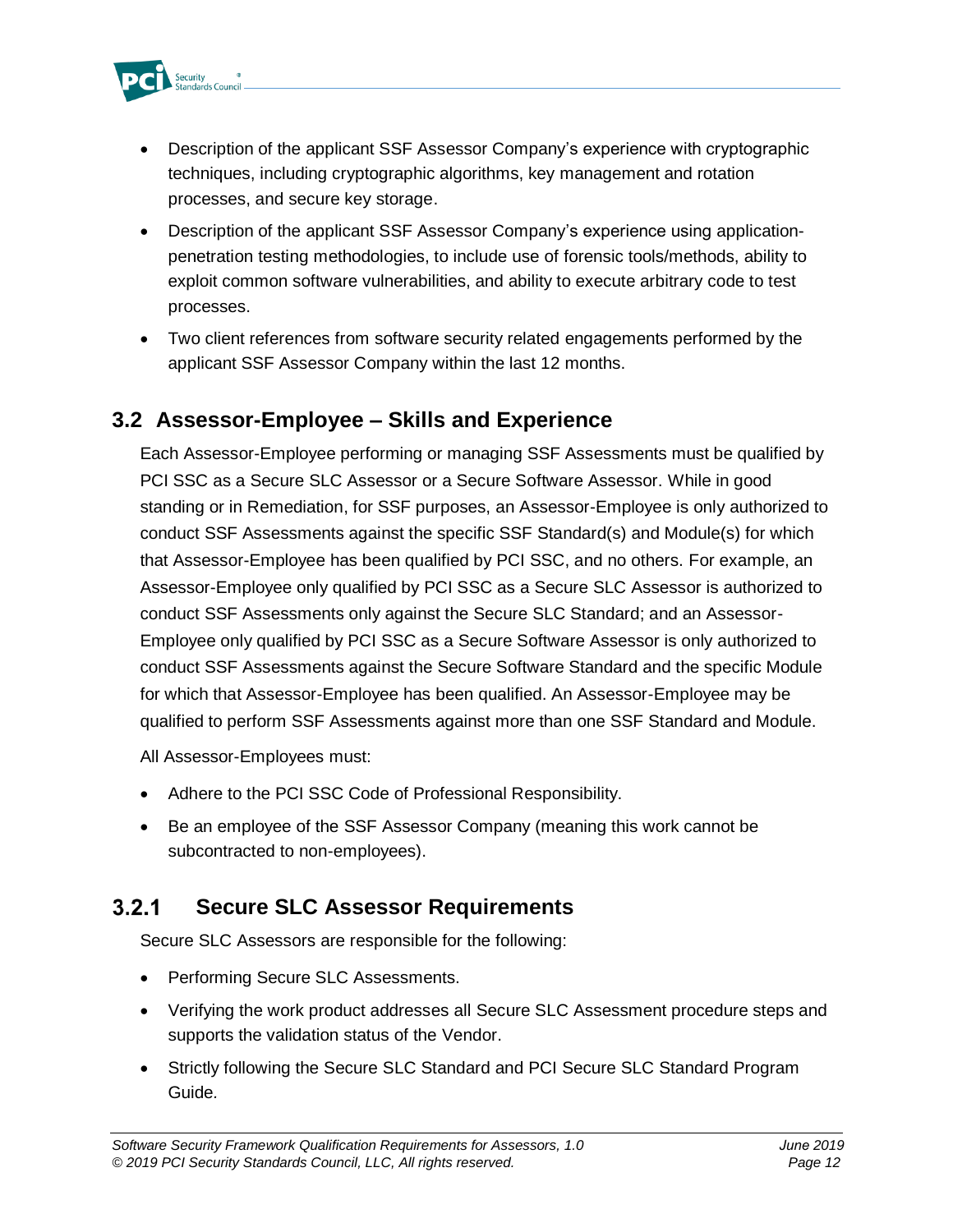

• Producing the final Assessment Report.

Each Secure SLC Assessor must satisfy the following requirements:

- Possess substantial information security knowledge and experience to conduct technically complex security assessments.
- Possess a minimum of one (1) year of experience in each of the following software development disciplines (experience may be acquired concurrently—for example, if the role involved experience in multiple disciplines at the same time):
	- Software/Systems Design
	- Programming/Software Development
	- Software/Systems Testing
- Possess a minimum of three (3) years of experience in each of the following information security disciplines (experience may be acquired concurrently—for example, if the role involved experience in multiple disciplines at the same time):
	- Security risk assessment
	- System/software security controls selection
	- Security architecture
	- Systems/software penetration testing
	- Threat & vulnerability detection and management
	- Incident detection and response
	- Cryptography and Key Management
- Possess at least **one** of the following accredited, industry-recognized professional certifications from **each of List A and List B**.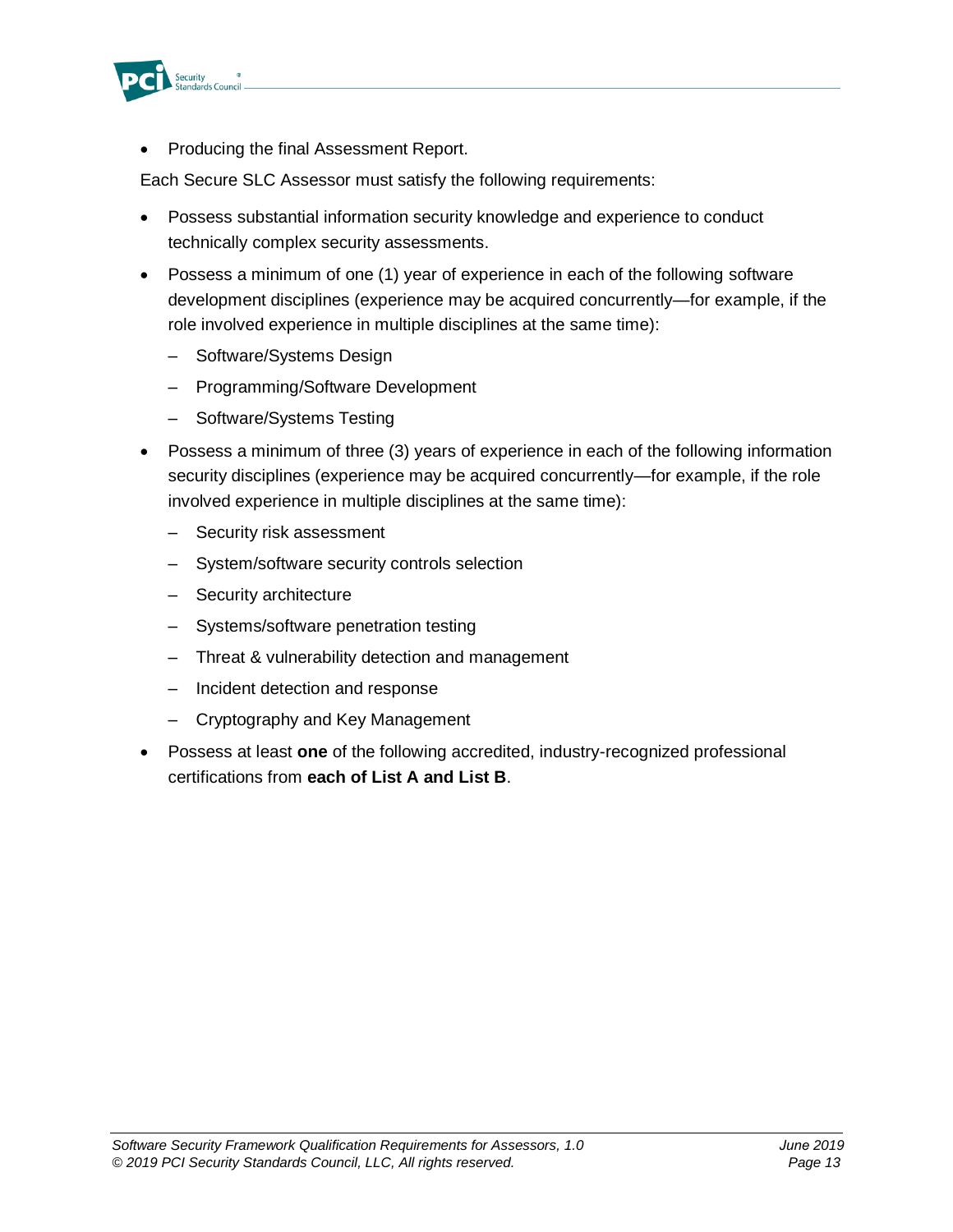

| List A                                                                                                                                                                                                                                                                                                                                                                                                                                                                                                             | List B                                                                                                                                                                                                                                                                                        |  |
|--------------------------------------------------------------------------------------------------------------------------------------------------------------------------------------------------------------------------------------------------------------------------------------------------------------------------------------------------------------------------------------------------------------------------------------------------------------------------------------------------------------------|-----------------------------------------------------------------------------------------------------------------------------------------------------------------------------------------------------------------------------------------------------------------------------------------------|--|
| <b>Information Security</b>                                                                                                                                                                                                                                                                                                                                                                                                                                                                                        | Audit                                                                                                                                                                                                                                                                                         |  |
| (ISC) <sup>2</sup> Certified Information System Security<br>٠<br>Professional (CISSP)                                                                                                                                                                                                                                                                                                                                                                                                                              | <b>ISACA Certified Information Systems</b><br>٠<br>Auditor (CISA)                                                                                                                                                                                                                             |  |
| (ISC) <sup>2</sup> Certified Information Security Manager<br>(CISM)                                                                                                                                                                                                                                                                                                                                                                                                                                                | <b>GIAC Systems and Network Auditor</b><br>٠<br>(GSNA)                                                                                                                                                                                                                                        |  |
| Certified ISO 27001 Lead Implementer <sup>1</sup><br>٠<br>(ISC) <sup>2</sup> Certified Software Security Life Cycle<br>Professional (CSSLP)<br>Certified Application Security Engineer (CASE)<br>GIAC Secure Software Programmer-Java (GSSP-<br>JAVA)<br>GIAC Secure Software Programmer-.NET (GSSP-<br>.NET)<br>GIAC Certified Web Application Defender (GWEB)<br>Certified Ethical Hacker (CEH)<br>Offensive Security Certified Professional (OSCP)<br>CompTIA PenTest+<br><b>GIAC Penetration Tester (GPEN)</b> | Certified ISO 27001, Lead Auditor,<br>٠<br>Internal Auditor <sup>1</sup><br>IRCA ISMS Auditor or higher (e.g.,<br>٠<br>Auditor/Lead Auditor, Principal<br>Auditor)<br>Note: "Provisional" auditor<br>designations do not meet the<br>requirement<br>IIA Certified Internal Auditor (CIA)<br>٠ |  |

- Possess knowledge about the Secure SLC Standard and all applicable documents on the Website.
- Legitimately and successfully complete and pass all required annual Secure SLC Assessor training and exams provided as part of the SSF, of his or her own accord without any unauthorized assistance. Failure to pass any such exam, automatically disqualifies the individual as a Secure SLC Assessor and, accordingly, the employee must not perform or manage any Secure SLC Assessment until successfully passing the exam and reinstating his or her qualification.

<sup>&</sup>lt;sup>1</sup> ISO27001 certifications will be accepted as meeting the requirement only when certifications are issued by an accredited certification body (for example, ANSI-ASQ National Accreditation Board (ANAB) and United Kingdom Accreditation Service (UKAS)). Certified ISO 27001 courses should be accredited to the ISO/IEC 17024 standard. It is the responsibility of the SSF Assessor Company/candidate to ensure that the certifying body is accredited, and to provide evidence of accreditation to PCI SSC. To find out if your country has an accreditation body, visit the International Accreditation Forum (IAF) website at www.iaf.nu and use the IAF MLA signatories list to identify an accreditation body in your country or region. To find a certification body, visit the International Organization for Standardization certification information page; the section titled "Choosing a certification body" will explain how to find a certification body. Verification of company's certification should be addressed to the certification organization in question. You may also wish to contact the ISO member in your country or the country concerned, as they may have a national database of certified companies.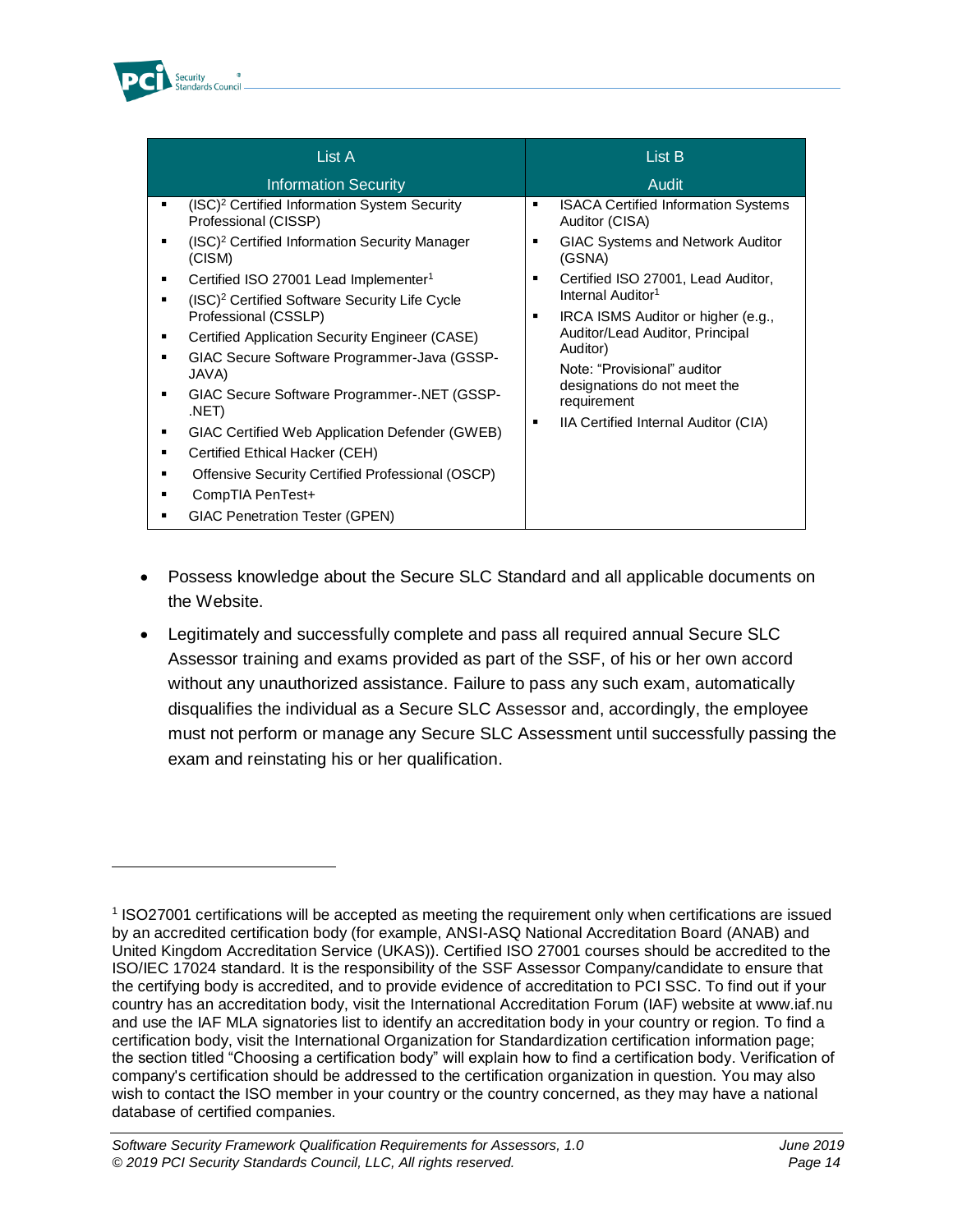

#### **Secure SLC Assessor Provisions**  $3.2.2$

This section is intended to draw out specific experience regarding candidate Secure SLC Assessors. Examples (including timeframes) of how each candidate's work experience meets the requirements must be provided for each candidate Secure SLC Assessor.

The following must be provided to PCI SSC for each individual to be considered for qualification as a Secure SLC Assessor:

- A record of working experience and responsibilities outlined in Section 3.2.1 above, by completing and submitting Appendix D,
- Résumé or Curriculum Vitae (CV), and;
- Certificates or other evidence of completion of industry-recognized professional certification.

#### $3.2.3$ **Secure Software Assessor Requirements**

Secure Software Assessors are responsible for the following:

- Performing Secure Software Assessments.
- Verifying the work product addresses all Secure Software Assessment procedure steps and supports the validation status of the payment software.
- Strictly following the Secure Software Standard and PCI Secure Software Assessor Program Guide.
- Producing the final Assessment Report

Each Secure Software Assessor performing or managing a Secure Software Assessment must satisfy the following requirements:

- Possess substantial information security knowledge and experience to conduct technically complex security assessments.
- Possess a minimum of three (3) years of experience in each of the following software development disciplines (experience may be acquired concurrently—for example, if the role involved experience in multiple disciplines at the same time):
	- Requirements Definition and Management
	- Software/Systems Design
	- Data Modelling and Design
	- Programming/Software Development
	- Software/Systems Testing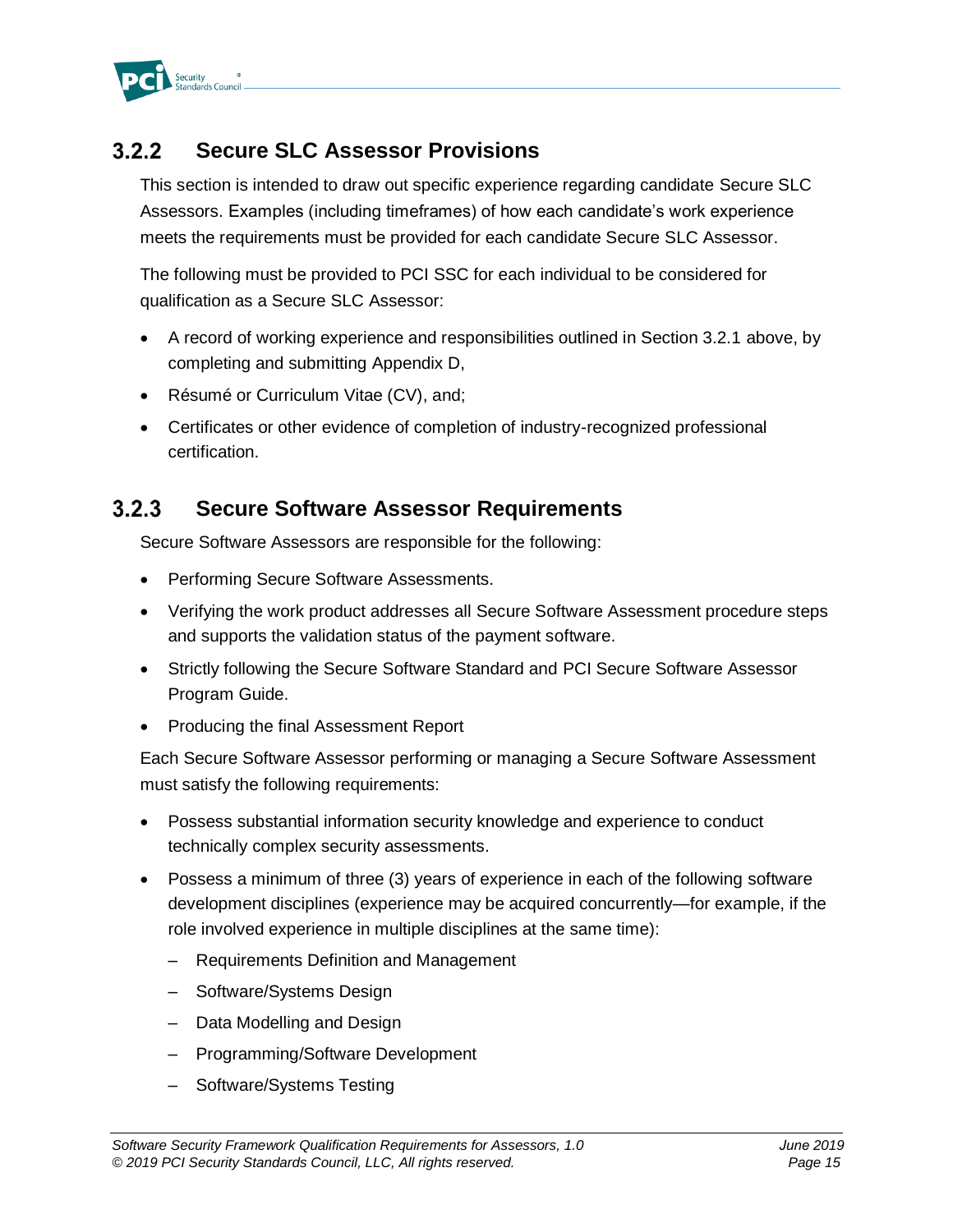

- Possess a minimum of three (3) years of experience in each of the following software security disciplines (experience may be acquired concurrently—for example, if the role involved experience in multiple disciplines at the same time):
	- Software security risk assessment
	- Software security controls selection
	- Secure software architecture
	- Threat & vulnerability detection and management
	- Software penetration testing
	- Incident detection and response
- Possess at least **one** of the following accredited, industry-recognized professional certifications from List A **or** List B
- Process at least one of the following accredited, industry-recognized professional certifications from List C.

#### *Note:* Prior to July 1, 2021:

List C certification is not required for Secure Software Assessor candidates who (a) successfully complete and pass all requisite Secure Software Assessor training and exams and (b) are qualified by PCI SSC as PA-QSA Employees as of the time they submit their application for Secure Software Assessor qualification.

| List A                                                                                                                                                                                                                    | List B                                                                                                                                                                                                                                                                                                                                                                                                                              | List C                                                                                                                                                                                                                                                                                                                                                                                                                                                                                                                                   |
|---------------------------------------------------------------------------------------------------------------------------------------------------------------------------------------------------------------------------|-------------------------------------------------------------------------------------------------------------------------------------------------------------------------------------------------------------------------------------------------------------------------------------------------------------------------------------------------------------------------------------------------------------------------------------|------------------------------------------------------------------------------------------------------------------------------------------------------------------------------------------------------------------------------------------------------------------------------------------------------------------------------------------------------------------------------------------------------------------------------------------------------------------------------------------------------------------------------------------|
| <b>Information Security</b>                                                                                                                                                                                               | Audit                                                                                                                                                                                                                                                                                                                                                                                                                               | <b>Software Development</b>                                                                                                                                                                                                                                                                                                                                                                                                                                                                                                              |
| (ISC) <sup>2</sup> Certified Information<br><b>System Security Professional</b><br>(CISSP)<br>(ISC) <sup>2</sup> Certified Information<br>Security Manager (CISM)<br>Certified ISO 27001 Lead<br>Implementer <sup>1</sup> | <b>ISACA Certified Information</b><br>Systems Auditor (CISA)<br><b>GIAC Systems and Network</b><br>٠<br>Auditor (GSNA)<br>Certified ISO 27001, Lead<br>п<br>Auditor, Internal Auditor <sup>1</sup><br><b>IRCA ISMS Auditor or higher</b><br>٠<br>(e.g., Auditor/Lead Auditor,<br>Principal Auditor)<br>Note: "Provisional" auditor<br>designations do not meet the<br>requirement<br><b>IIA Certified Internal Auditor</b><br>(CIA) | (ISC) <sup>2</sup> Certified Software<br>٠<br>Security Life Cycle<br>Professional (CSSLP)<br><b>Certified Application Security</b><br>٠<br>Engineer (CASE)<br><b>GIAC Secure Software</b><br>٠<br>Programmer-Java (GSSP-<br>JAVA)<br><b>GIAC Secure Software</b><br>Programmer-.NET (GSSP-<br>.NET)<br><b>GIAC Certified Web</b><br>٠<br>Application Defender (GWEB)<br>Certified Ethical Hacker CEH)<br>٠<br><b>Offensive Security Certified</b><br>Professional (OSCP)<br>CompTIA PenTest+<br><b>GIAC Penetration Tester</b><br>(GPEN) |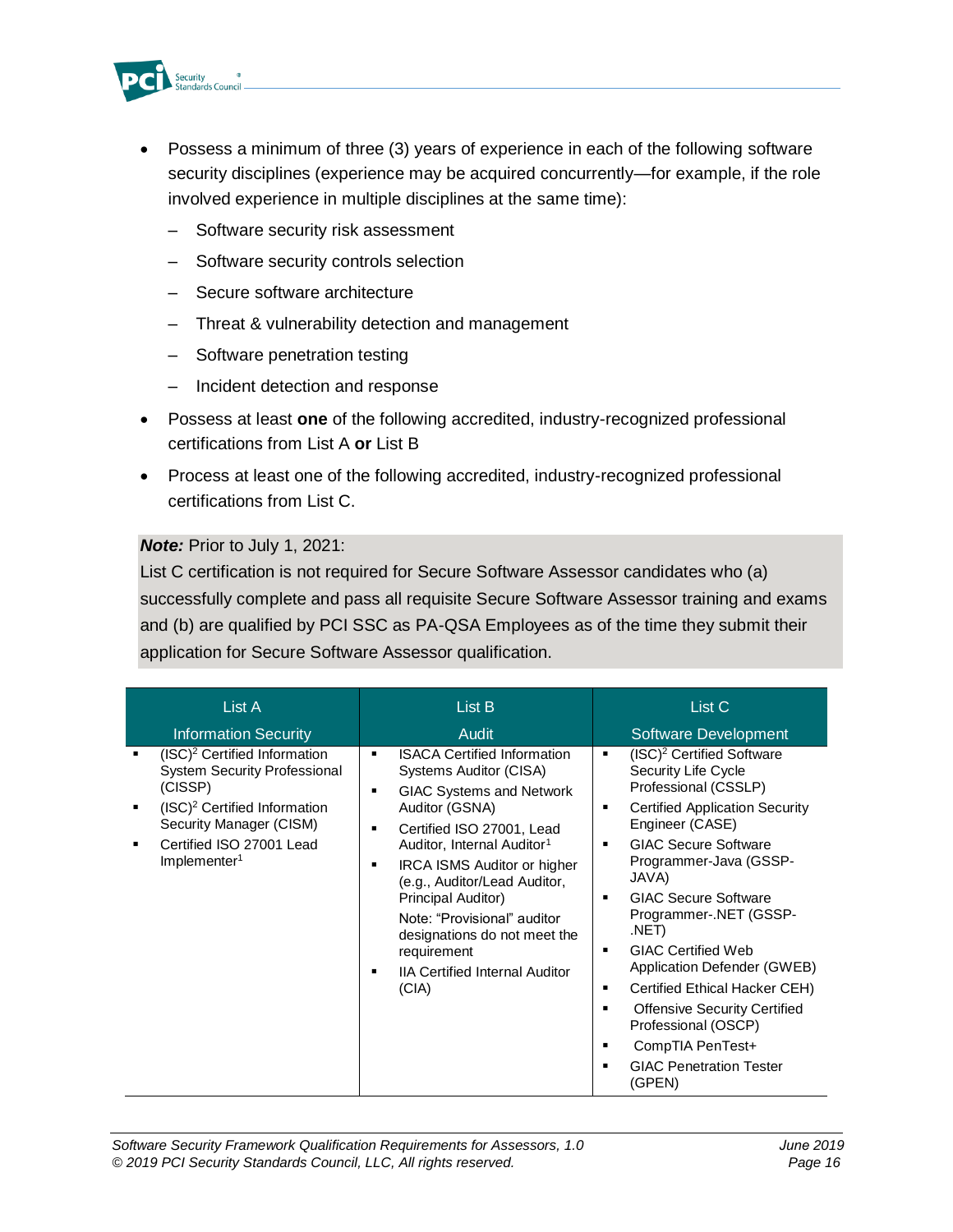

- Possess knowledge about the Secure Software Standard and all applicable documents on the PCI SSC Website.
- Legitimately and successfully complete and pass all required annual Secure Software Assessor training and exams provided as part of the SSF, of his or her own accord without any unauthorized assistance. Failure to pass any such exam, automatically disqualifies the individual as a Secure Software Assessor and, accordingly, the employee must not perform or manage any Secure Software Assessment until successfully passing the exam and reinstating his or her qualification.

#### $3.2.4$ **Secure Software Assessor Provisions**

This section is intended to draw out specific experience regarding candidate Secure Software Assessors. Examples (including timeframes) of how each candidate's work experience meets the requirements must be provided for each candidate Secure Software Assessor.

The following must be provided to PCI SSC for each individual to be considered for qualification as a Secure Software Assessor:

- A record of working experience and responsibilities outlined in Section 3.2.3 above, by completing and submitting Appendix E,
- Résumé or Curriculum Vitae (CV), and;
- Certificates or other evidence of completion of industry-recognized professional certification.

### <span id="page-20-0"></span>**3.3 Code of Professional Responsibility**

### <span id="page-20-1"></span>**3.4 Requirement**

PCI SSC has adopted a Code of Professional Responsibility (the "Code") to help ensure that SSF Assessor Companies and Assessor-Employees adhere to high standards of ethical and professional conduct. All SSF Assessor Companies and Assessor-Employees must advocate, adhere to, and support the Code (available on the Website).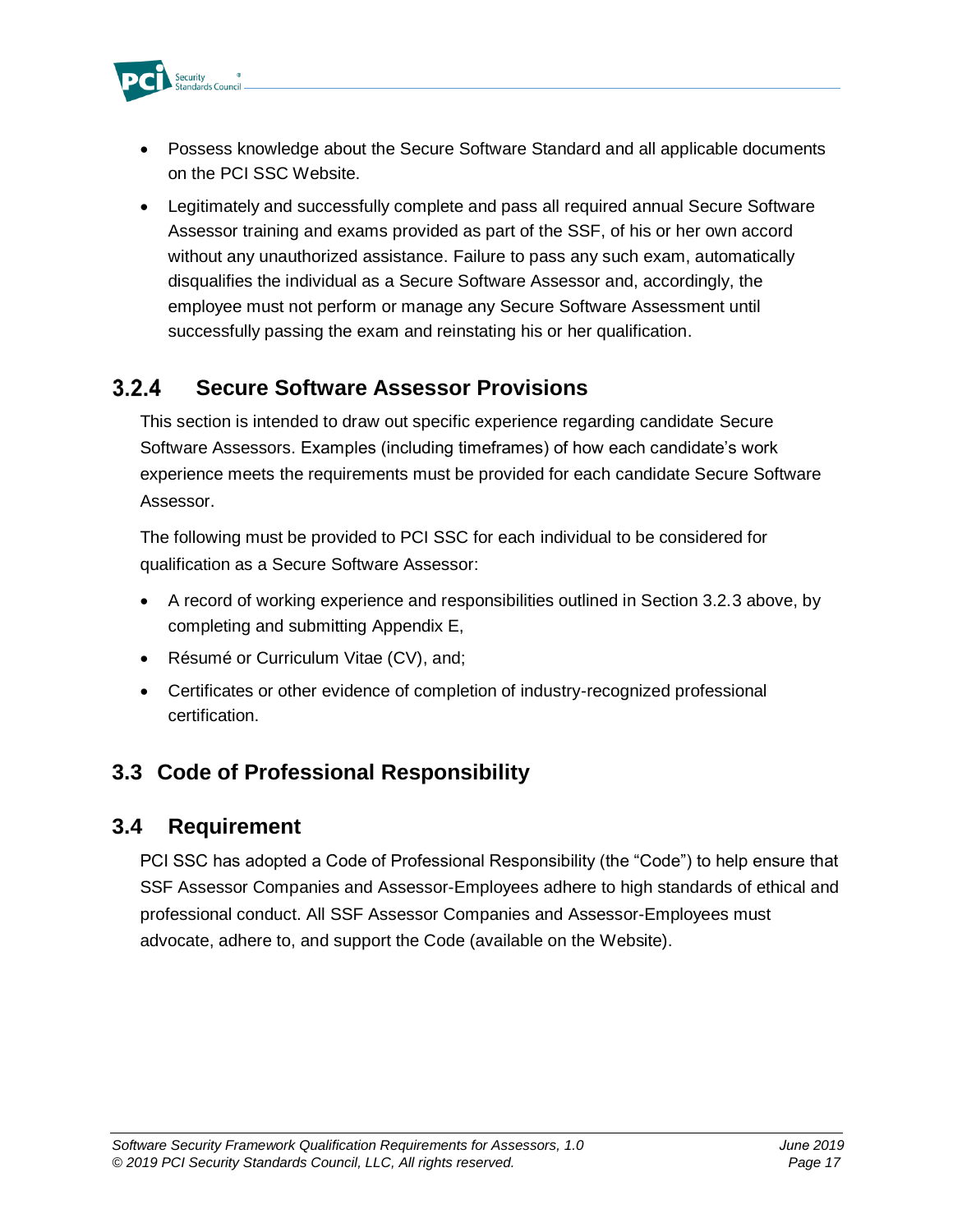

### <span id="page-21-0"></span>**4 SSF Assessor Company Administrative Requirements**

This section describes the administrative requirements for SSF Assessor Companies.

### <span id="page-21-1"></span>**4.1 Contact Person**

#### $4.1.1$ **Requirement**

The SSF Assessor Company must provide PCI SSC with a primary and secondary contact.

#### $4.1.2$ **Provisions**

The following contact information must be provided to PCI SSC, for both primary and secondary contacts (see Appendix C):

- Name
- Job title
- Address
- Phone number
- Fax number
- E-mail address

### <span id="page-21-2"></span>**4.2 Background Checks**

#### $4.2.1$ **Requirement**

Each SSF Assessor Company must perform background checks that satisfy the provisions described below (to the extent legally permitted within the applicable jurisdiction) with respect to each applicant Assessor-Employee.

Minor offenses—for example, misdemeanors or non-US equivalents—are allowed; but major offenses—for example, felonies or non-US equivalents within the prior 5-year period automatically disqualify a candidate from qualifying as an Assessor-Employee. Upon request, each SSF Assessor Company must provide to PCI SSC the background check history for each Assessor-Employee (or candidate Assessor-Employee), to the extent legally permitted within the applicable jurisdiction.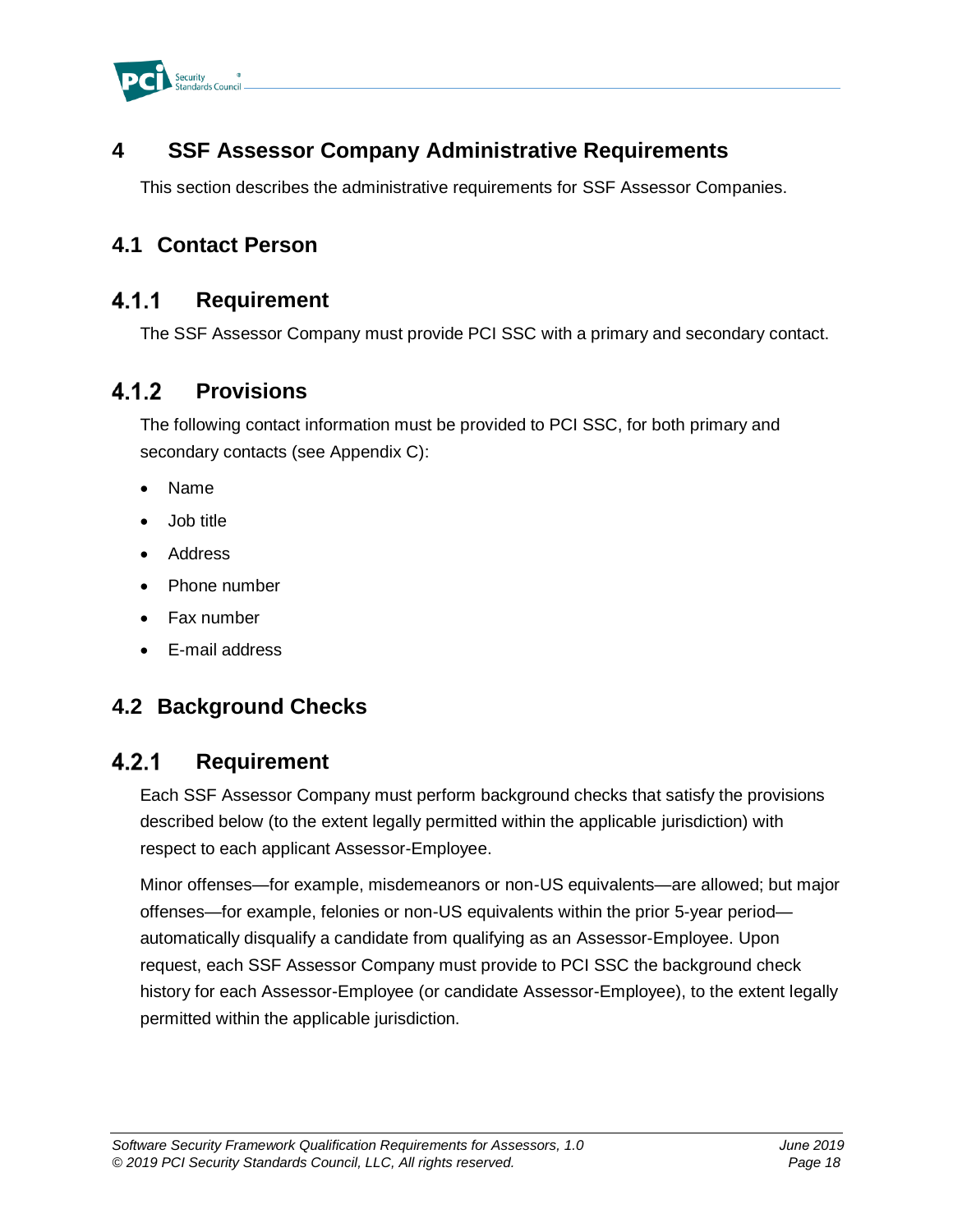

**Note:** PCI SSC reserves the right to decline or reject any application or applicant Assessor-Employee.

#### $4.2.2$ **Provisions**

The SSF Assessor Company (or candidate SSF Assessor Company) must provide PCI SSC with responses to each of the following (see Appendix C):

- Attestation that its policies and hiring procedures include performing background checks: Examples of background checks include previous employment history, criminal record, credit history, and reference checks
- A written statement that it successfully completed such background checks for each candidate Assessor-Employee
- A summary description of current Assessor-Employee personnel background check policies and procedures, which must require and include the following:
- Verification of aliases (when applicable)
- Comprehensive country and (if applicable) state level review of records of any criminal activity such as felony (or non-US equivalent) convictions or outstanding warrants, within the past five years minimum
- Annual background checks consistent with this section for each of its Assessor-Employees for any change in criminal records, arrests or convictions

### <span id="page-22-0"></span>**4.3 Internal Quality Assurance**

#### $4.3.1$ **Requirement**

The SSF Assessor Company must adhere to all quality assurance requirements described in this document or otherwise established by PCI SSC from time to time.

The SSF Assessor Company must have a quality assurance (QA) program, documented in its Quality Assurance manual.

The SSF Assessor Company must maintain and adhere to a documented quality assurance process and manual, which includes all of the following:

- Company name
- List of PCI SSC Programs in which the SSF Assessor Company participates
- A resource planning policy and process for SSF Assessments which includes: onboarding requirements for Assessor-Employees, résumés and current skill sets for Assessor-Employees, and a process for ongoing training, monitoring, and evaluation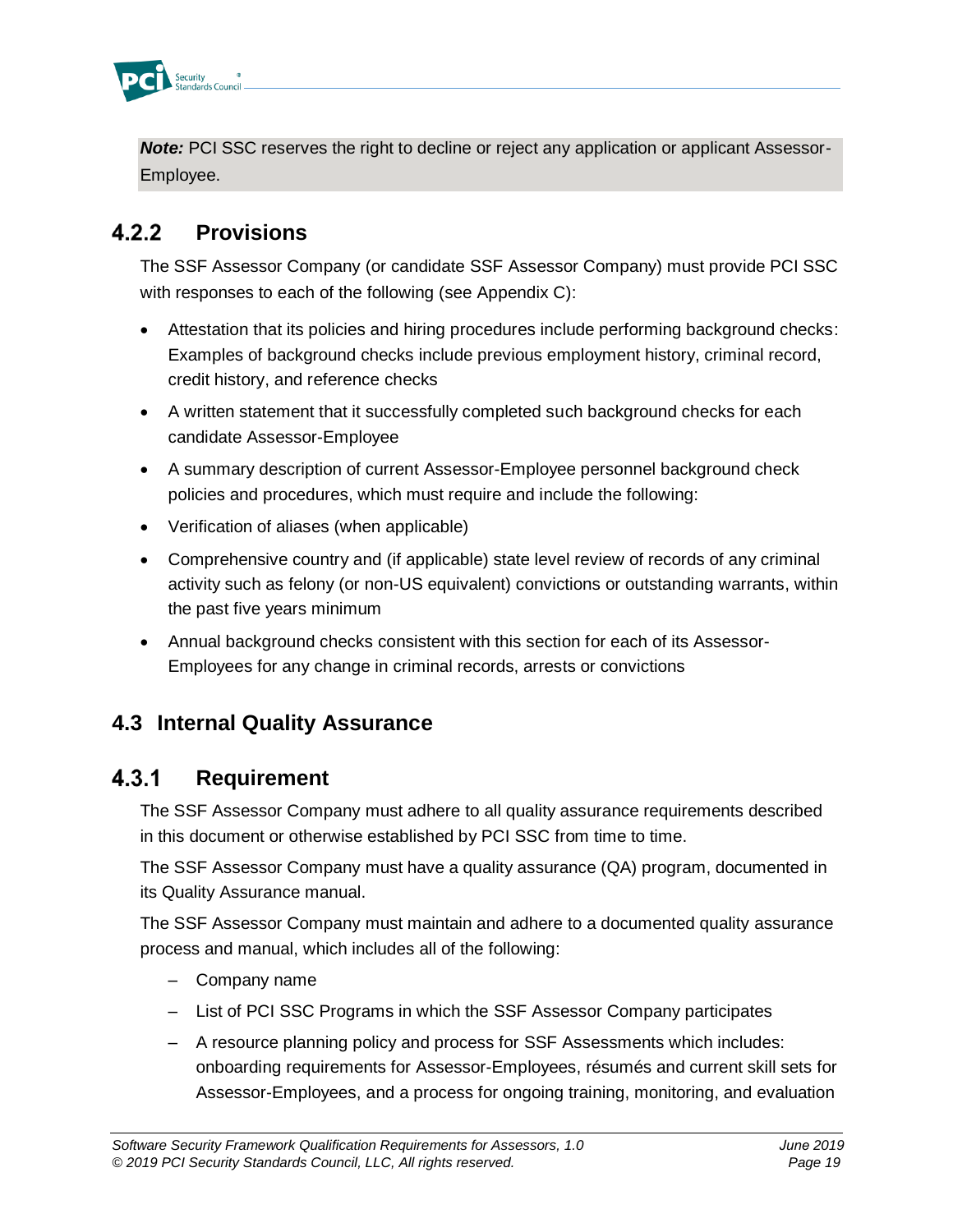

of Assessor-Employees to ensure their skill sets stay current and relevant for SSF **Assessments** 

- Descriptions of all job functions and responsibilities within the SSF Assessor Company relating to its status and obligations as an SSF Assessor Company
- Identification of QA manual process owner
- Approval and sign-off processes for SSF Assessments and respective Assessment **Reports**
- Requirements for independent quality review of SSF Assessor Company and Assessor-Employee work product
- Requirements for handling and retention of workpapers and other Assessment Results and Related Materials (defined in the SSF Agreement; see also Section 4.5 for specific Workpaper Retention Policy requirements and specifications)
- QA process flow
- Distribution and availability of the QA manual
- Evidence of annual review by the QA manual process owner
- Coverage of all activities relevant to the SSF, including references to applicable SSF Qualification Requirements and to other applicable SSF documentation
- Requirement for all Assessor-Employees to regularly monitor the Website for updates, guidance and new publications relating to the SSF.

For each SSF Assessment performed, the SSF Assessor Company must have qualified personnel conduct an independent quality assurance review of assessment procedures performed, supporting documentation workpapers retained in accordance with SSF Assessor Company's Workpaper Retention Policy, information documented in the Assessment Report related to the appropriate selection of system components, sampling procedures, compensating controls, remediation recommendations, proper use of payment definitions, consistent findings, and thorough documentation of results.

Upon commencement of each SSF Assessment, the SSF Assessor Company must inform the applicable Vendor of the Assessor Feedback Form (available on the Website) for the SSF Assessment to be performed.

PCI SSC, at its sole discretion, reserves the right to conduct audits of the SSF Assessor Company at any time and further reserves the right to conduct site visits at the expense of the SSF Assessor Company.

Upon request, the SSF Assessor Company (or applicant) must provide a complete copy of the quality assurance manual to PCI SSC.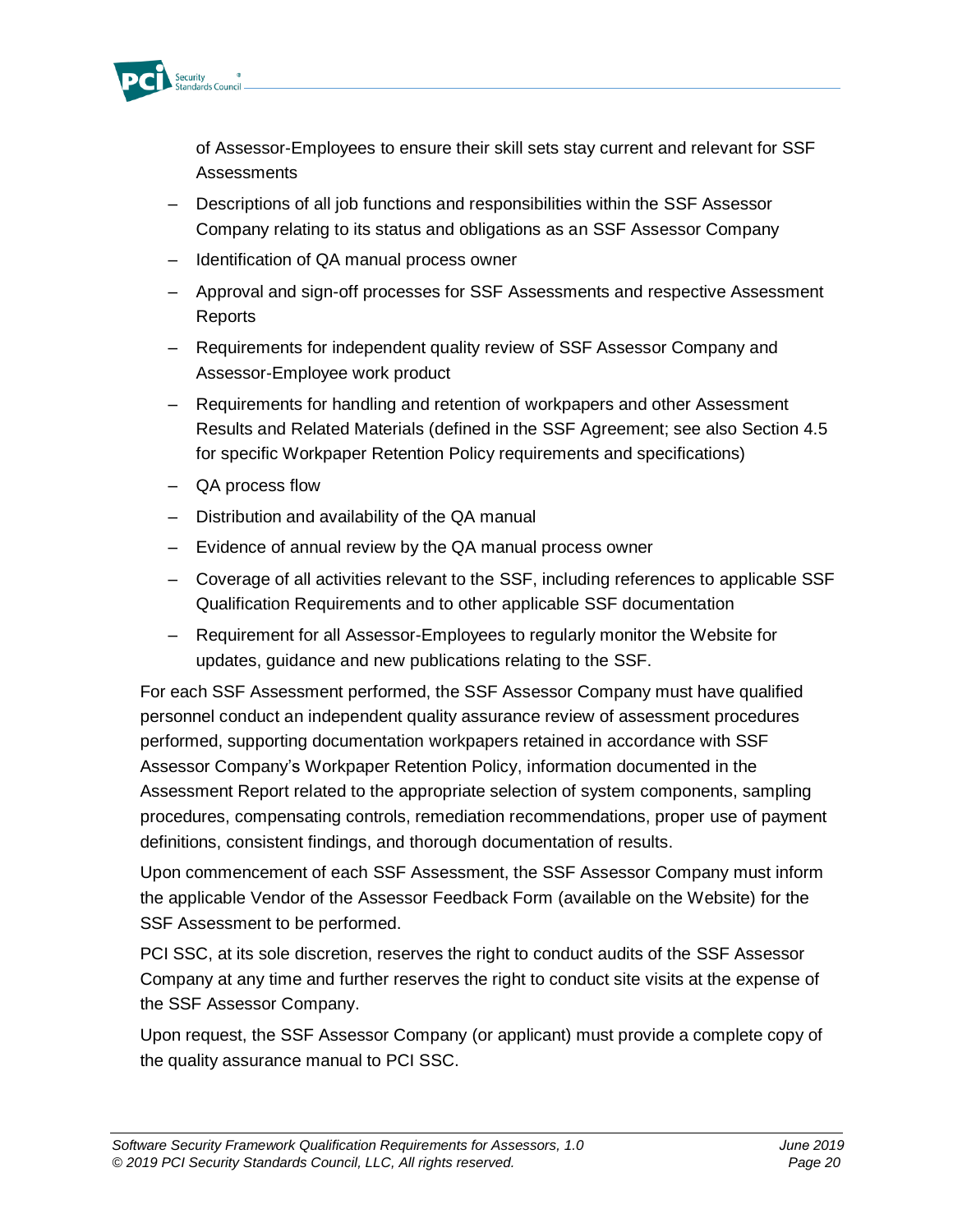

#### $4.3.2$ **Provisions**

The applicant SSF Assessor Company must provide a completed Appendix C to PCI SSC.

### <span id="page-24-0"></span>**4.4 Protection of Confidential and Personal Information**

#### $4.4.1$ **Requirement**

The SSF Assessor Company must have and adhere to a documented process for classification of information and data in accordance with the information's confidentiality and privacy protection requirements. The classification process must include the classification of systems in accordance with the information and data handled by those systems.

The SSF Assessor Company must have and adhere to a documented process for protection of confidential and personal information. This must include adequate physical, electronic, and procedural safeguards consistent with industry-accepted practices to protect confidential and personal information against any unauthorized access or use during the acquisition, storage, processing, transmission, and disposal of such information.

The SSF Assessor Company must maintain the privacy and confidentiality of confidential and personal information created or obtained in the course of performing its duties and obligations as an SSF Assessor Company, unless (and to the extent) disclosure is required by legal authority.

The SSF Assessor Company (or applicant) must attest that their documented process for the classification of information and data includes the following:

- Definitions for confidential and personal information consistent with the definitions and usage of those terms within this document.
- Requirements that systems that store, process or transmit information of multiple classifications is classified according to the highest classification of information handled.

The SSF Assessor Company (or applicant) must attest that their documented process for protection of Confidential and Personal information includes the following:

- Physical, electronic, and procedural safeguards for protecting the acquisition and handling of confidential and personal information, including:
	- Labelling all confidential and Personal information (or the systems/media containing such information) with a unique identifier and classification.
	- Securely storing, transmitting and tracking all confidential and personal information (or the systems/media containing such information).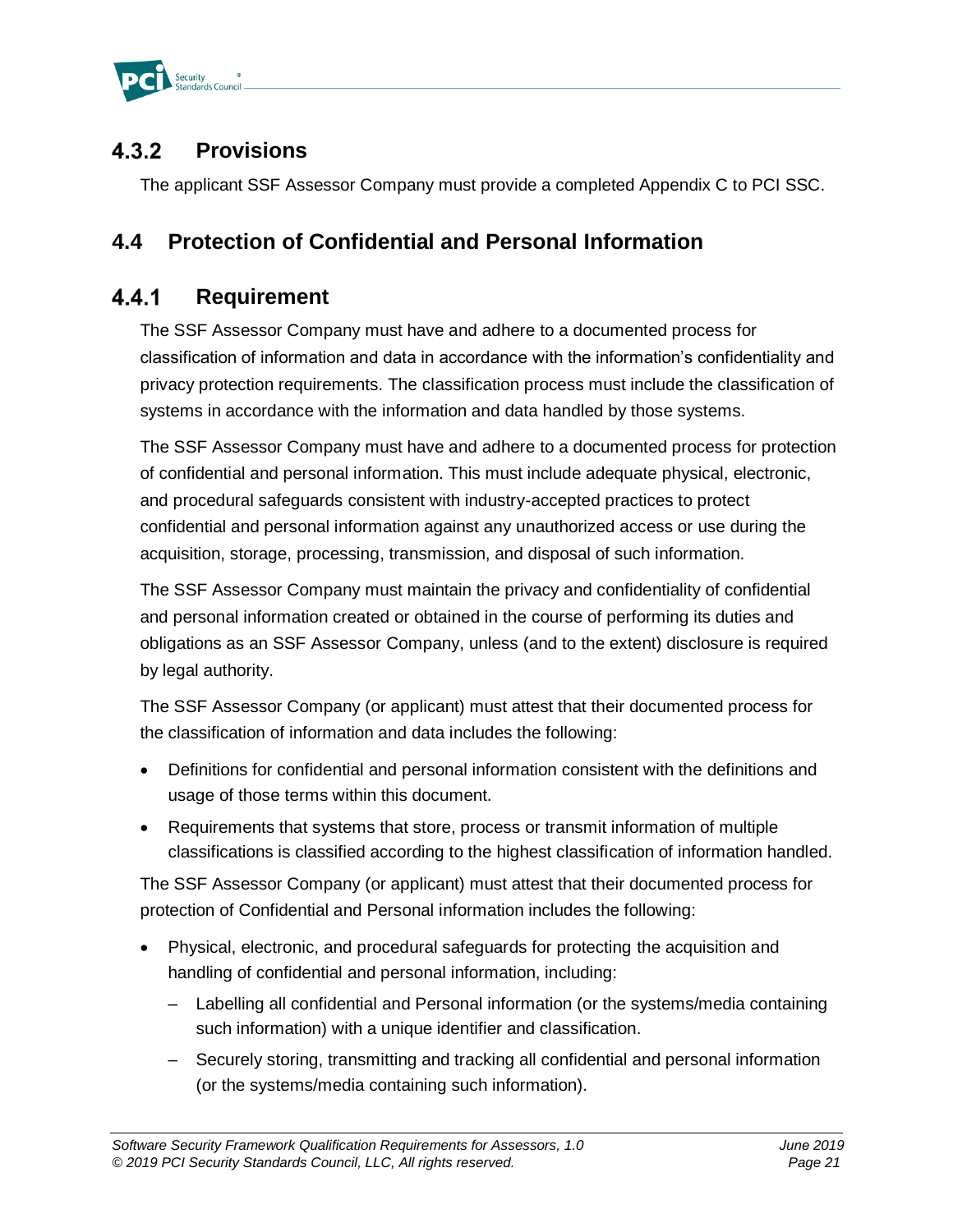

- Assigning confidential and personal information (or the systems/media containing such information) to authorized custodians who are responsible for ensuring its protection.
- Authenticating, authorizing, and logging all transfers of confidential and personal information (or the systems/media containing such information) between systems and/or custodians.
- Securely deleting, destroying, or returning (to the information owner) confidential or personal information upon completion of the duties and obligations of the SSF Assessor Company, unless retention and/or disclosure is required by legal authority, participation under this program, or under authorization of the information owner.
- Physical, electronic, and procedural safeguards for protecting the storage of and access to confidential and personal information, including:
	- Restricting access to confidential and personal information to only those individuals who possess a legitimate business reason to access such information.
	- Restricting access such that only the confidential and personal information necessary to carry out the relevant legitimate business function is accessible.
	- Storing confidential and personal information only on systems or media that are not accessible to the public (including by prohibiting access via the internet).
	- Encrypting electronic copies of confidential or personal information during storage.
	- Logging all attempts to access stored electronic confidential or personal information.
	- Generating alerts and notifying authorized custodians and other appropriate individuals upon any unauthorized attempts to access stored confidential or personal information.
- Physical, electronic, and procedural safeguards for protecting the transmission of confidential or personal information between authorized parties, systems or custodians, including:
	- Authenticating all transmissions of confidential and personal information.
	- Explicitly authorizing all transmissions of confidential and personal information.
	- Encrypting all electronic transmissions of confidential and personal Information.
	- Logging all transmissions (electronic and physical) of confidential and personal information.
	- Generating alerts and notifying authorized custodians and other appropriate individuals upon any unauthorized attempts to access confidential or personal information during transmission.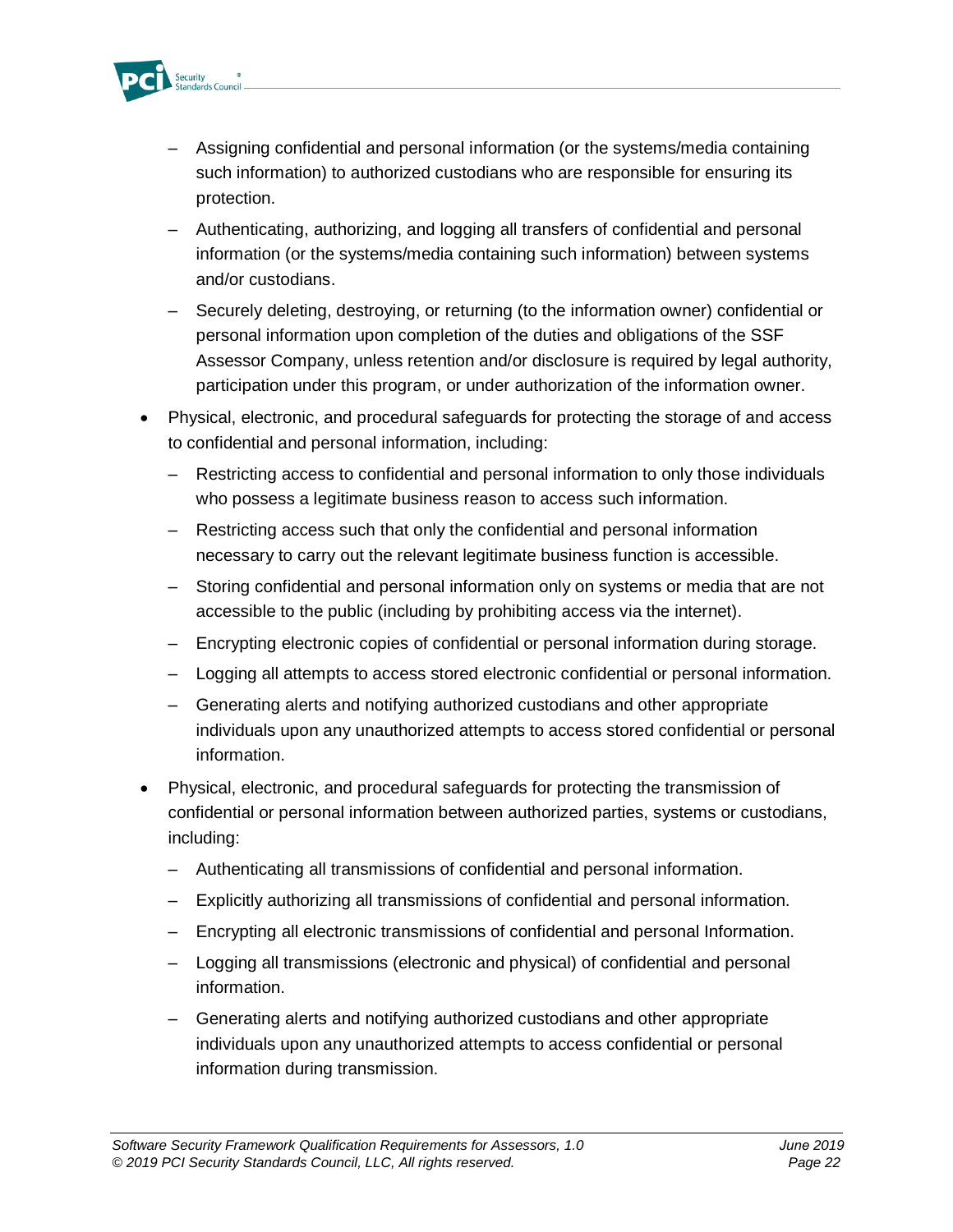

- Requirements for establishing legal agreements with authorized third-parties with access to confidential or personal information that include provisions mandating adherence to these requirements.
- A blank copy of the SSF Assessor Company's confidentiality agreement(s) that each Assessor-Employee is required to sign.

### <span id="page-26-0"></span>**4.5 Evidence Retention**

#### $4.5.1$ **Requirement**

- Assessment Results and Related Materials (defined in the SSF Agreement), including but not limited to SSF Assessment workpapers and related materials, represent the evidence generated and/or gathered by an SSF Assessor Company and its Assessor-Employee(s) to support the contents of each Assessment Report. Retention of Assessment Results and Related Materials is required and the Assessment Results and Related Materials relating to a given SSF Assessment should represent all steps of the SSF Assessment from end-to-end. Such Assessment Results and Related Materials typically include screen captures, config files, interview notes, software test results, and a variety of other materials and information. The SSF Assessor Company must maintain and adhere to a documented retention policy regarding all Assessment Results and Related Materials (a "Workpaper Retention Policy"), which includes, at a minimum, the following: Formal assignment of an employee responsible for ensuring the continued accuracy of the Workpaper Retention Policy and that each Assessor-Employee (a) complies with the Workpaper Retention Policy and (b) signs an appropriate confidentiality agreement with the SSF Assessor Company (as contemplated by Section 4.4 above).
- A blank copy of the SSF Assessor Company's Workpaper Retention Policy agreement that each Assessor-Employee is required to sign, included as part of the policy, which includes agreement to conform at all times with the Workpaper Retention Policy and all applicable SSF Requirements.
- A requirement that all Assessment Results and Related Materials must be classified as confidential and handled accordingly, with detailed instructions describing how Assessor-Employees are to comply with this requirement. If the classification and handling of confidential and personal information is addressed in other confidential and sensitive data protection handling policies of the SSF Assessor Company, this should be clearly noted within the Workpaper Retention Policy.
- A requirement that Assessment Results and Related Materials must be retained for at least three (3) years and must include all digital and hard copy evidence created and/or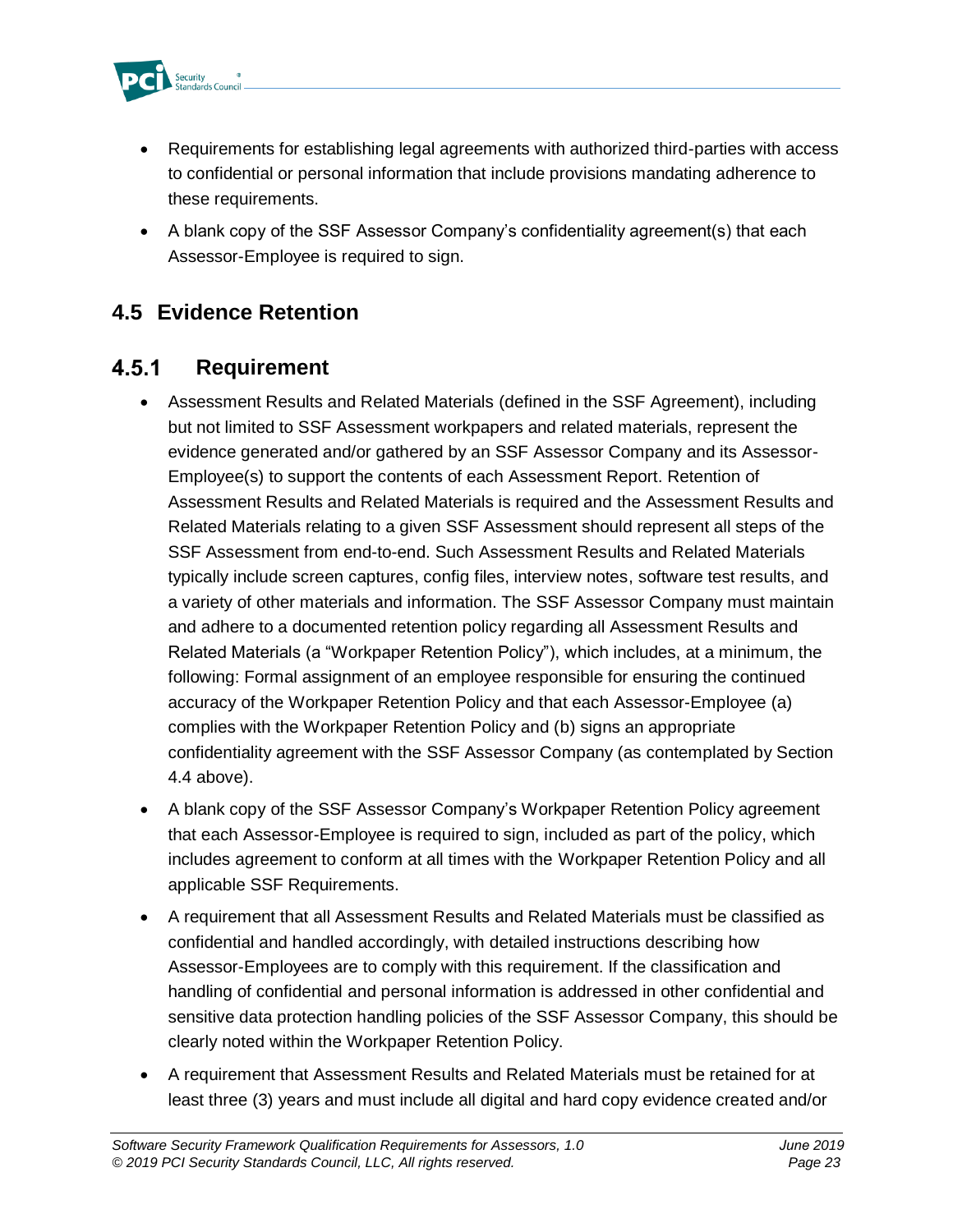

obtained by or on behalf of the SSF Assessor Company during or in connection with each SSF Assessment—including but not limited to: documentation reviewed (policies, processes, procedures, network and dataflow diagrams), case logs, meeting agendas and notes, evidence of onsite and offsite activities (including interview notes), screenshots, config files, results of any tests performed, and any other relevant information created and/or obtained.

- Requirements ensuring that the SSF Assessor Company has confirmed that all Assessment Results and Related Materials relating to a given SSF Assessment has in fact been retained in accordance with the procedures defined in the Workpaper Retention Policy, prior to releasing the final Assessment Report for that SSF Assessment.
- All Assessment Results and Related Materials must be made available to PCI SSC upon request for a minimum of three (3) years after completion of the applicable SSF Assessment.
- The SSF Assessor Company must provide a copy of the Workpaper Retention Policy and related procedures to PCI SSC upon request, including copies of any other policies and procedures referenced within any of the foregoing documents, such as general confidential and sensitive

#### $4.5.2$ **Provisions**

The applicant SSF Assessor Company must provide a completed version of Appendix C to PCI SSC.

### <span id="page-27-0"></span>**4.6 Security Incident Response**

This section describes obligations for SSF Assessor Companies where breach of cardholder data in their own or a Vendor's environment has or is suspected to have occurred.

#### 4.6.1 **Requirement**

The SSF Assessor Company must have and adhere to a documented process for notifying the applicable Vendor where breach of cardholder data within that Vendor's environment (each an "Incident") has or is suspected to have occurred. Such process must require, and provide instruction for, notifying the Vendor in writing of the Incident and related findings, and informing the Vendor of its obligations to notify the Participating Payment Brands in accordance with each Participating Payment Brands' notification requirements.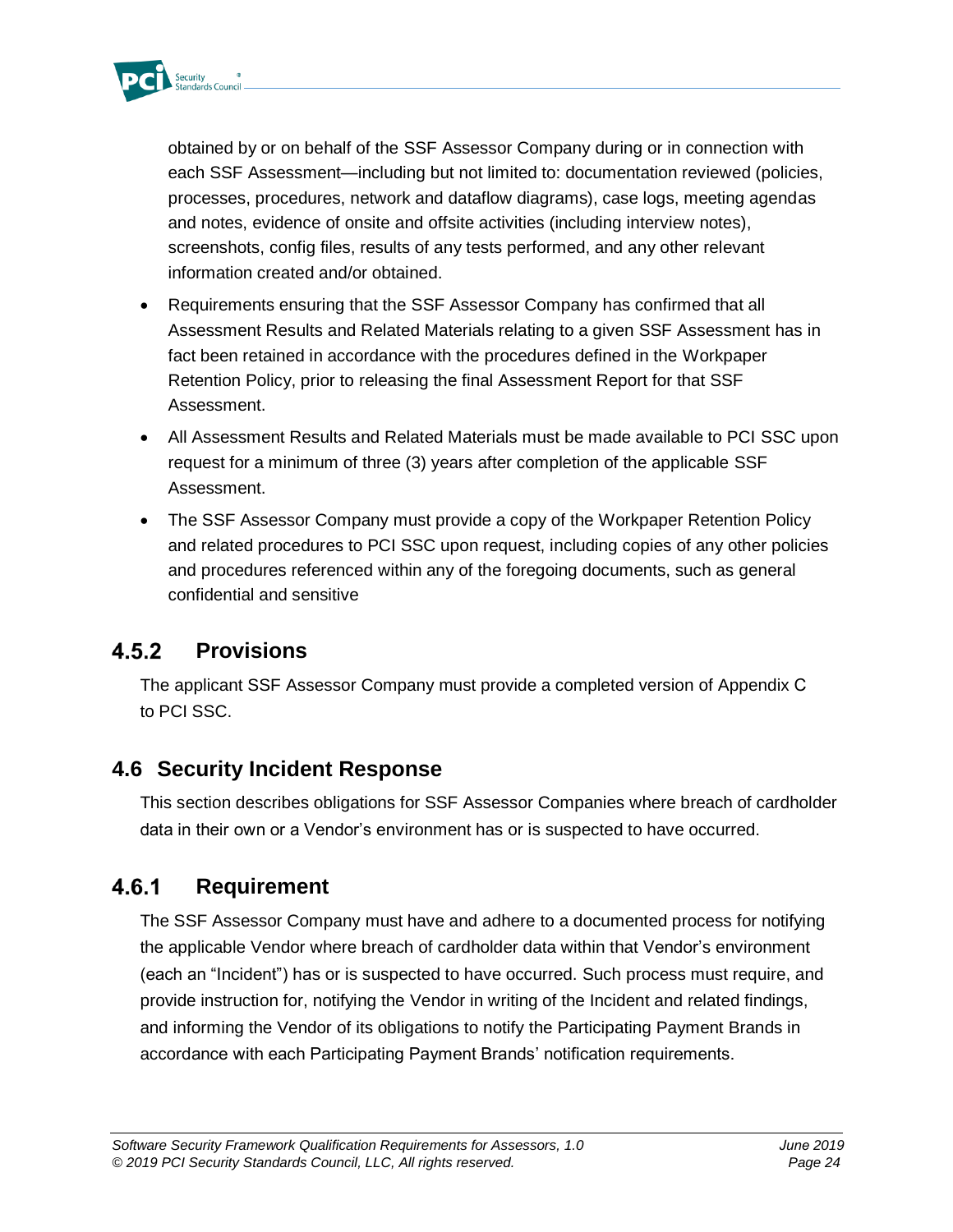

The Vendor notification must be documented and retained in accordance with the SSF Assessor Company's evidence retention policy, along with a summary of the Incident and what actions were taken in connection with the Incident and corresponding discovery and/or notification. SSF Assessor Companies and Assessor-Employees are required to be familiar with the obligations for reporting Incidents to each of the Participating Payment Brands.

After becoming aware of an Incident, the SSF Assessor Company and its Assessor-Employees shall not take any action that is reasonably likely to diminish the integrity of, or otherwise interfere with or negatively affect the ability of a PCI Forensic Investigator (PFI) to perform any PFI Investigation (see the PCI Forensic Investigator (PFI) Program Guide on the Website for additional details).

Failure to provide such written notification to the Vendor or otherwise comply with any of the above (or any other) SSF Requirements constitutes a "Violation" (see Section 6.3 below) and may result in Remediation, Revocation of PCI SSC qualifications, and/or termination of the SSF Agreement.

#### $4.6.2$ **Provisions**

The applicant SSF Assessor Company must attest (see Appendix C) that it has an internal incident response plan, including but not limited to:

- Instructions and procedures for notifying Vendors of Incidents discovered during or in connection with the performance of an SSF Assessment or other SSF-related services and documenting those Incidents and related information in accordance with Section 4.6.1.
- Retention requirements for all Incident-related documentation, notices, and reports, with the same protections as those noted for work-paper retention in the SSF Assessor Company's evidence-retention policy and procedures.

### <span id="page-28-0"></span>**4.7 Recognition of Secure SLC or Secure Software Validation Status**

#### 4.7.1 **Requirement**

The SSF Assessor Company must not provide any formal recognition of validation status in connection with validation against either the Secure Software Standard or the Secure SLC Standard until:

• PCI SSC has issued a corresponding notification of acceptance to both the SSF Assessor Company and the Vendor; and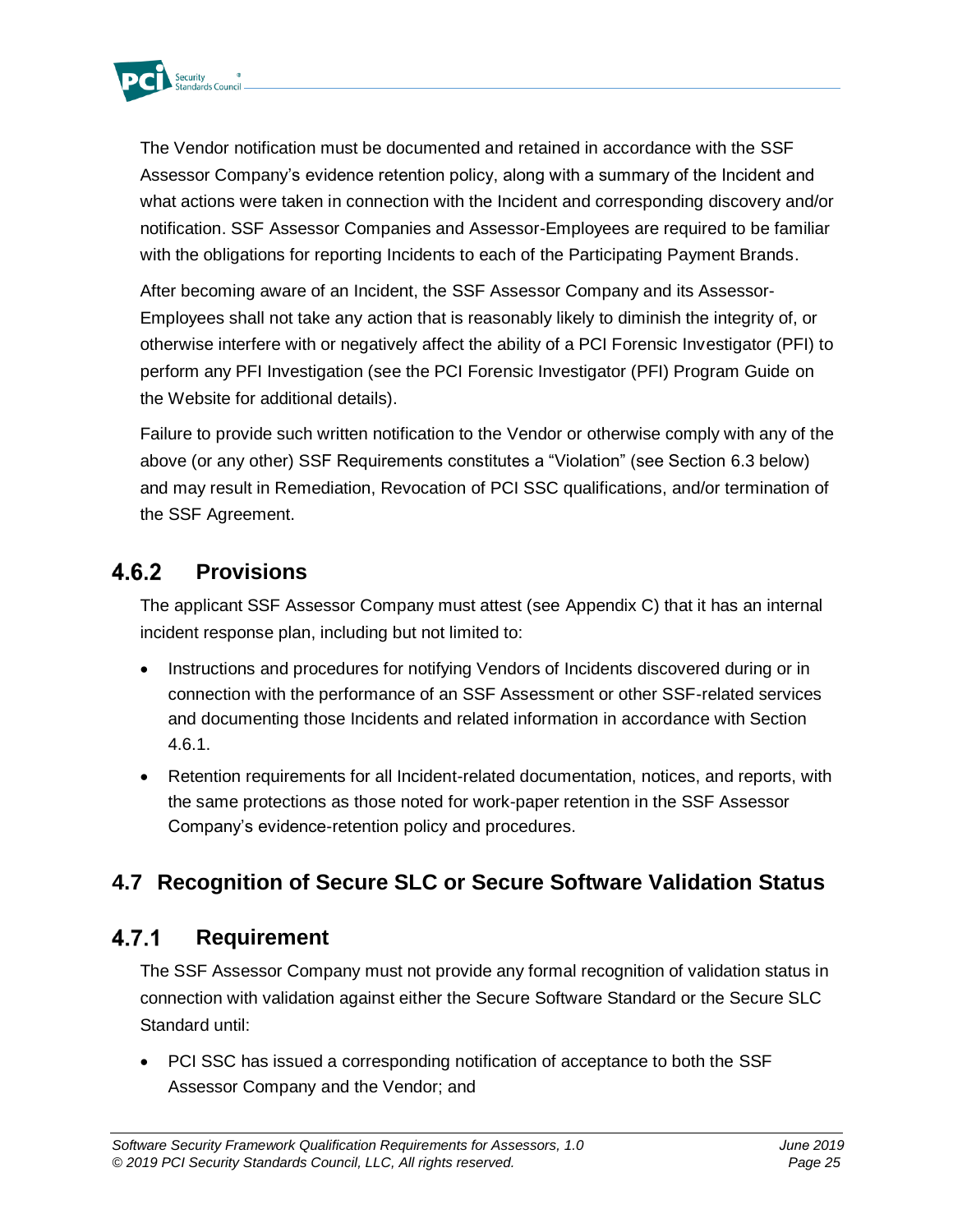

• PCI SSC has added a corresponding listing on the applicable list on the Website.

#### $4.7.2$ **Provisions**

The SSF Assessor Company must provide the following:

• A statement that the SSF Assessor Company will not recognize validation status in connection with either the Secure Software Standard or the Secure SLC Standard until PCI SSC has (a) notified the SSF Assessor Company and the applicable Vendor via a notification of acceptance and (b) added a corresponding listing on the applicable list on the Website.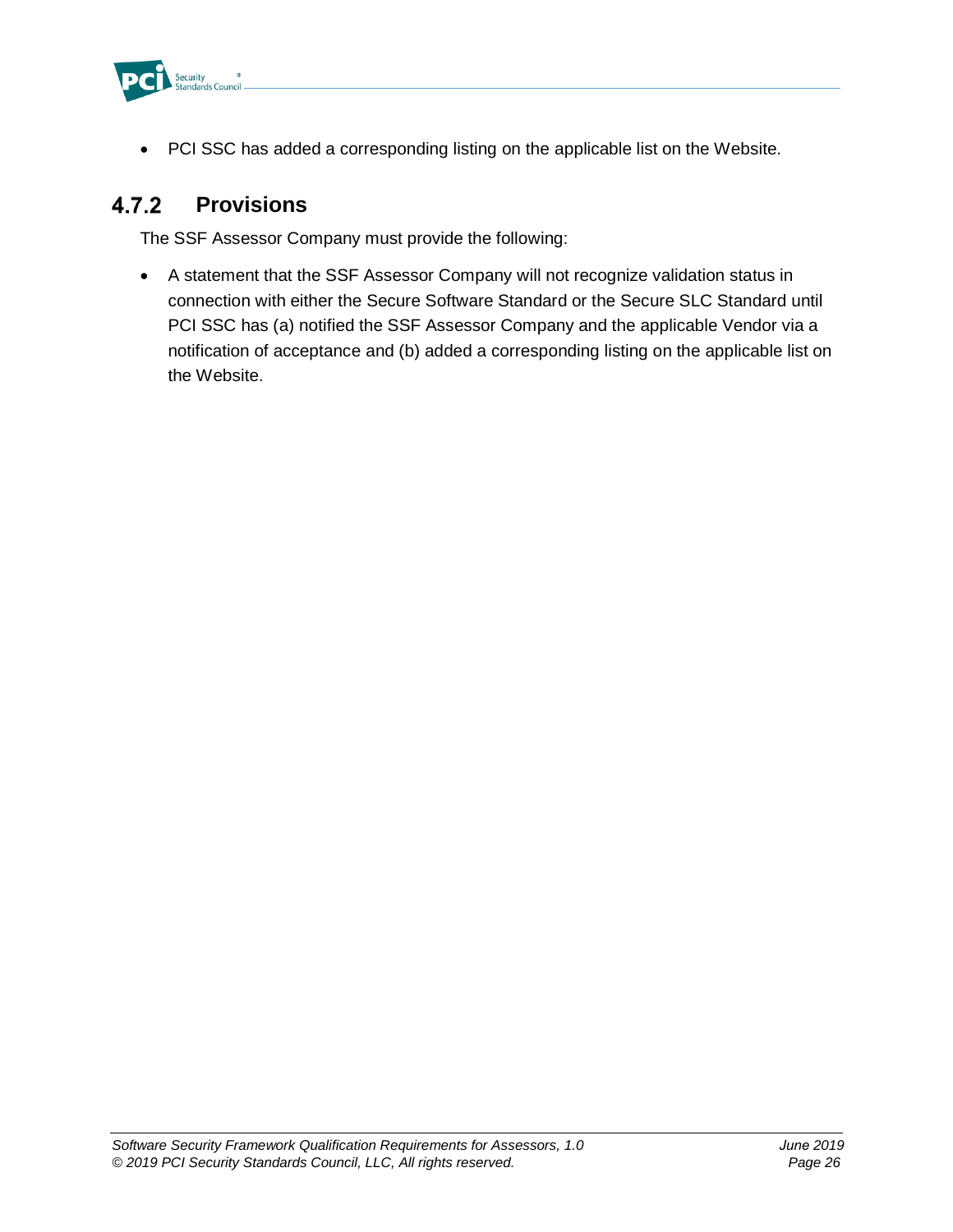

### <span id="page-30-0"></span>**5 SSF Assessor Company List and Annual Re-Qualification**

This section describes what happens after initial qualification, and activities related to annual re-qualification.

### **5.1 SSF Assessor Company List**

<span id="page-30-1"></span>Once a company has met all applicable SSF Qualification Requirements, and has at least one employee who has met all applicable SSF Qualification Requirements to be qualified as an

*Note: The SSF Assessor Company List on the Website indicates the type of SSF Assessment the company is qualified to perform.*

Assessor-Employee, PCI SSC will add the SSF Assessor Company to the list of SSF Assessor Companies on the Website ("SSF Assessor Company List").

Once an individual has met all applicable SSF Qualification Requirements to be qualified as an Assessor-Employee, PCI SSC will add the Assessor-Employee to the applicable search tool on the Website.

Only those SSF Assessor Companies and Assessor-Employees included on the SSF Assessor Company List or in such search tool (as applicable) as Secure SLC Assessors are recognized by PCI SSC to perform or support Secure SLC Assessments.

Only those SSF Assessor Companies and Assessor-Employees included on the SSF Assessor Company List or in such search tool (as applicable) as Secure Software Assessors are recognized by PCI SSC to perform or support Secure Software Assessments.

If, at any time, an SSF Assessor Company and/or Assessor-Employee does not meet the applicable SSF Requirements (including without limitation, payment or documentation requirements), PCI SSC reserves the right to remove the SSF Assessor Company and/or Assessor-Employee immediately from the respective list(s) or tool(s) on the Website, regardless of Remediation or Revocation. PCI SSC will notify the SSF Assessor Company of each such removal in accordance with the SSF Agreement, typically via registered or overnight mail and/or e-mail. Refer to Sections 6.2 and 6.3 below for additional information relating to Remediation and Revocation.

### <span id="page-30-2"></span>**5.2 Annual Re-Qualification**

#### $5.2.1$ **Requirements**

All SSF Assessor Companies must be re-qualified by PCI SSC on an annual basis. The annual re-qualification date is based upon the SSF Assessor Company's original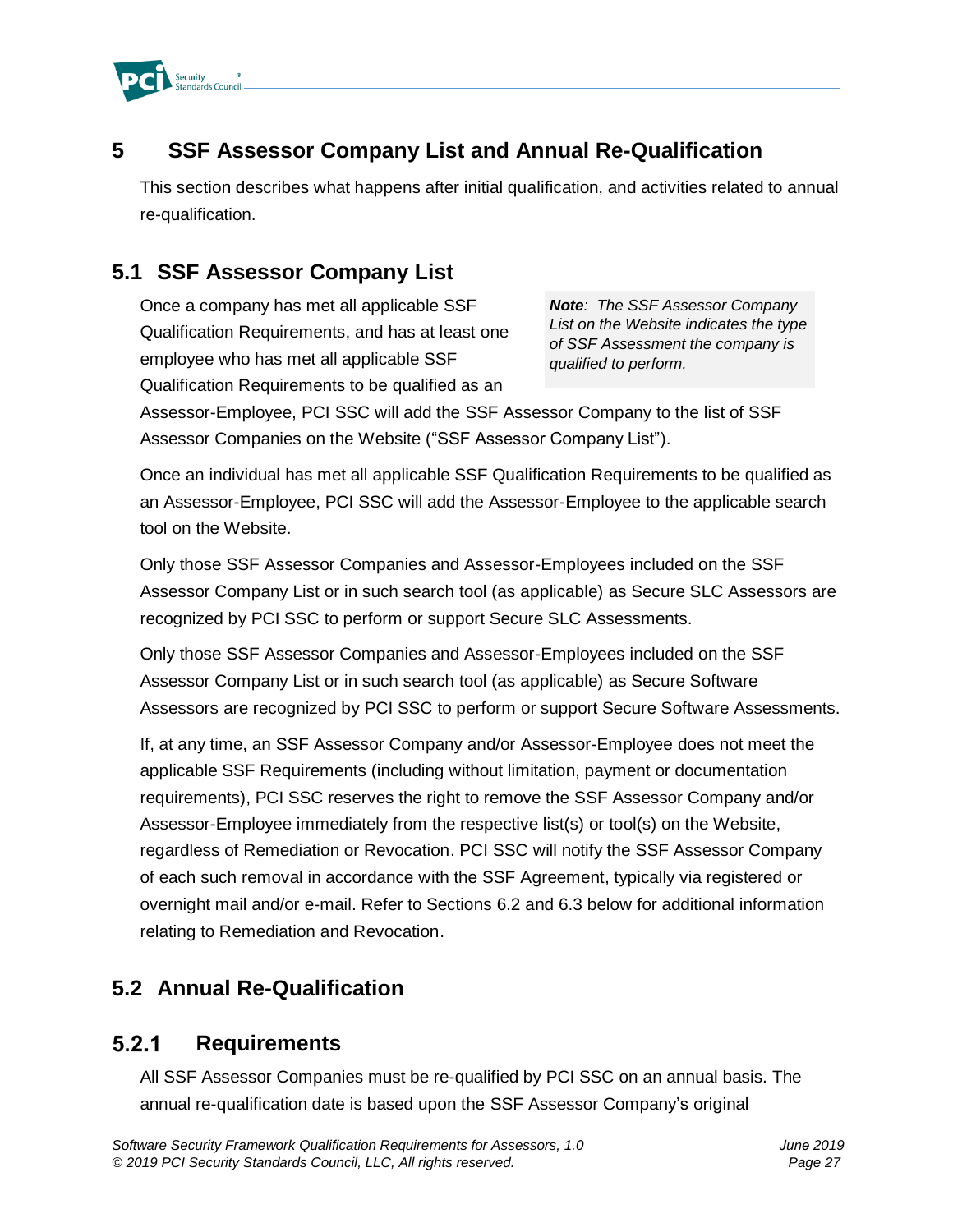

qualification date. Re-qualification requires payment of annual Assessor-Employee training and re-qualification fees, and continued compliance with applicable SSF Requirements, including but not limited to, the requirement to employ at least one Assessor-Employee at all times.

All Assessor-Employees must be re-qualified by PCI SSC on an annual basis. The annual re-qualification date is based upon the Assessor-Employee's *previous qualification or requalification date*. Re-qualification requires proof of training successfully completed, payment of annual training and re-qualification fees, and continued compliance with all applicable SSF Requirements.

Negative feedback from SSF Assessor Company clients, PCI SSC, Participating Payment Brands, or others may impact SSF Assessor Company and/or Assessor-Employee eligibility for re-qualification.

#### $5.2.2$ **Provisions**

The following must be provided to PCI SSC during the annual re-qualification process:

#### **SSF Assessor Companies**

• Payment of annual re-qualification fee in accordance with the Website – *PCI SSC Programs Fee Schedule*.

*Note: PCI SSC may from time to time request that SSF Assessor Companies and/or Assessor-Employees submit additional information or materials in order to demonstrate adherence to applicable requirements or as part of the applicable qualification or re-qualification process.*

#### **Assessor-Employees**

- Maintaining professional certification(s) as required per Section 3.2 "Assessor-Employee – Skills and Experience". PCI SSC reserves the right to request proof of current professional certifications at any time.
- Payment of annual re-qualification fees in accordance with the Website *PCI SSC Programs Fee Schedule.*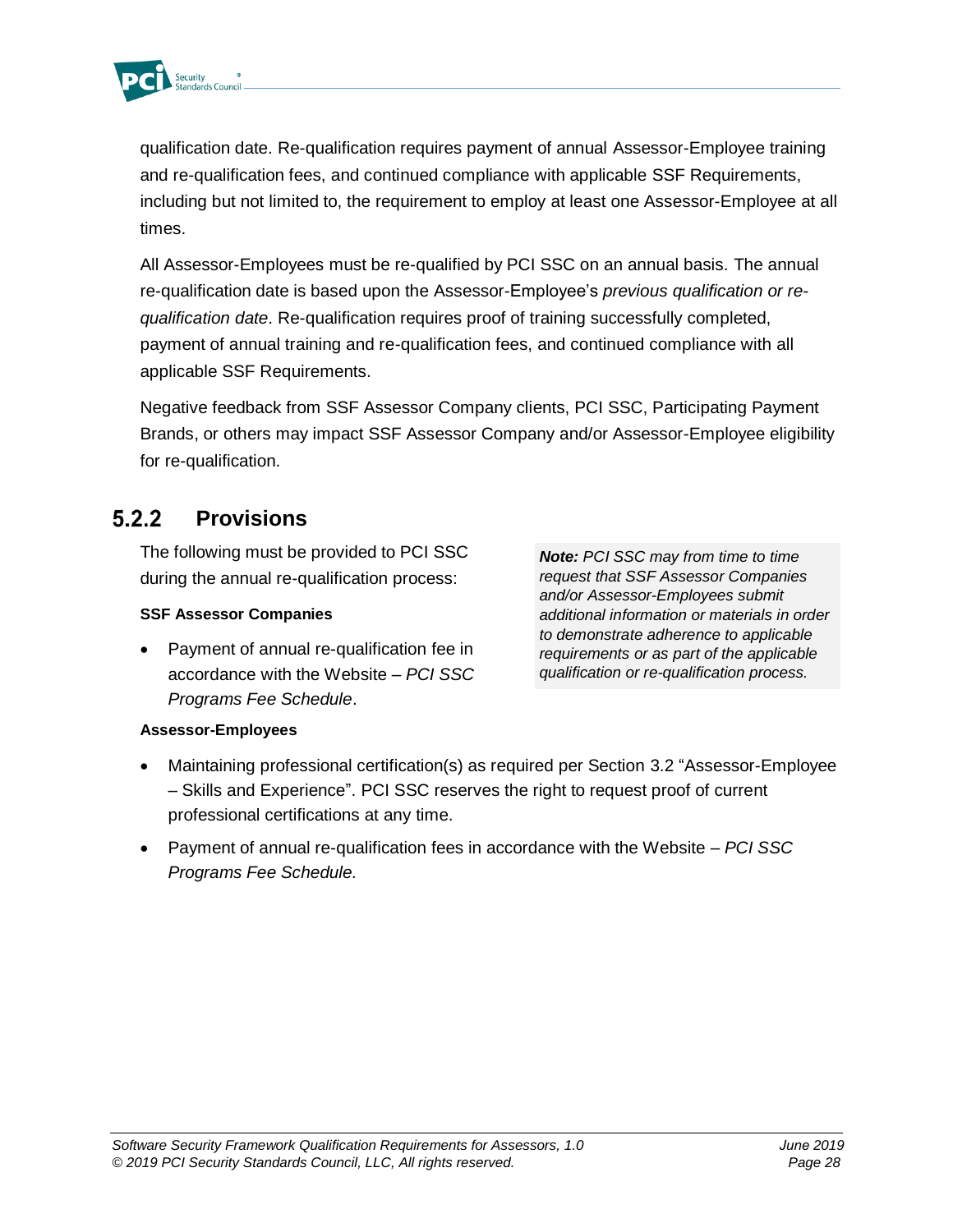

### <span id="page-32-0"></span>**6 Assessor Quality Management Program**

The PCI SSC's Assessor Quality Management (AQM) team monitors and reviews PCI SSCqualified assessor work in order to provide reasonable assurance that such assessors maintain a baseline standard of quality.

### <span id="page-32-1"></span>**6.1 SSF Audit Process**

PCI SSC reserves the right to audit any SSF Assessor Company at any time, and further reserves the right to conduct site visits, at the expense of the SSF Assessor Company.

### <span id="page-32-2"></span>**6.2 SSF Quality Remediation Process**

SSF Assessor Companies that do not meet all applicable quality assurance standards set by PCI SSC may be offered the option to participate in PCI SSC's SSF Assessor Company Quality Remediation program ("Remediation"). Without limiting the generality of the foregoing, PCI SSC may offer Remediation in connection with any quality assurance audit, any Violation (defined in the SSF Agreement and further described below) or any other SSFrelated quality concerns, including but not limited to unsatisfactory feedback from SSF Assessor Company customers or Participating Payment Brands. When an SSF Assessor Company qualifies for Remediation, the SSF Assessor Company will be notified in accordance with the SSF Agreement, typically via registered or overnight mail and/or e-mail. Once the SSF Assessor Company signs the agreement to participate in Remediation ("Remediation Agreement") and pays the fee(s) required in the notification, the applicable listing on the SSF Assessor Company List will be annotated with "In Remediation" and the listing will display the SSF Assessor Company's details in red text. Refer to the Website – PCI SSC Programs Fee Schedule for details of all applicable fees.

At the time of notification that the SSF Assessor Company qualifies for Remediation, AQM will provide the SSF Assessor Company with information on the requirements and procedures of the Remediation process and what it entails. If, during Remediation, AQM gains sufficient assurance of quality improvement and the requirements of the Remediation Agreement have been fulfilled, Remediation ends, and the SSF Assessor Company's listing on the Website returns to "In Good Standing" in black text. SSF Assessor Companies that fail to satisfy Remediation requirements may be revoked, and SSF Assessor Companies electing not to participate in Remediation when eligible will be revoked.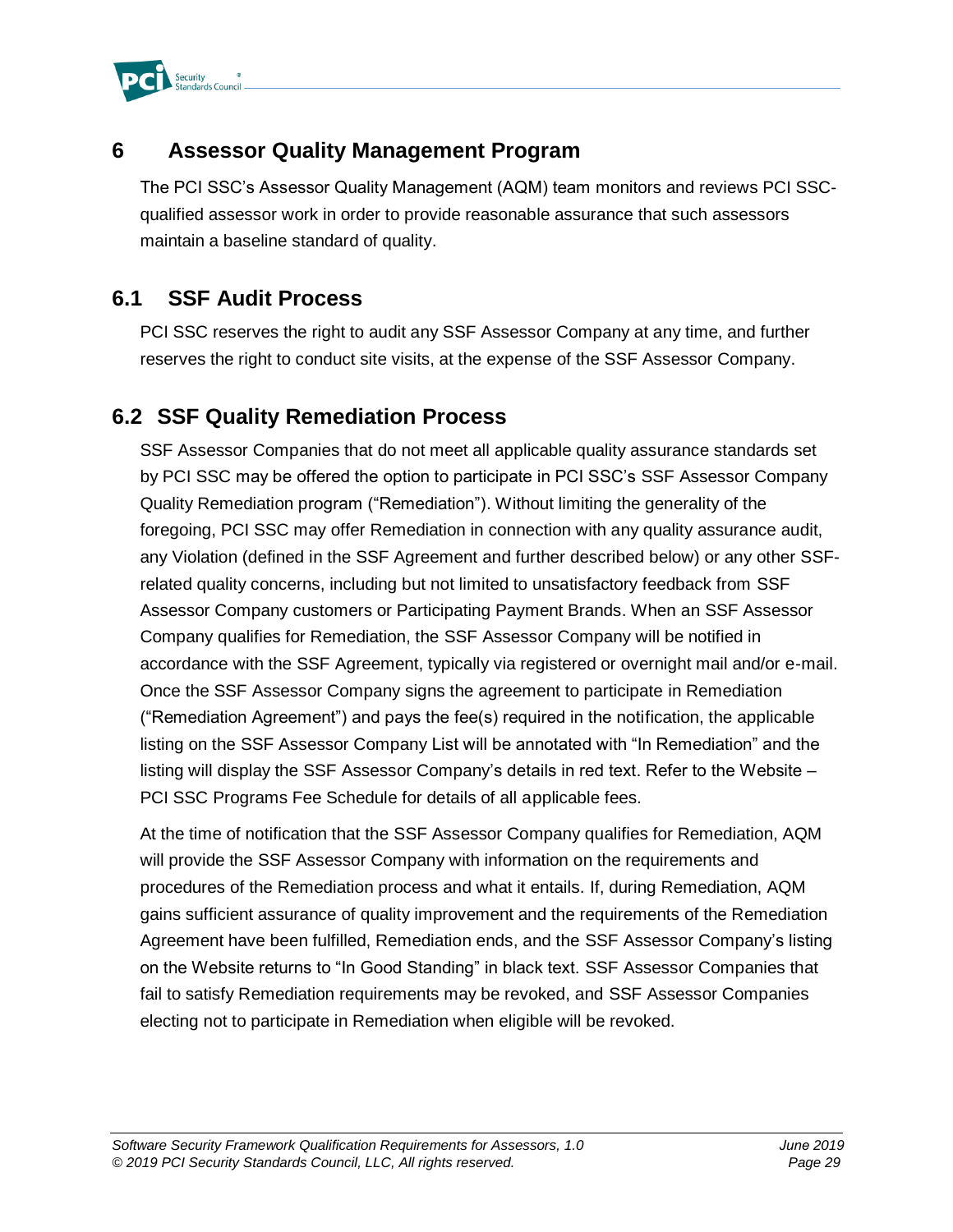

*Note:* The Remediation Statement on the Website affirms the Council's position on Remediation, and any external queries about an SSF Assessor Company's status will be directed to the SSF Assessor Company in question.

SSF Assessor Companies in Remediation may continue to perform SSF Assessments for which they are qualified by PCI SSC unless otherwise instructed by PCI SSC.

### <span id="page-33-0"></span>**6.3 SSF Revocation Process**

Each event below is an example of a "Violation" (defined in the SSF Agreement), and accordingly, regardless of prior warning or Remediation, may result in Revocation of SSF Assessor Company and/or Assessor-Employee qualification(s). This list is not exhaustive. Among other things, any qualification under the SSF may be revoked if PCI SSC determines that either the SSF Assessor Company or any of its Assessor-Employees has breached any provision of the SSF Agreement or otherwise failed to satisfy any applicable SSF Requirement (each also a Violation), including but not limited to.

- Failure to meet applicable SSF quality standards or comply with applicable SSF Requirements
- Failure to pay applicable SSF fees
- Failure to meet applicable SSF training requirements (annual or otherwise)
- Failure to meet applicable SSF continuing education requirements
- Failure to provide quality services, based on customer feedback or evaluation by PCI SSC or its affiliates
- Failure to maintain applicable SSF insurance requirements
- Failure to comply with or validate compliance in accordance with applicable SSF Requirements, the applicable SSF Standard, the PCI Secure SLC Standard Program Guide or PCI Secure Software Standard Program Guide (as applicable), or the terms of the SSF Agreement or supplements or addenda thereto
- Failure to maintain physical, electronic, or procedural safeguards to protect confidential or sensitive information
- Failure to report unauthorized access to any system storing confidential or sensitive information
- Engaging in unprofessional or unethical business conduct, including without limitation, plagiarism or other improper use of third-party work product in Assessment Reports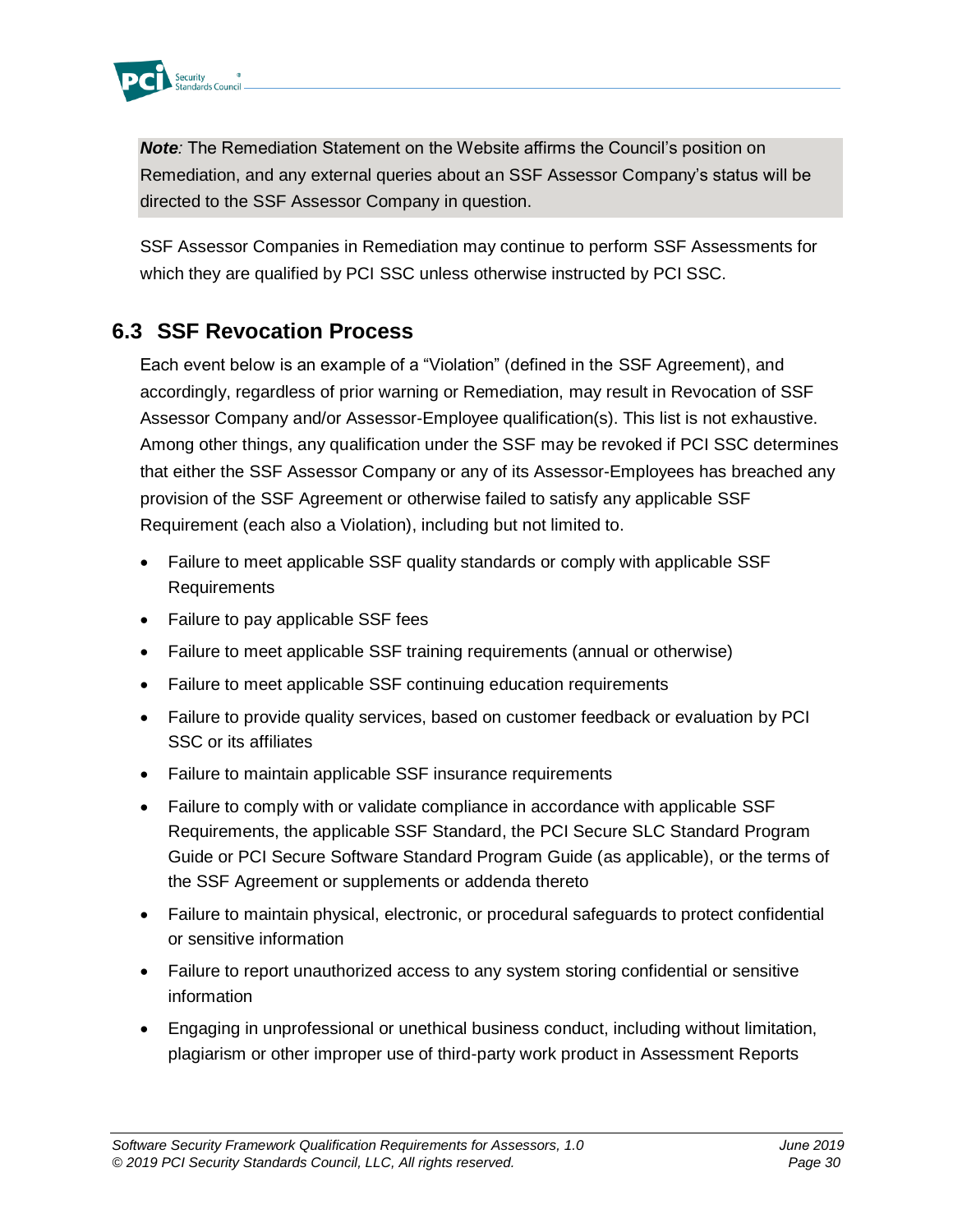

- Failure to comply with any provision or obligation regarding non-disclosure or use of confidential information or materials
- Cheating on any exam in connection with PCI SSC Program training; submitting exam work in connection with any PCI SSC Program training that is not the work of the individual candidate taking the exam; theft of or unauthorized access to any PCI SSC Program exam content; use of an alternate, stand-in or proxy during any PCI SSC Program exam; use of any prohibited or unauthorized materials, notes or computer programs during any such exam; or providing or communicating in any way any unauthorized information to another person, device or other resource during any PCI SSC Program exam
- Providing false or intentionally incomplete or misleading information to the Council in any application or other materials
- Failure to be in Good Standing (as defined in the SSF Agreement) as an SSF Assessor Company, including but not limited to failure to successfully complete applicable quality assurance audits and/or comply with all applicable requirements, policies, and procedures of PCI SSC's quality assurance, Remediation, and oversight programs and initiatives as established or imposed from time to time by PCI SSC in its sole discretion
- Failure to promptly notify PCI SSC of any event described above that occurred within three (3) years prior to the SSF Assessor Company's or Assessor-Employee's initial SSF Assessor qualification date

Each Violation constitutes a breach of the SSF Agreement, and a failure to comply with applicable SSF Requirements, and may result in Revocation of SSF Assessor Company and/or Assessor-Employee qualification(s) and/or termination of the SSF Agreement.

If the decision is made to revoke any SSF qualification, notification will be provided in accordance with the SSF Agreement and will include information regarding the appeal process.

Appeals must be submitted to the SSF Manager, within 30 days from the date of the notice of Revocation, by postal mail to the following address (e-mail submissions will not be accepted):

PCI SSC 401 Edgewater Place, Suite 600 Wakefield, MA 01880, USA Phone number: 1-781-876-8855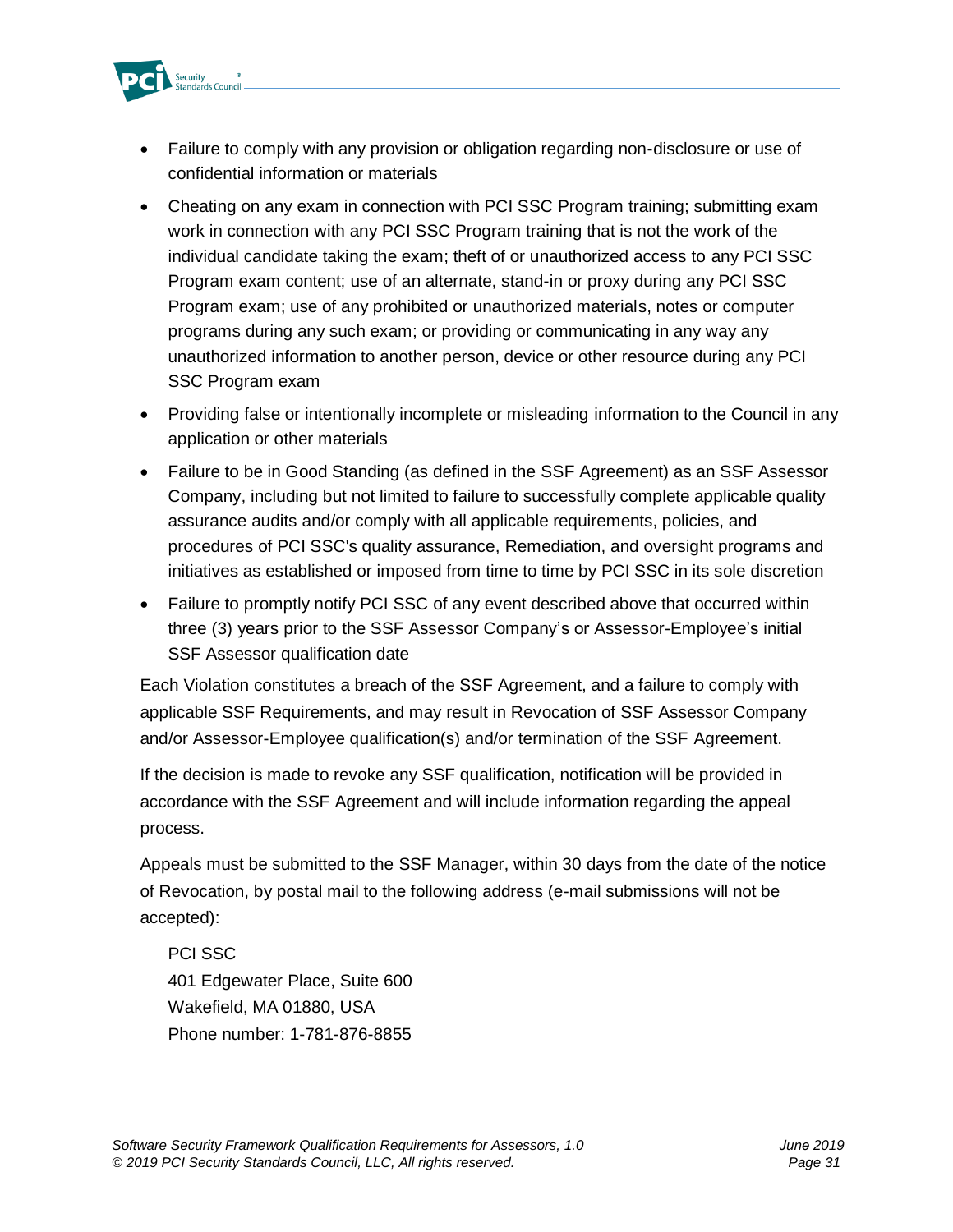

In connection with Revocation, the following will occur:

- The SSF Assessor Company and/or Assessor-Employee (as applicable) name will be removed from the relevant SSF Assessor Company List and/or search tool (as applicable).
- PCI SSC may notify third parties.
- The revoked company and/or individual (as applicable) can reapply for qualification after 180 days; provided however, that (i) if revoked in connection with Remediation, an election not to participate in Remediation when offered, or due to failure to satisfy applicable quality assurance standards set by PCI SSC, such company and/or individual shall be ineligible to re-apply as an SSF Assessor for a period of two (2) years; and (ii) acceptance of qualification applications after Revocation is determined at the Council's discretion in a reasonable and nondiscriminatory manner, in light of the relevant facts and circumstances, including but not limited to the nature and severity of the violation, occurrence of repeat violations, and the applicant's demonstrated ability to comply with Remediation requirements (if applicable).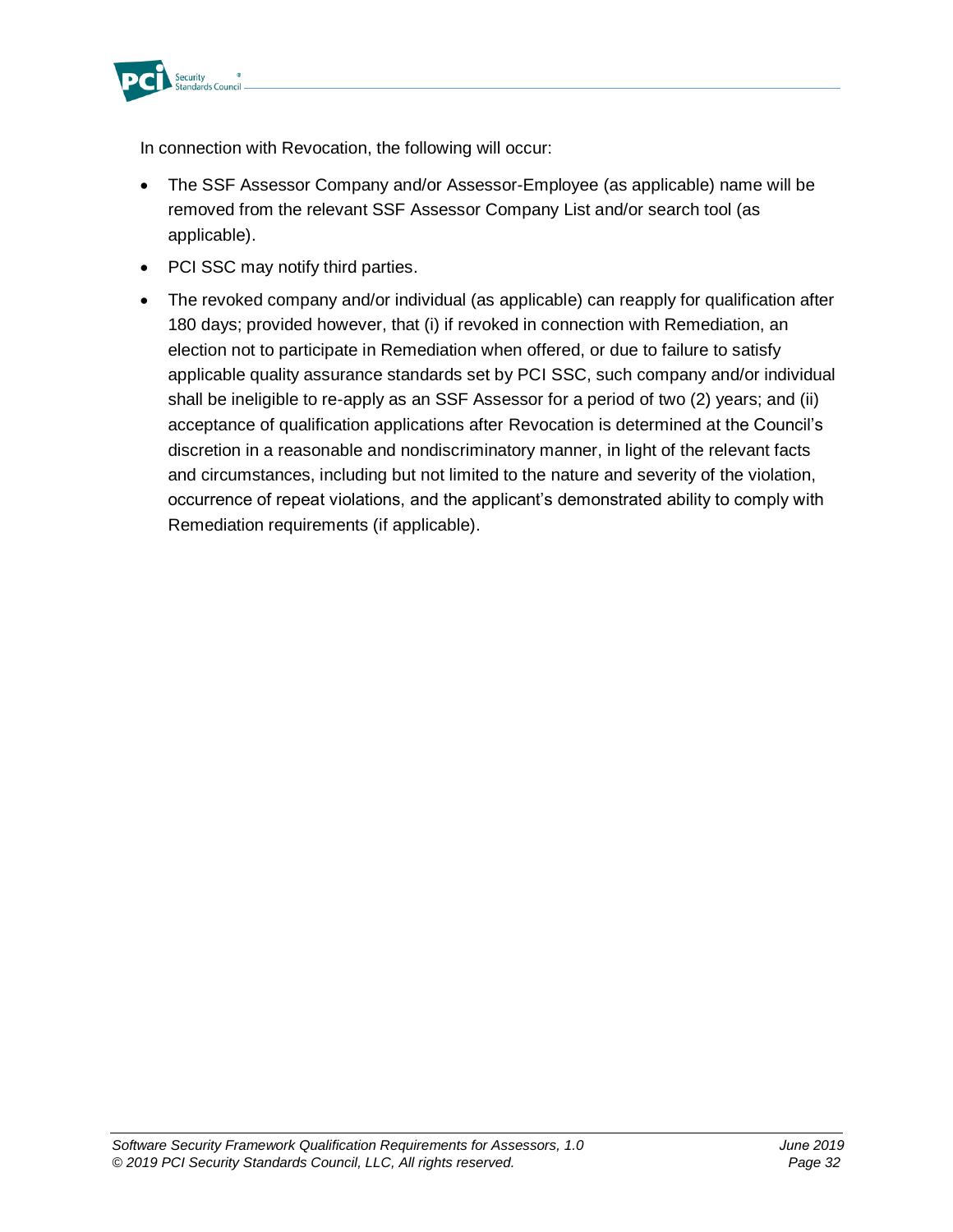

# **Appendix A SSF Assessor Company Agreement**

### **A.1 Introduction**

This document (the "Agreement") is an agreement between PCI Security Standards Council, LLC ("PCI SSC") and the undersigned Applicant ("SSF Assessor") regarding SSF Assessor's qualification and designation to perform the Services (as defined in this document). PCI SSC and SSF Assessor are each sometimes referred in this document as a "party" and collectively as the "parties." Effective upon the date of PCI SSC's approval of this Agreement (the "Effective Date"), as evidenced by the PCI SSC signature below, for good and valuable consideration, the receipt and sufficiency of which is hereby acknowledged, SSF Assessor and PCI SSC agree to the terms and conditions set forth in this Agreement.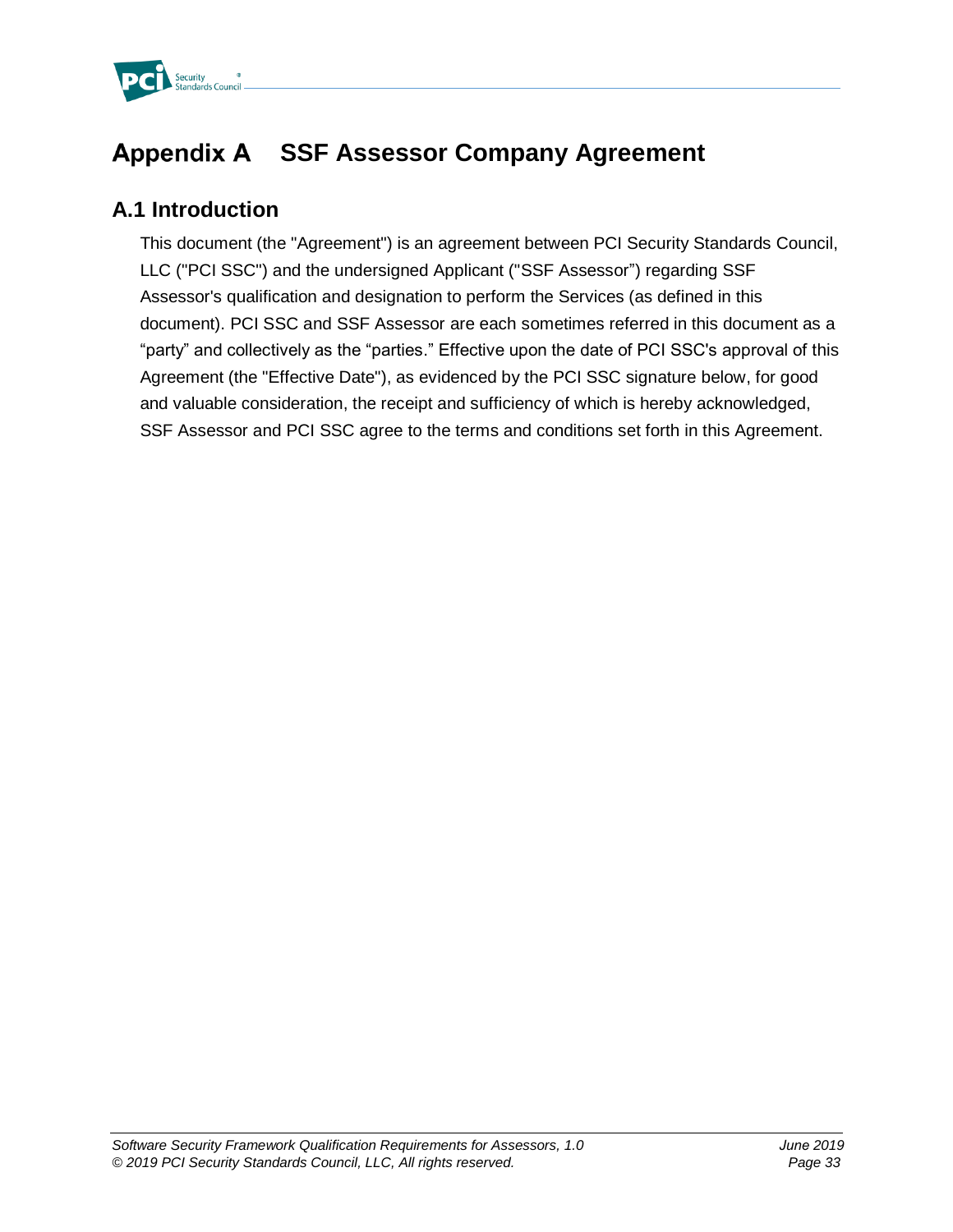

## **A.2 General Information**

|                                         |  |  | <b>Applicant</b> |                         |  |
|-----------------------------------------|--|--|------------------|-------------------------|--|
| Company Name:                           |  |  |                  |                         |  |
| <b>Business Address:</b>                |  |  |                  | City:                   |  |
| State/Province:                         |  |  | Country:         | <b>ZIP/Postal Code:</b> |  |
| Regions                                 |  |  |                  |                         |  |
| Language(s) to be displayed on Listing: |  |  |                  |                         |  |

| <b>Primary Contact</b>   |            |  |  |  |
|--------------------------|------------|--|--|--|
| Name:                    | Job Title: |  |  |  |
| Direct Telephone Number: | E-mail:    |  |  |  |
| Location:                | Fax:       |  |  |  |

| <b>Secondary Contact</b> |  |            |  |  |
|--------------------------|--|------------|--|--|
| Name:                    |  | Job Title: |  |  |
| Direct Telephone Number: |  | E-mail:    |  |  |
| Location:                |  | Fax:       |  |  |

| <b>Applicant SSF Assessor Company Officer</b> |  |            |                 |  |
|-----------------------------------------------|--|------------|-----------------|--|
| <b>Applicant Officer Name:</b>                |  | Job Title: |                 |  |
|                                               |  |            | Date $\uparrow$ |  |
| Applicant's Officer Signature ↑               |  |            |                 |  |
| <b>PCI SSC</b>                                |  |            |                 |  |
| Name:                                         |  |            |                 |  |

| Job Title:          |        |
|---------------------|--------|
|                     |        |
| PCI SSC Signature ↑ | Date 个 |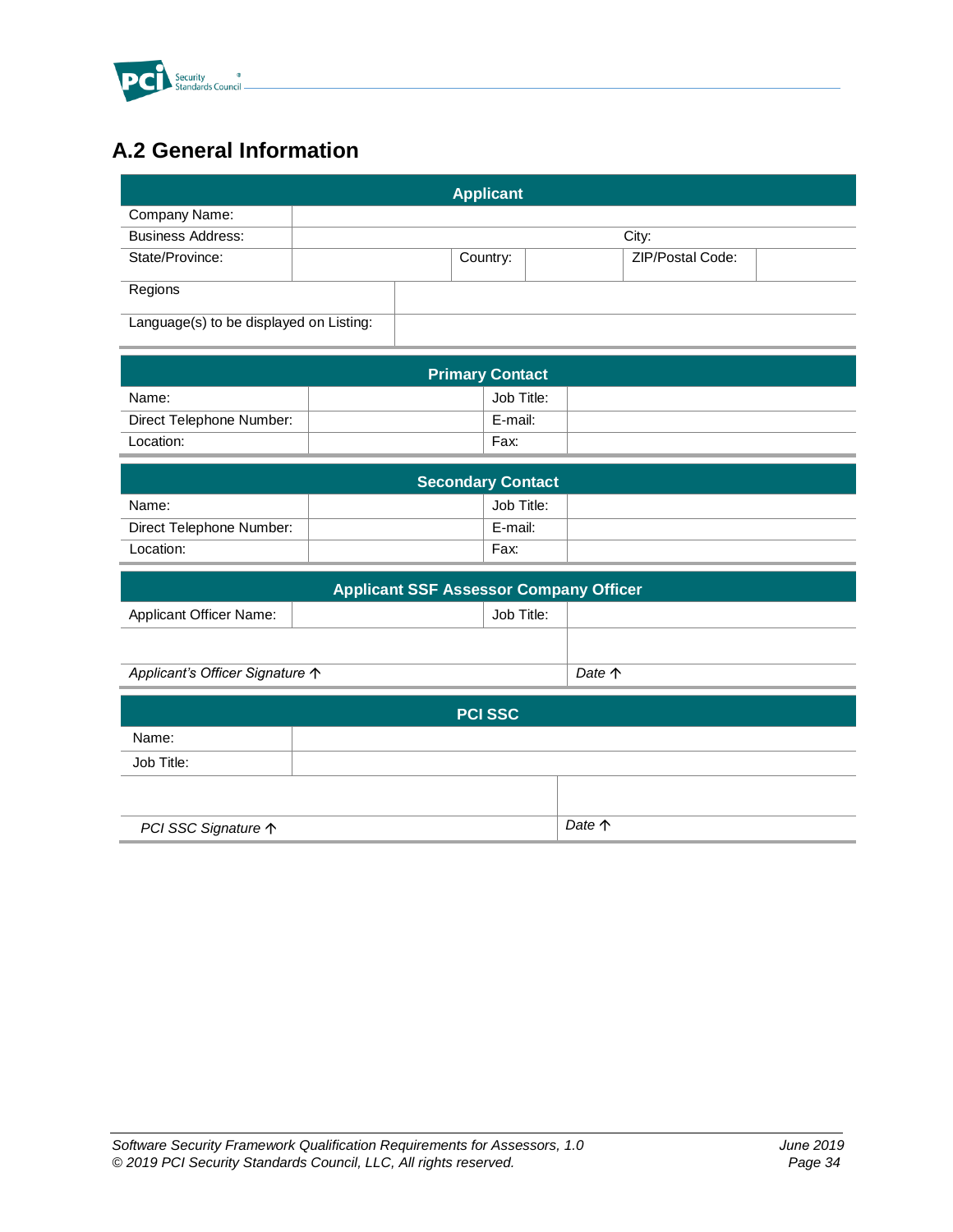

## **A.3 Terms and Conditions**

### **A.3.1 SSF Assessor Services**

Subject to the terms and conditions of this Agreement, while SSF Assessor is in Good Standing (defined in Section A.5.1(a) below) as a SSF Assessor Company or in compliance with Remediation, PCI SSC hereby approves SSF Assessor to perform, as part of the SSF and in accordance with this Agreement and all applicable SSF Requirements, those SSF Assessments for which SSF Assessor has received and maintains the corresponding Qualification from PCI SSC. For purposes of this Agreement: (i) the Vendor for which SSF Assessor is performing a given SSF Assessment is referred to herein as a "SSF Assessor Company client"; (ii) the SSF Assessments, collectively with all related services provided by SSF Assessor to PCI SSC, SSF Assessor Company clients or others in connection with this Agreement and the SSF, are referred to herein as the "Services"; (iii) "SSF Qualification Requirements" means the most current version of (or successor documents to) the *Payment Card Industry (PCI) Software Security Framework Qualification Requirements for Assessors*, as may be amended from time to time in PCI SSC's discretion and made available on the Website, including without limitation, any and all additional supplements or addenda thereto which are applicable to SSF Assessor as a result of its participation in the SSF and related SSF initiatives operated by PCI SSC (each of which initiatives is hereby deemed to be included within the meaning of the term "SSF" for purposes of this Agreement); (iv) "Member" means an entity that is then formally admitted as (or an affiliate of) a member of PCI SSC in accordance with its governing documents (status as a PCI SSC "Participating Organization" does not establish that an entity is a "Member"); (v) "Participating Payment Brand" means a payment card brand that is then a Member and owner of PCI SSC (or an affiliate of such a payment card brand); (vi) "Qualification" means a qualification granted by PCI SSC as part of the SSF, authorizing the recipient SSF Assessor Company to perform security assessments of subject payment applications or Vendors (as applicable), for purposes of validating compliance against the specific SSF Standard and/or Module for which such Qualification was granted; and (vii) unless otherwise indicated, all other capitalized terms used in this Agreement without definition shall have the meanings ascribed to them in the SSF Qualification Requirements. The SSF Qualification Requirements are hereby incorporated into this Agreement, and SSF Assessor acknowledges and agrees that it has reviewed the current version of the SSF Qualification Requirements available on the Website.

SSF Assessor acknowledges that data security practices exist within a rapidly changing environment and agrees to monitor the Website at least weekly for changes to the SSF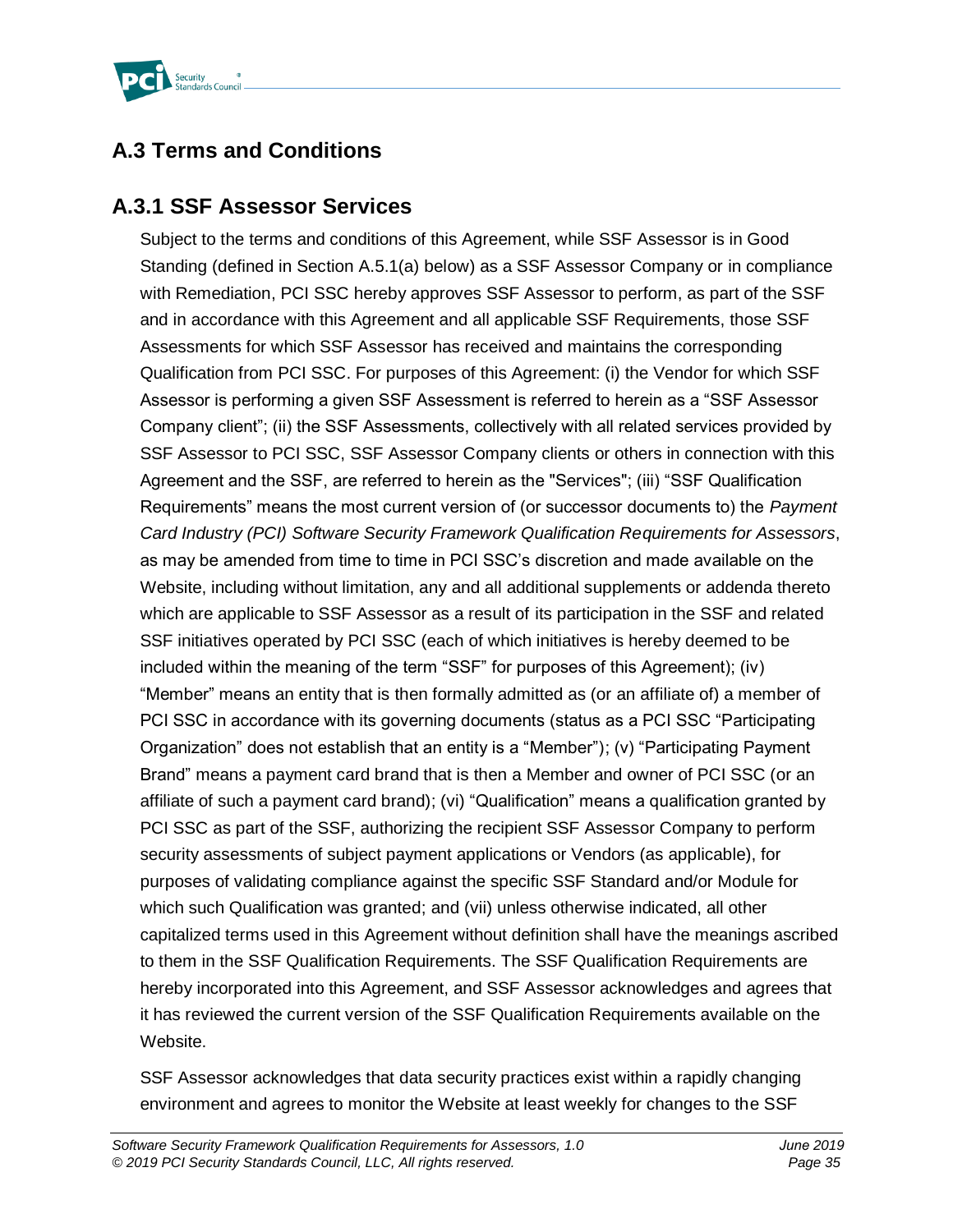

Standards and the SSF Qualification Requirements. SSF Assessor will incorporate all such changes into all applicable SSF Assessments initiated on or after the effective date of such changes. SSF Assessor acknowledges and agrees that any Assessment Report or other required report regarding a SSF Assessment that is not conducted in accordance with the applicable SSF Standard as in effect at the initiation date of such SSF Assessment may be rejected.

### **A.3.2 Performance of Services**

SSF Assessor warrants, represents and agrees that it will only perform SSF Assessments for which it has been and is then qualified by PCI SSC, and that it will perform each such SSF Assessment in strict compliance with the applicable SSF Standard(s) as in effect as of the commencement date of such SSF Assessment. SSF Assessor acknowledges and agrees that SSF Assessor is only authorized to conduct SSF Assessments against the specific SSF Standard(s) and Module(s) for which SSF Assessor has received and continues to maintain the corresponding Qualification, and no others. Without limiting the foregoing, SSF Assessor will include in each Assessment Report, an applicable "Attestation of Compliance" (in the form available through the Website) signed by a duly authorized officer of the SSF Assessor, in which the SSF Assessor certifies without qualification that (a) in performing such SSF Assessment, the Assessor-Employee followed the requirements and procedures of the applicable SSF Standard(s) without deviation and (b) application of such requirements and procedures did not indicate any conditions of non-compliance with the applicable SSF Standard(s) other than those expressly noted in the applicable Assessment Report.

### **A.3.3 SSF Assessor Service Staffing**

SSF Assessor shall ensure that an Assessor-Employee that is fully qualified in accordance with all applicable *SSF Requirements* supervises all aspects of each engagement to perform Services, including without limitation, reviewing the work product that supports SSF Assessor's SSF Assessment procedures, and ensuring adherence to the SSF Qualification Requirements*.* All employees performing the following tasks for or on behalf of SSF Assessor in connection with the SSF must be qualified as Assessor-Employees: scoping decisions, selection of samples where sampling is employed (in accordance with the applicable SSF Standard(s)), and final report production, evaluation and/or review. SSF Assessor hereby designates the individual identified as the "Primary Contact" in Section A.2 above as SSF Assessor's primary point of contact and "Primary Contact" for purposes of the SSF and this Agreement. SSF Assessor may change its Primary Contact at any time upon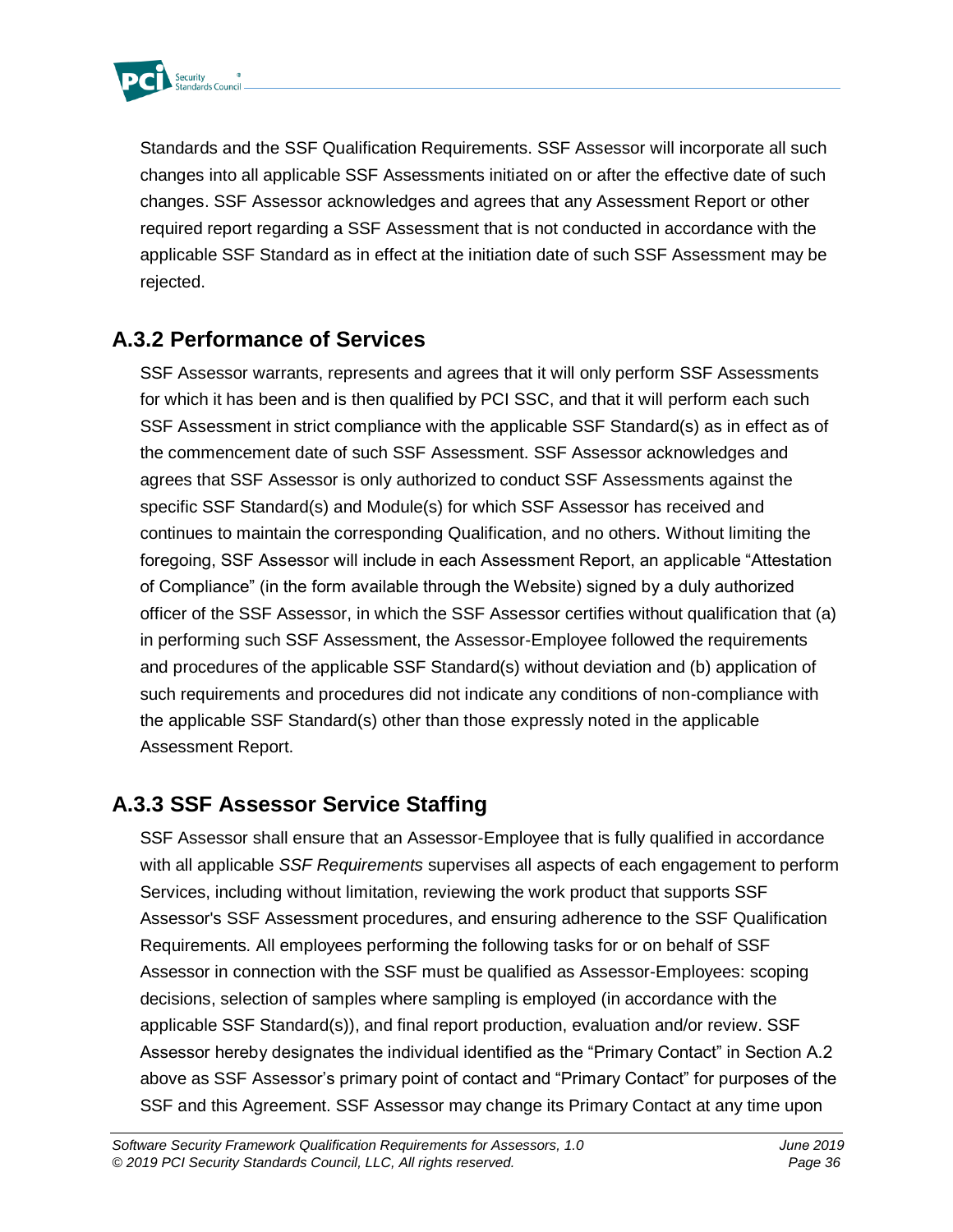

written notice to PCI SSC, and hereby represents that each Primary Contact shall have authority to execute any and all decisions on SSF Assessor's behalf concerning SSF matters. SSF Assessor acknowledges that whenever it designates a contact or representative to PCI SSC, PCI SSC will notify the individual of the designation and corresponding data privacy rights.

### **A.3.4 SSF Requirements**

SSF Assessor agrees to comply with all SSF Requirements, including without limitation, SSF Assessor's responsibilities and obligations pursuant to this Agreement, all SSF quality assurance and Remediation requirements, and all requirements applicable to SSF Assessor pursuant to the SSF Qualification Requirements. Without limiting the foregoing, SSF Assessor agrees to comply with all requirements of, make all provisions provided for in, and ensure that its Assessor-Employees comply with all applicable SSF Qualification Requirements, agrees to comply with all such requirements regarding background checks, and warrants that it has obtained all required consents to such background checks from each employee designated by SSF Assessor to PCI SSC to perform Services hereunder. SSF Assessor warrants that, to the best of SSF Assessor's ability to determine, all information provided to PCI SSC in connection with this Agreement and SSF Assessor's participation in the SSF is and shall be accurate and complete as of the date such information is provided. In the event of any change as a result of which any such information is no longer accurate or complete (including but not limited to any change in SSF Assessor's circumstances or compliance with applicable SSF Requirements), SSF Assessor shall promptly (and in any event within thirty (30) days after such change) notify PCI SSC of such change and provide such information as may be necessary to ensure that the information PCI SSC has received is then accurate and complete. SSF Assessor acknowledges that PCI SSC from time to time may require SSF Assessor to provide a representative and/or Assessor-Employees to attend any mandatory training programs in connection with the SSF, which may require the payment of attendance and other fees by SSF Assessor.

### **A.4 Fees**

SSF Assessor agrees to pay all applicable fees imposed by PCI SSC in connection with SSF Assessor's and its employees' participation in the SSF (collectively, "Fees"), in each case as and in the manner provided for in the SSF Qualification Requirements, the schedule of PCI SSC program fees on the Website (the "*PCI SSC Programs Fee Schedule*") and/or the other applicable SSF documentation. Such Fees may include, without limitation, company fees, training fees, fees in connection with quality assurance and/or Remediation,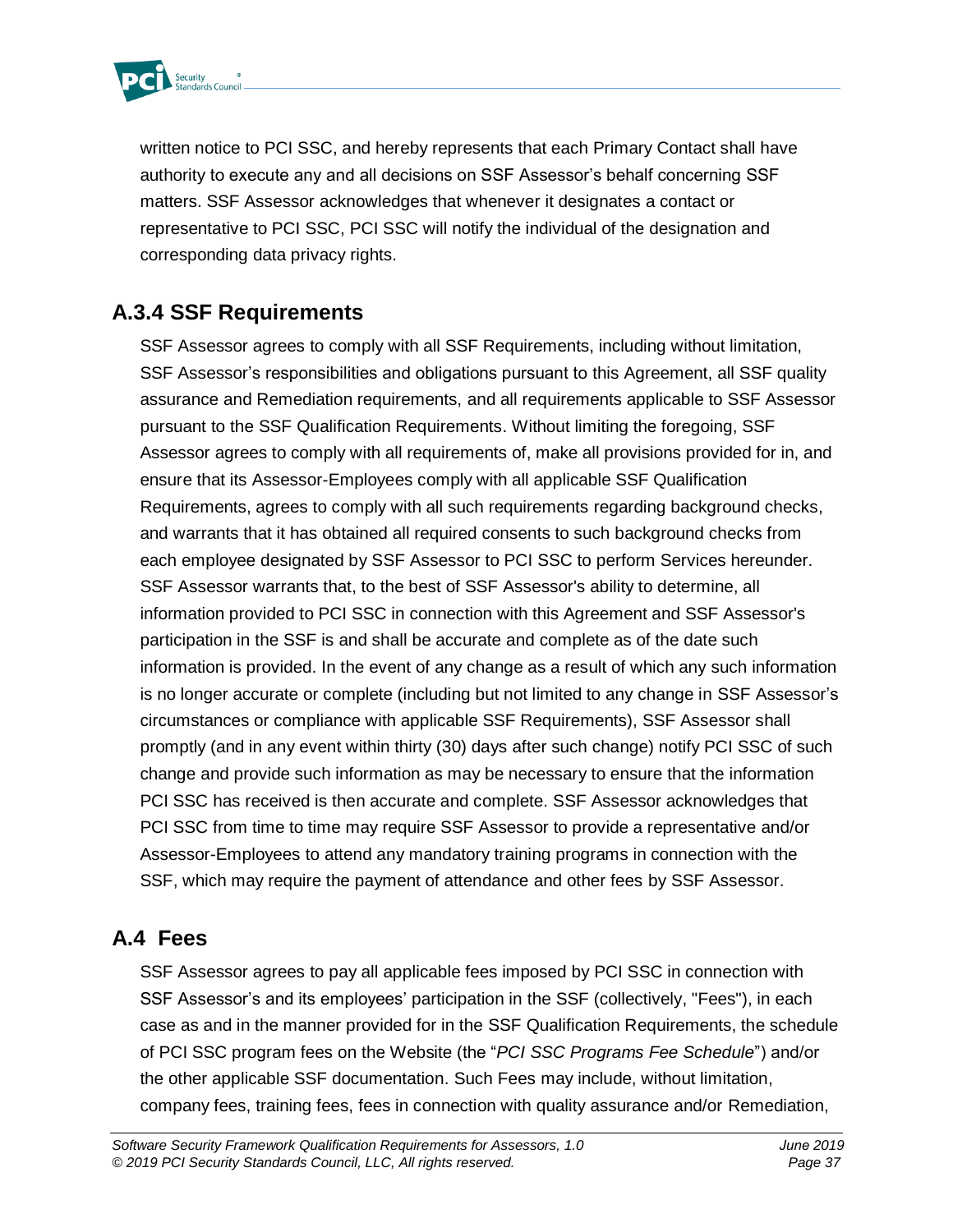

penalties and other costs and fees. SSF Assessor agrees to pay all such Fees as and when required by PCI SSC and that all Fees are nonrefundable (regardless of whether SSF Assessor's application is approved, SSF Assessor has been removed from the SSF Assessor List (defined below), this Agreement has been terminated, or otherwise).

SSF Assessor acknowledges that PCI SSC may review and modify its Fees at any time and from time to time. Whenever a change in Fees occurs, PCI SSC shall notify SSF Assessor in accordance with the terms of Section A.10.1. Such change(s) will be effective immediately after the date of such notification. However, should SSF Assessor not agree with such change(s), SSF Assessor shall have the right to terminate this Agreement upon written notice to PCI SSC in accordance with the provisions of Section A.10.1 at any time within 30 days after such notification from PCI SSC. Except to the extent otherwise expressly provided in the SSF Qualification Requirements or other applicable SSF documentation, all fees payable to PCI SSC in connection with the SSF must be paid in US dollars (USD), by check, by credit card or by wire transfer to a PCI SSC bank account specified for such purpose by PCI SSC. SSF Assessor acknowledges and agrees that such Fees do not include any taxes, such as value added taxes (VAT), sales, excise, gross receipts and withholding taxes, universal service fund fee, or any similar tax or other governmentimposed fees or surcharges which may be applicable thereto. SSF Assessor shall pay all such taxes and fees as invoiced or otherwise required in accordance with local law, and agrees to pay or reimburse PCI SSC for all such taxes or fees, excluding tax on PCI SSC's income. In respect of withholding tax, SSF Assessor will pay such additional amounts as may be necessary, such that PCI SSC receives the amount it would have received had no withholding been imposed.

### **A.5 Advertising and Promotion; Intellectual Property**

### **A.5.1 SSF Assessor List and SSF Assessor Use of PCI Materials and Marks**

a. So long as SSF Assessor is qualified by PCI SSC as a SSF Assessor Company, PCI SSC may, at its sole discretion, display the identification of SSF Assessor, together with related information regarding SSF Assessor's status as a SSF Assessor Company (including without limitation, good standing, Remediation and/or Revocation (defined in Section A.9.5(a)) status), in such publicly available lists of SSF Assessor Companies as PCI SSC may maintain and/or distribute from time to time, whether on the Website or otherwise (collectively referred to herein as the "SSF Assessor List"). SSF Assessor shall provide all requested information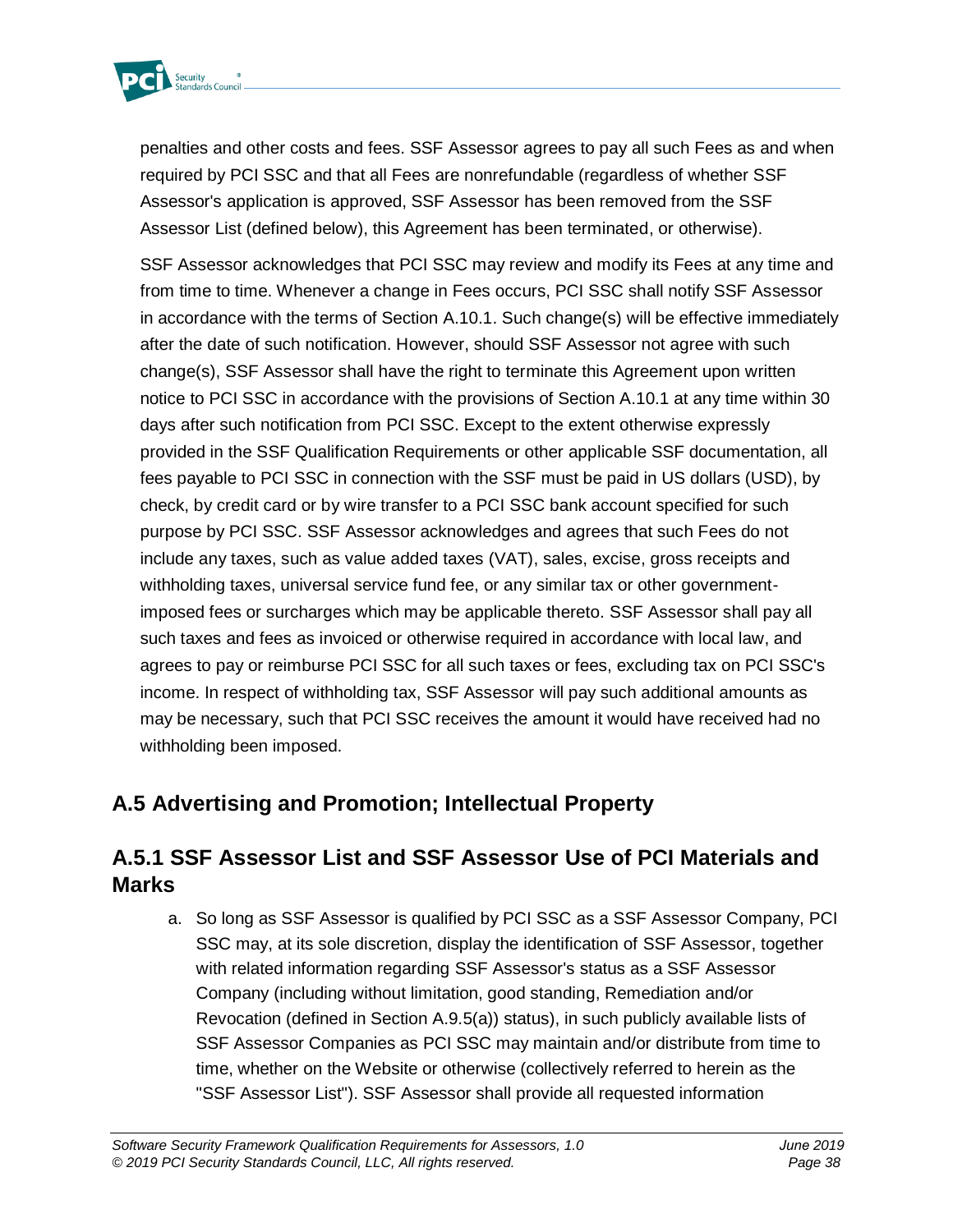

necessary to ensure to PCI SSC's satisfaction that the identification and information relating to SSF Assessor on the SSF Assessor List is accurate. Without limiting the rights of PCI SSC set forth in the first sentence of this Section or elsewhere, PCI SSC expressly reserves the right to remove SSF Assessor from the SSF Assessor List at any time during which SSF Assessor is not in Good Standing as a SSF Assessor Company. SSF Assessor shall be deemed to be in "Good Standing" with respect to the SSF as long as this Agreement is in full force and effect, SSF Assessor has been approved as a SSF Assessor Company and such approval has not been revoked, and SSF Assessor is not in breach of any of the terms or conditions of this Agreement (including without limitation, any term or provision regarding compliance with the SSF Requirements or payment).

- b. In advertising or promoting its Services, so long as SSF Assessor is in Good Standing as a SSF Assessor Company, SSF Assessor may make reference to the fact that SSF Assessor is listed in the SSF Assessor List, provided that it may do so only during such times as SSF Assessor actually appears in the SSF Assessor List.
- c. Except as expressly authorized herein, SSF Assessor shall not use any PCI SSC trademark, service mark, certification mark, logo or other indicator of origin or source (each a "Mark") without the prior written consent of PCI SSC in each instance. Without limitation of the foregoing, absent the prior written consent of PCI SSC in each instance and except as otherwise expressly authorized herein, SSF Assessor shall have no authority to make, and consequently shall not make, any statement that would constitute any implied or express endorsement, recommendation or warranty by PCI SSC regarding SSF Assessor, any of its services or products, or the functionality, quality or performance of any aspect of any of the foregoing. SSF Assessor shall not: (i) make any false, misleading, incomplete or disparaging statements or remarks regarding, or misrepresent the requirements of, PCI SSC or any SSF Standard, including without limitation, any requirement regarding the implementation of any SSF Standard or the application thereof to any third party, or (ii) state or imply that any SSF Standard requires usage of SSF Assessor or any of its products or services. Subject to the foregoing, and except with respect to (A) factual references that SSF Assessor includes from time to time in its contracts with SSF Assessor Company clients that are required or appropriate in order for SSF Assessor to accurately describe the nature of the Services SSF Assessor will provide pursuant to such contracts, and (B) references permitted pursuant to Section A.5.1(b) above, SSF Assessor shall not, without the separate prior written agreement or consent of PCI SSC in each instance: (1) copy, create derivative works of, publish, disseminate or otherwise use or make available any SSF Standard, PCI Materials (defined in Section A.7.3). PCI SSC mark or any copy of, or statement or material (in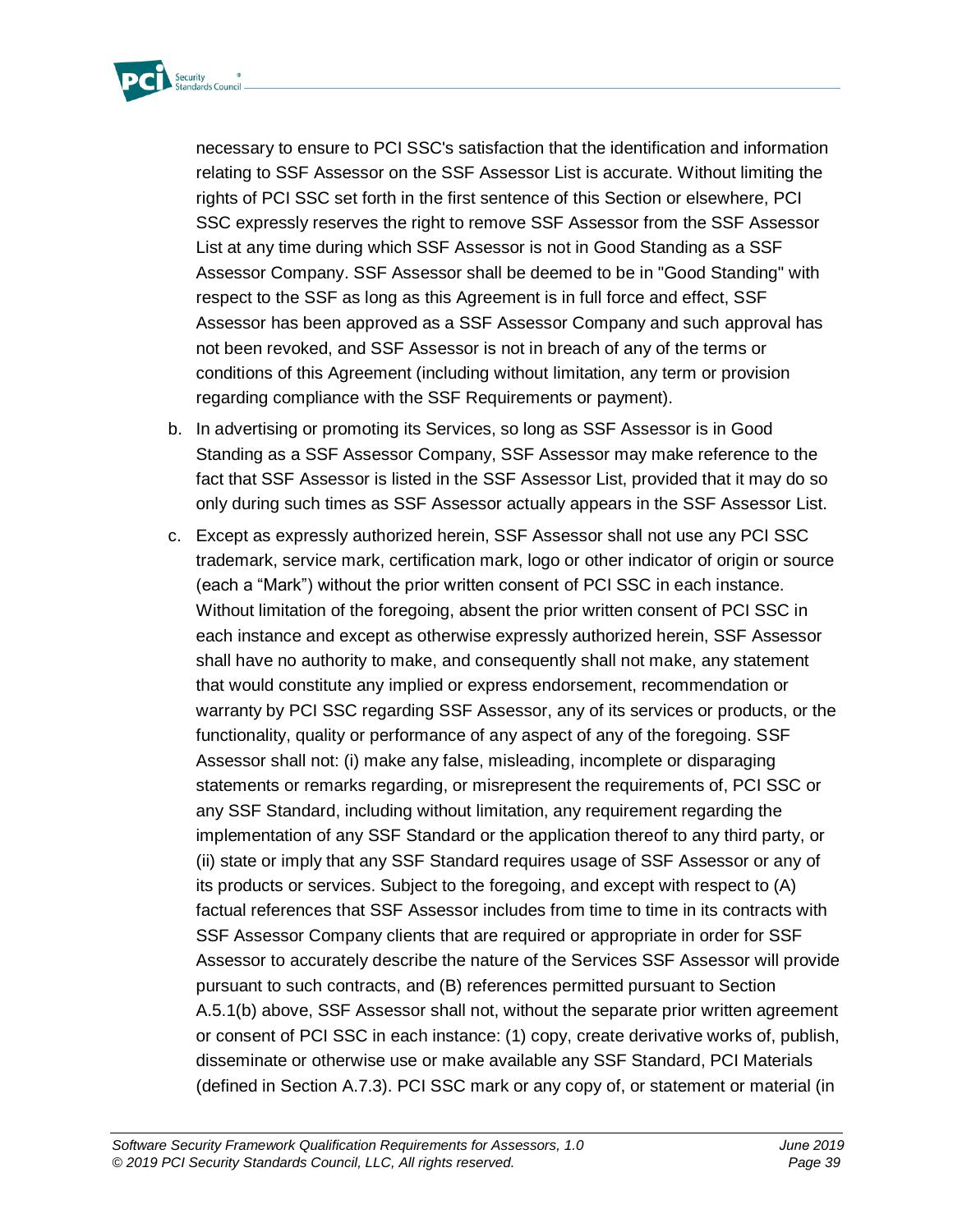

any form) that incorporates any of the foregoing or any portion thereof or (2) incorporate any of the foregoing, the name of PCI SSC or the term "PCI SSC" into any product or service (in any form). Prior review and/or approval of such statements, materials or products by PCI SSC does not relieve SSF Assessor of any responsibility for the accuracy and completeness of such statements, materials or products or for SSF Assessor's compliance with this Agreement or any applicable law. Except as otherwise expressly agreed by PCI SSC in writing, any dissemination or use of promotional or other materials or publicity in violation of Section A.5 shall be deemed a material breach of this Agreement and upon any such violation, PCI SSC may remove SSF Assessor's name from the SSF Assessor List and/or terminate this Agreement in its sole discretion.

### **A.5.2 Uses of SSF Assessor Name and Designated Marks**

SSF Assessor grants PCI SSC and each Participating Payment Brand the right to use SSF Assessor's name and trademarks, as designated in writing by SSF Assessor, to list SSF Assessor on the SSF Assessor List and to include reference to SSF Assessor in publications to Vendors and the public regarding the SSF. Neither PCI SSC nor any Participating Payment Brand shall be required to include any such reference in any materials or publicity regarding the SSF. SSF Assessor warrants and represents that it has authority to grant to PCI SSC and its Participating Payment Brands the right to use its name and designated marks as contemplated by this Agreement.

### **A.5.3 No Other Rights Granted**

Except as expressly stated in this Section A.5, no rights to use any party's or Member's marks or other Intellectual Property Rights (as defined below) are granted herein, and each party respectively reserves all of its rights therein. Without limitation of the foregoing, except as expressly provided in this Agreement, no rights are granted to SSF Assessor with respect to any Intellectual Property Rights in any SSF Standard or any other PCI Materials.

### **A.5.4 Intellectual Property Rights**

All Intellectual Property Rights, title and interest in and to the SSF, each SSF Standard and all other PCI Materials, all materials SSF Assessor receives from PCI SSC, and each portion, future version, revision, extension, and improvement of any of the foregoing, are and at all times shall remain solely and exclusively the property of PCI SSC or its licensors, as applicable. Subject to the foregoing and to the restrictions set forth in Section A.6, so long as SSF Assessor is in Good Standing as a SSF Assessor Company or in compliance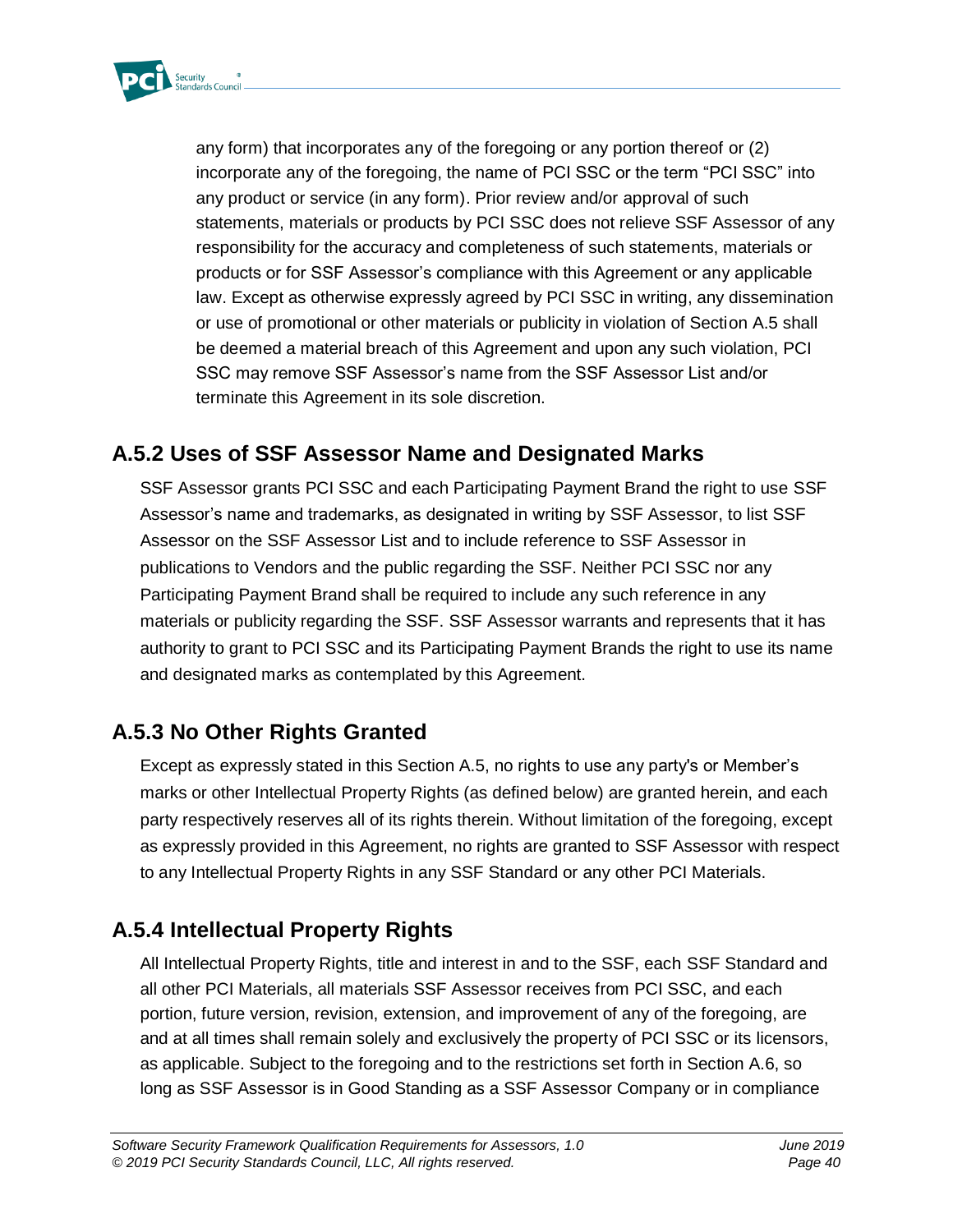

with Remediation, SSF Assessor may, on a non-exclusive, non-transferable, worldwide, revocable basis, use the PCI Materials (and any portion thereof), provided that such use is solely for SSF Assessor's internal review purposes or as otherwise expressly permitted in this Agreement or pursuant and subject to the terms of a separate written consent or agreement between PCI SSC and SSF Assessor in each instance. For purposes of this Agreement, "Intellectual Property Rights" shall mean all present and future patents, trademarks, service marks, design rights, database rights (whether registrable or unregistrable, and whether registered or not), applications for any of the foregoing, copyright, know-how, trade secrets, and all other industrial or intellectual property rights or obligations whether registrable or unregistrable and whether registered or not in any country.

- a. All right, title and interest in and to the Intellectual Property Rights in all materials and information generated by or on behalf of PCI SSC with respect to SSF Assessor are and at all times shall remain the property of PCI SSC. Subject to the provisions of Section A.6, SSF Assessor may use and disclose such materials and information solely for the purposes expressly permitted by this Agreement. SSF Assessor shall not revise, abridge, modify or alter any such materials or information.
- b. SSF Assessor shall not during or at any time after the completion, expiry or termination of this Agreement in any way question or dispute PCI SSC's or its licensors' (as applicable) Intellectual Property Rights in the SSF or any of the PCI Materials.
- c. Except as otherwise expressly agreed by the parties, as between PCI SSC and SSF Assessor, all Intellectual Property Rights, title and interest in and to the materials and information created by SSF Assessor and submitted by SSF Assessor to PCI SSC in connection with its performance under this Agreement are and at all times shall remain vested in SSF Assessor, or its licensors.

## **A.6 Confidentiality**

## **A.6.1 Definition of Confidential Information**

As used in this Agreement, "Confidential Information" means (i) all terms of this Agreement; (ii) any and all information designated in this Agreement as Confidential Information; (iii) any and all originals or copies of, any information that either party has identified in writing as confidential at the time of disclosure; and (iv) any and all Personal Information, proprietary information, merchant information, technical information or data, assessment reports, trade secrets or know-how, information concerning either party's past, current, or planned products, services, fees, finances, member institutions, acquirers, issuers, concepts,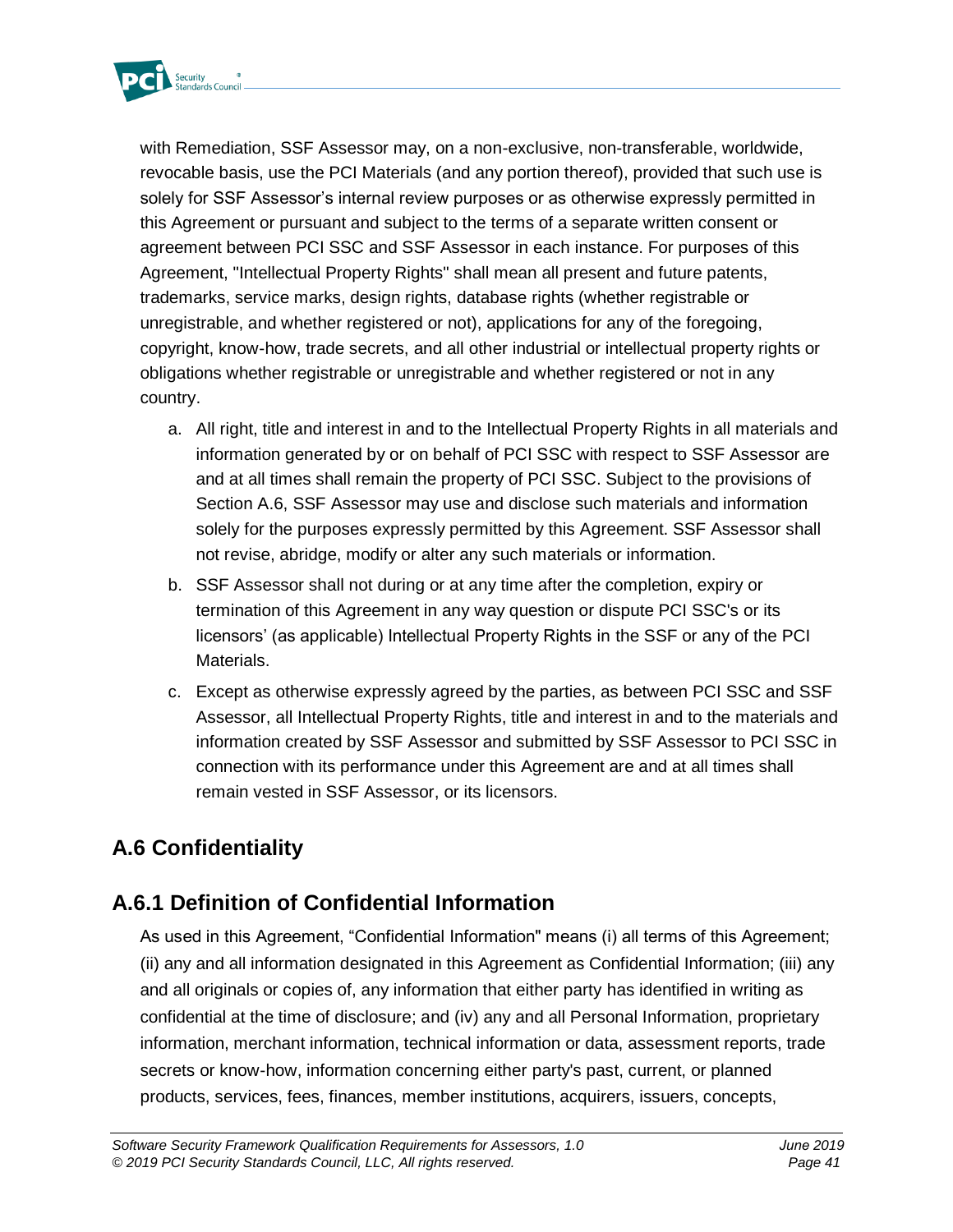

methodologies, research, experiments, inventions, processes, formulas, designs, drawings, business activities, markets, plans, customers, equipment, card plastics or plates, software, source code, hardware configurations or other information disclosed by either party or any Member, or their respective directors, officers, employees, agents, representatives, independent contractors or attorneys, in each case, in connection with any SSF or activity in which SSF Assessor is a participant and in whatever form embodied (e.g., oral, written, electronic, on tape or disk, or by drawings or inspection of parts or equipment or otherwise), including without limitation, any and all other information that reasonably should be understood to be confidential. "Personal Information" means any and all Participating Payment Brand payment card account numbers, Participating Payment Brand transaction information, IP addresses or other PCI SSC, Member, or third-party information relating to a natural person, where the natural person could be identified from such information. Without limiting the foregoing, Personal Information further includes any information related to any Participating Payment Brand accountholder that is associated with or organized or retrievable by an identifier unique to that accountholder, including accountholder names, addresses, or account numbers.

### **A.6.2 General Restrictions**

- a. Each party (the "Receiving Party") agrees that all Confidential Information received from the other party (the "Disclosing Party") shall: (i) be treated as confidential; (ii) be disclosed only to those Members, officers, employees, legal advisers, accountants, representatives and agents of the Receiving Party who have a need to know and be used solely as required in connection with (A) the performance of this Agreement and/or (B) the operation of such party's or its Members' respective payment card data security compliance programs (if applicable) and (iii) not be disclosed to any third party except as expressly permitted in this Agreement or in writing by the Disclosing Party, and only if such third party is bound by confidentiality obligations applicable to such Confidential Information that are in form and substance similar to the provisions of this Section A.6.
- b. Except with regard to Personal Information, such confidentiality obligation shall not apply to information which: (i) is in the public domain or is publicly available or becomes publicly available otherwise than through a breach of this Agreement; (ii) has been lawfully obtained by the Receiving Party from a third party; (iii) is known to the Receiving Party prior to disclosure by the Disclosing Party without confidentiality restriction; or (iv) is independently developed by a member of the Receiving Party's staff to whom no Confidential Information was disclosed or communicated. If the Receiving Party is required to disclose Confidential Information of the Disclosing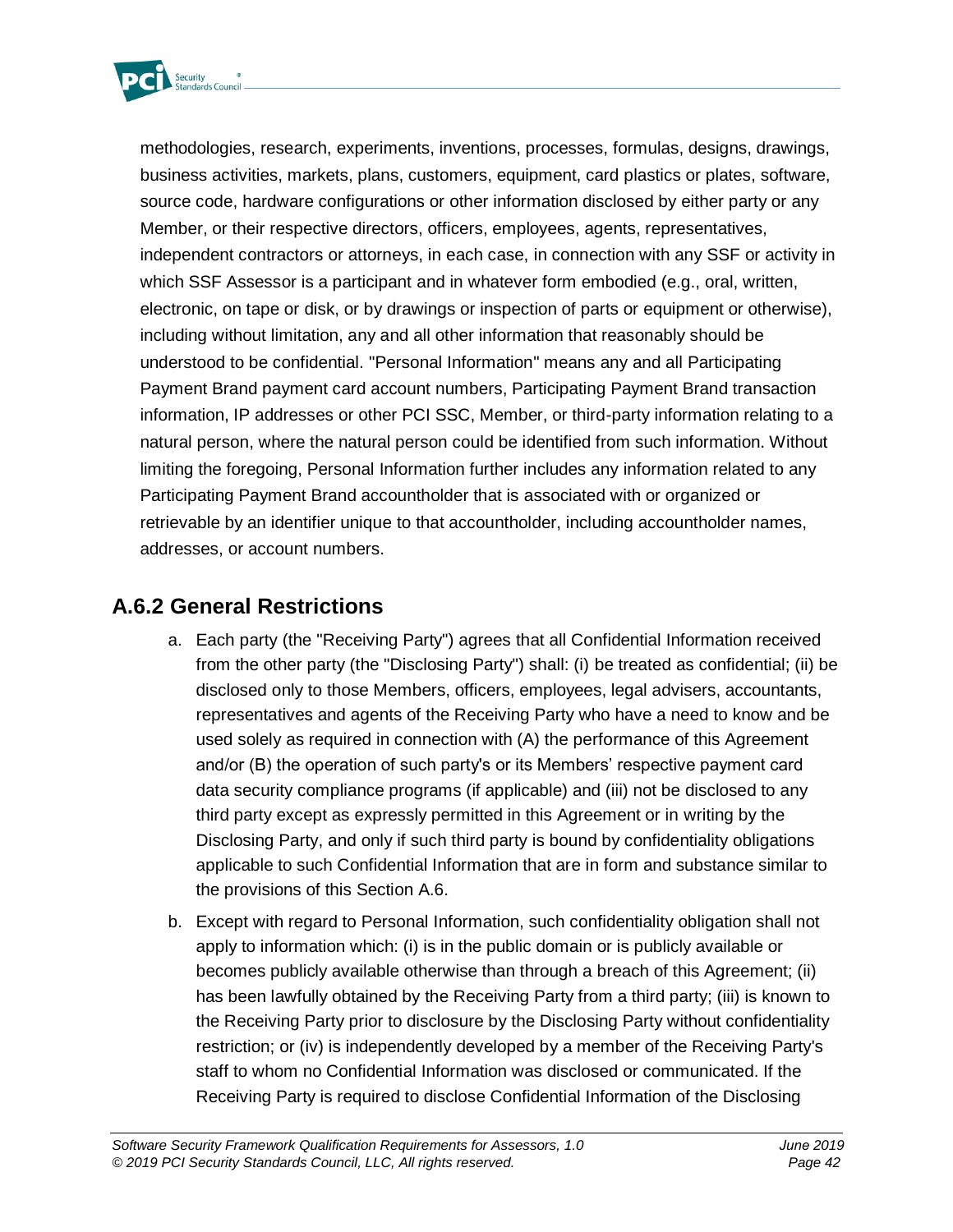

Party in order to comply with any applicable law, regulation, court order or other legal, regulatory or administrative requirement, the Receiving Party shall promptly notify the Disclosing Party of the requirement for such disclosure and co-operate through all reasonable and legal means, at the Disclosing Party's expense, in any attempts by the Disclosing Party to prevent or otherwise restrict disclosure of such information.

### **A.6.3 SSF Assessor Client Data**

To the extent any data or other information obtained by SSF Assessor relating to any SSF Assessor Company client in the course of providing Services thereto may be subject to any confidentiality restrictions between SSF Assessor and such SSF Assessor Company client, SSF Assessor shall provide in each agreement containing such restrictions (and in the absence of any such agreement must agree with such SSF Assessor Company client in writing) that (i) SSF Assessor may disclose each Assessment Report, attestation of compliance and other related or similar reports or information generated or gathered by SSF Assessor in connection with its performance of the Services to PCI SSC and/or Participating Payment Brands, as requested by the SSF Assessor Company client, (ii) to the extent any Participating Payment Brand obtains such reports or information in accordance with the preceding clause A6.3(i), such Participating Payment Brand may disclose (a) such reports or information on an as needed basis to other Participating Payment Brands and to such Participating Payment Brands' respective financial institutions and issuers and to relevant governmental, regulatory, and law enforcement inspectors, regulators and agencies and (b) that such Participating Payment Brand has received an Assessment Report and other related information with respect to such SSF Assessor Company client (identified by name) and whether the Assessment Report or other information was satisfactory, and (iii) SSF Assessor may disclose such information as necessary to comply with its obligations and requirements pursuant to Section A.10.2(b) below. Accordingly, notwithstanding anything to the contrary in Section A.6.2(a) above, to the extent requested by a SSF Assessor Company client, PCI SSC may disclose Confidential Information relating to such SSF Assessor Company client and obtained by PCI SSC in connection with this Agreement to Participating Payment Brands in accordance with this Section A.6.3, and such Participating Payment Brands may in turn disclose such information to their respective member financial institutions and other Participating Payment Brands. SSF Assessor hereby consents to such disclosure by PCI SSC and its Participating Payment Brands. As between any Member, on the one hand, and SSF Assessor or any SSF Assessor Company client, on the other hand, the confidentiality of Assessment Reports and any other information provided to Members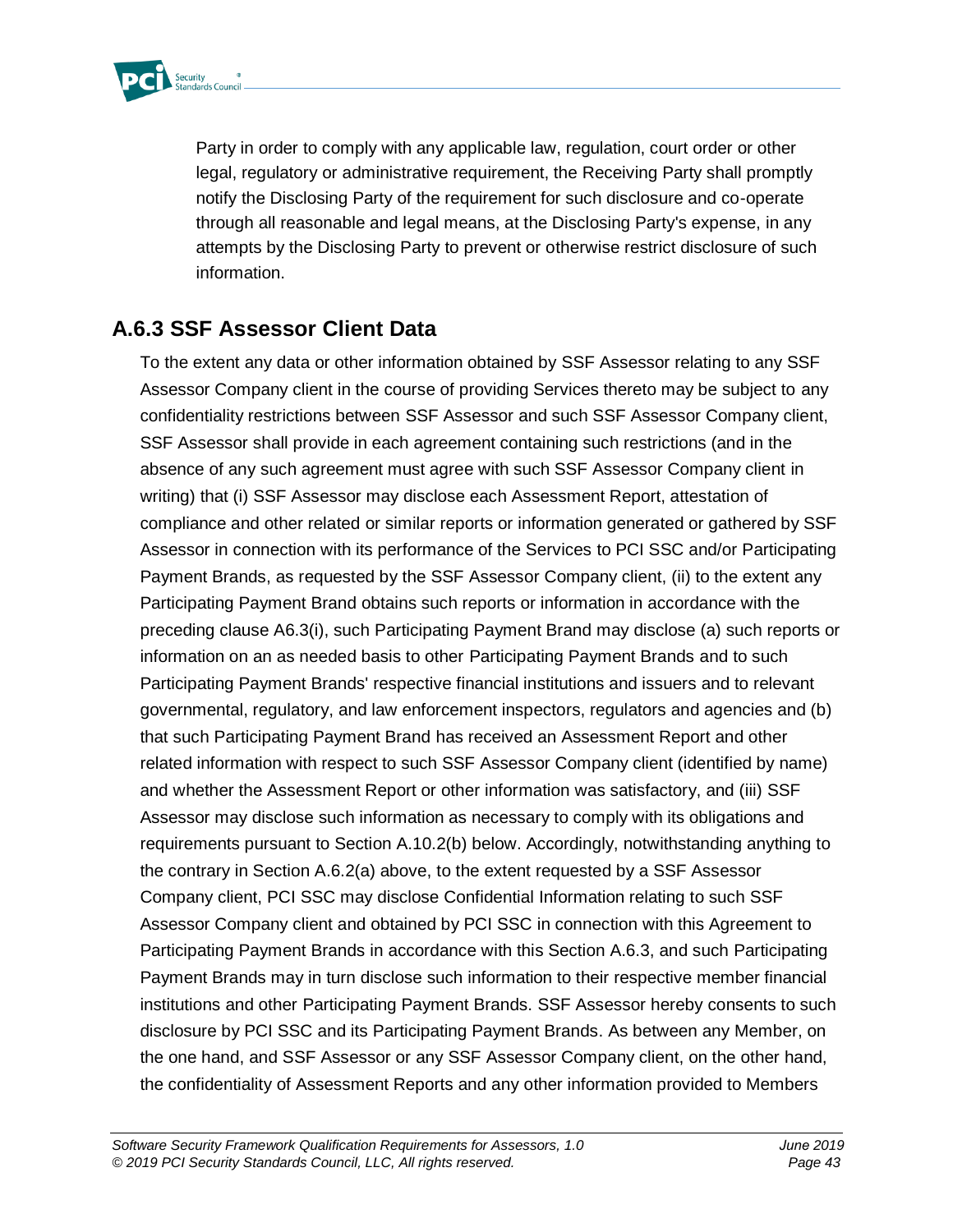

by SSF Assessor or any SSF Assessor Company client is outside the scope of this Agreement and may be subject to such confidentiality arrangements as may be established from time to time between such Member, on the one hand, and SSF Assessor or such SSF Assessor Company client (as applicable), on the other hand.

### **A.6.4 Personal Information**

In the event that SSF Assessor receives Personal Information from PCI SSC or any Member or SSF Assessor Company client in the course of providing Services or otherwise in connection with this Agreement, in addition to the obligations set forth elsewhere in this Agreement, SSF Assessor will at all times during the Term (as defined in Section A.9.1) maintain such data protection handling practices as may be required by PCI SSC from time to time, including without limitation, as a minimum, physical, electronic and procedural safeguards designed: (i) to maintain the security and confidentiality of such Personal Information (including, without limitation, encrypting such Personal Information in accordance with applicable Participating Payment Brand guidelines, if any); (ii) to protect against any anticipated threats or hazards to the security or integrity of such information; and (iii) to protect against unauthorized access to or use of such information that could result in substantial harm or inconvenience to the natural persons to whom such Personal Information relates. SSF Assessor will make available to PCI SSC and the Participating Payment Brands, and will require in its agreements with SSF Assessor Company clients that SSF Assessor Company clients will make so available, such appropriate reviews and reports to monitor SSF Assessor's compliance with the foregoing commitments as PCI SSC or any Participating Payment Brand may reasonably request from time to time.

SSF Assessor acknowledges and agrees that information relating to an identified or identifiable natural person ("Personal Data") submitted to PCI SSC by or on behalf of SSF Assessor in connection with SSF or any other PCI SSC program is governed by the Privacy Policy available on the Website. If such Personal Data relates to a person resident or located in the European Union or European Economic Area, that person may have certain rights under the General Data Protection Regulation ("GDPR") and may contact PCI SSC through its Data Protection Program at [dataprivacy@pcisecuritystandards.org](mailto:dataprivacy@pcisecuritystandards.org) if they have concerns regarding their Personal Data, or wish to exercise any of their rights under the GDPR.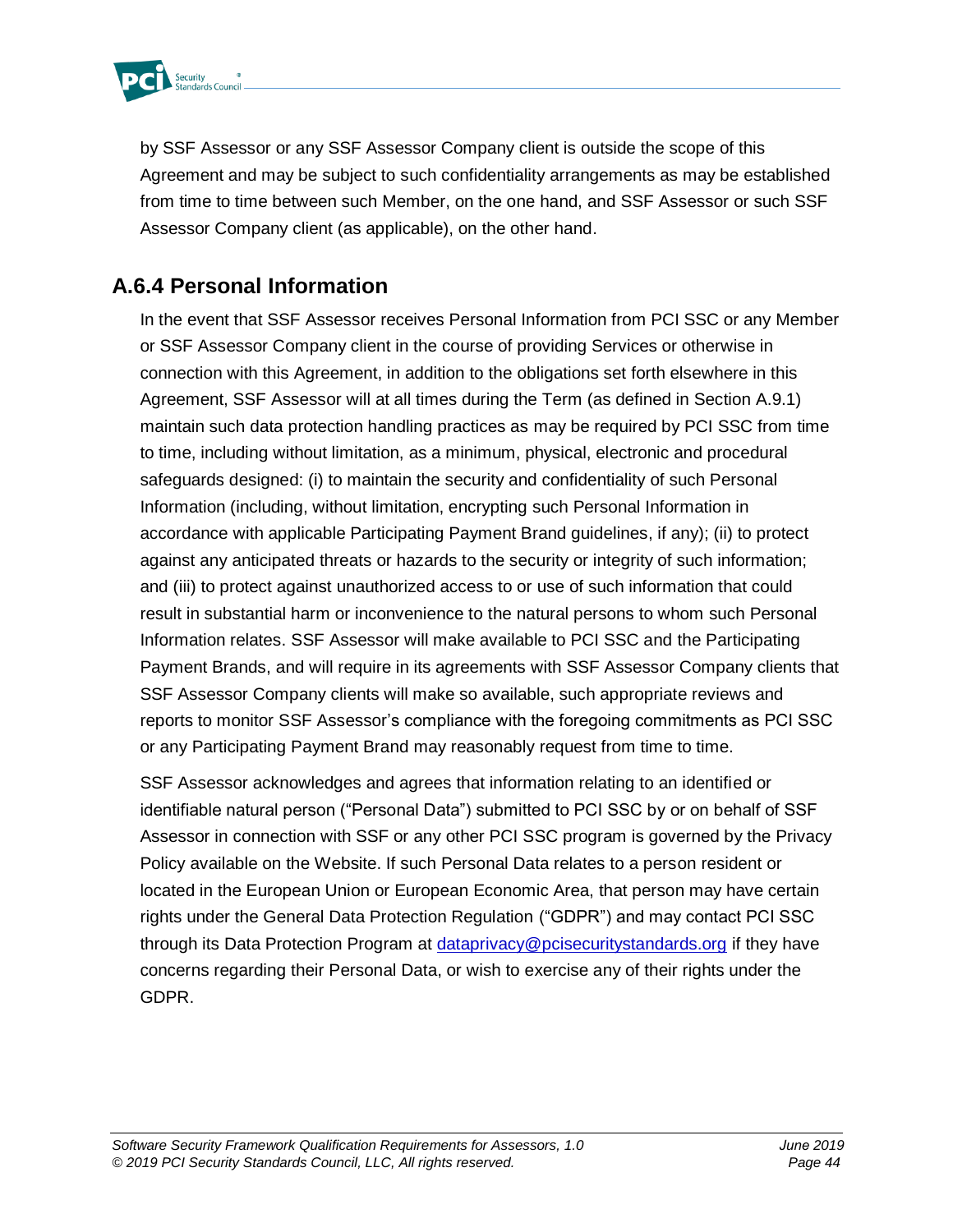

## **A.6.5 Return**

Within fourteen (14) days after notice of termination of this Agreement or demand by PCI SSC, SSF Assessor promptly shall return to PCI SSC all property and Confidential Information of PCI SSC and of all third parties to the extent provided or made available by PCI SSC; provided, however, that SSF Assessor may retain copies of Confidential Information of PCI SSC to the extent the same were, prior to such notice of termination or demand, either automatically generated archival copies or incorporated into SSF Assessor's workpapers as a result of providing services to a SSF Assessor Company client; and SSF Assessor shall continue to maintain the confidentiality of all such retained Confidential Information in accordance with this Agreement. If agreed by PCI SSC, SSF Assessor may instead destroy all such materials and information and provide a certificate of destruction to PCI SSC, with sufficient detail regarding the items destroyed, destruction date, and assurance that all copies of such information and materials also were destroyed.

## **A.6.6 Remedies**

In the event of a breach of Section A.6.2 by the Receiving Party, the Receiving Party acknowledges that the Disclosing Party will likely suffer irreparable damage that cannot be fully remedied by monetary damages. Therefore, in addition to any remedy that the Disclosing Party may possess pursuant to applicable law, the Disclosing Party retains the right to seek and obtain injunctive relief against any such breach in any court of competent jurisdiction. In the event any such breach results in a claim by any third party, the Receiving Party shall indemnify, defend and hold harmless the Disclosing Party from any claims, damages, interest, attorney's fees, penalties, costs and expenses arising out of such thirdparty claim(s).

## **A.7 Indemnification and Limitation of Liability**

### **A.7.1 Indemnification**

SSF Assessor shall defend, indemnify, and hold harmless PCI SSC and its Members, and their respective subsidiaries, and all affiliates, subsidiaries, directors, officers, employees, agents, representatives, independent contractors, attorneys, successors, and assigns of any of the foregoing (collectively, including without limitation, PCI SSC and its Members, "Indemnified Parties") from and against any and all claims, losses, liabilities, damages, suits, actions, government proceedings, taxes, penalties or interest, associated auditing and legal expenses and other costs (including without limitation, reasonable attorney's fees and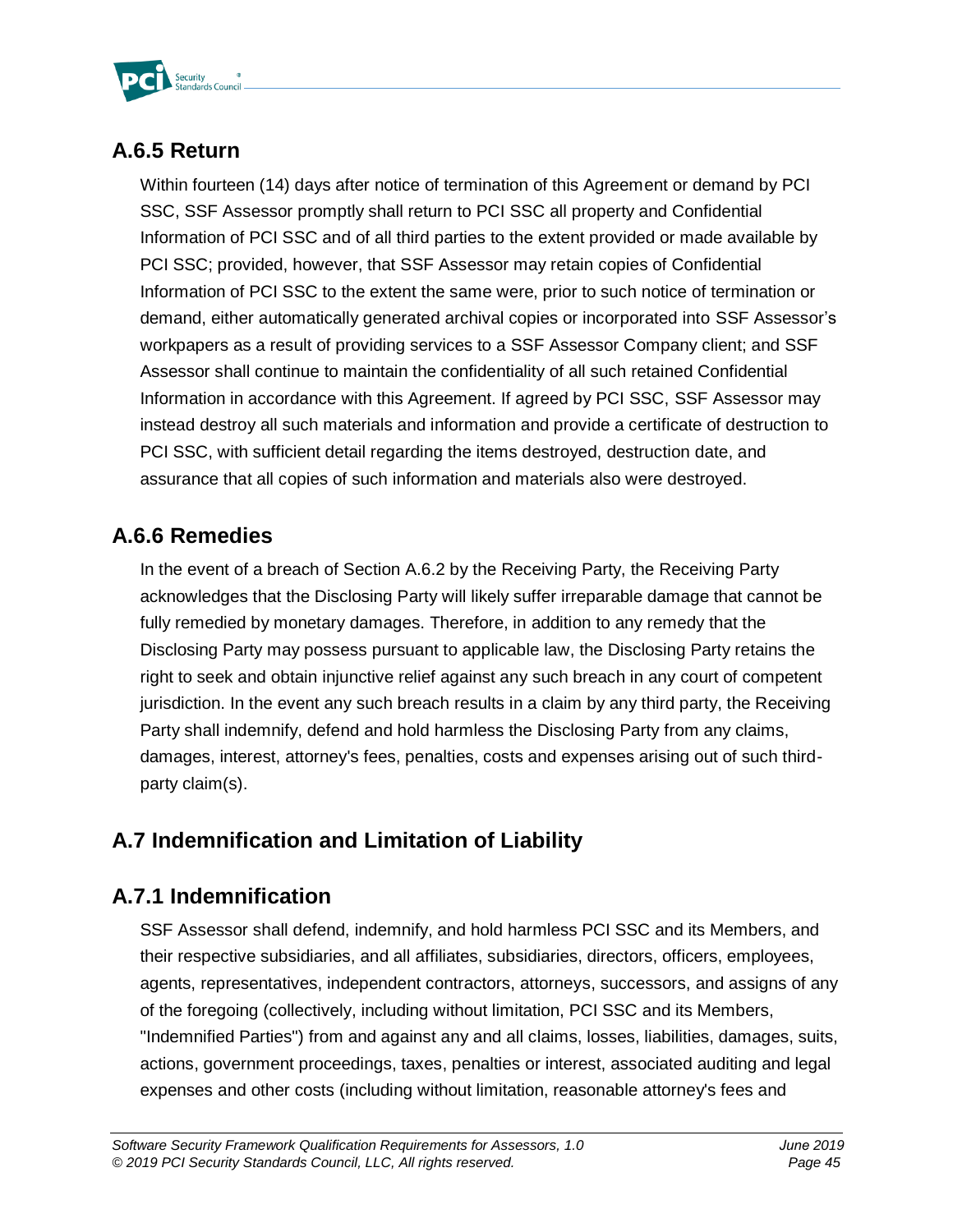

related costs) that arise or result from any claim by any third party with respect to SSF Assessor's (i) breach of its agreements, representations or warranties contained in this Agreement; (ii) participation in the SSF or use of any PCI Materials or SSF-related information (a) in violation of this Agreement or (b) in violation of any applicable law, rule, or regulation; (iii) non-performance of Services for any SSF Assessor Company client that has engaged SSF Assessor to perform Services, including without limitation claims asserted by SSF Assessor Company clients or Members; (iv) negligence or willful misconduct in connection with the SSF, this Agreement, or SSF Assessor's performance of Services, except to the extent arising out of negligence or willful misconduct of an Indemnified Party; or (v) breach, violation, infringement, or misappropriation of any third-party Intellectual Property Right. All indemnities provided for under this Agreement shall be paid by SSF Assessor as incurred by the Indemnified Party. This indemnification shall be binding upon SSF Assessor and its executors, heirs, successors, and assigns. Nothing in this Agreement shall be construed to impose any indemnification obligation on SSF Assessor to the extent the corresponding claim or liability arises solely from a defect in the PCI Materials provided by an Indemnified Party and such PCI Materials are used by SSF Assessor without modification and in accordance with all then applicable publicly available updates, guidance, and best practices provided by PCI SSC.

### **A.7.2 Indemnification Procedure**

SSF Assessor's indemnity obligations are contingent on the Indemnified Party's providing notice of the claim or liability to SSF Assessor, provided that the failure to provide any such notice shall not relieve SSF Assessor of such indemnity obligations except and to the extent such failure has materially and adversely affected SSF Assessor's ability to defend against such claim or liability. Upon receipt of such notice, SSF Assessor will be entitled to control, and will assume full responsibility for, the defense of such matter. PCI SSC will cooperate in all reasonable respects with SSF Assessor, at SSF Assessor's expense, in the investigation, trial and defense of such claim or liability and any appeal arising there from; provided, however, that PCI SSC and/or its Members may, at their own cost and expense, participate in such investigation, trial and defense, and any appeal arising therefrom or assume the defense of any Indemnified Party. In any event, PCI SSC and/or its Members will each have the right to approve counsel engaged by SSF Assessor to represent any Indemnified Party affiliated therewith, which approval shall not be unreasonably withheld. SSF Assessor will not enter into any settlement of a claim that imposes any obligation or liability on PCI SSC or any other Indemnified Party without the express prior written consent of PCI SSC or such Indemnified Party, as applicable.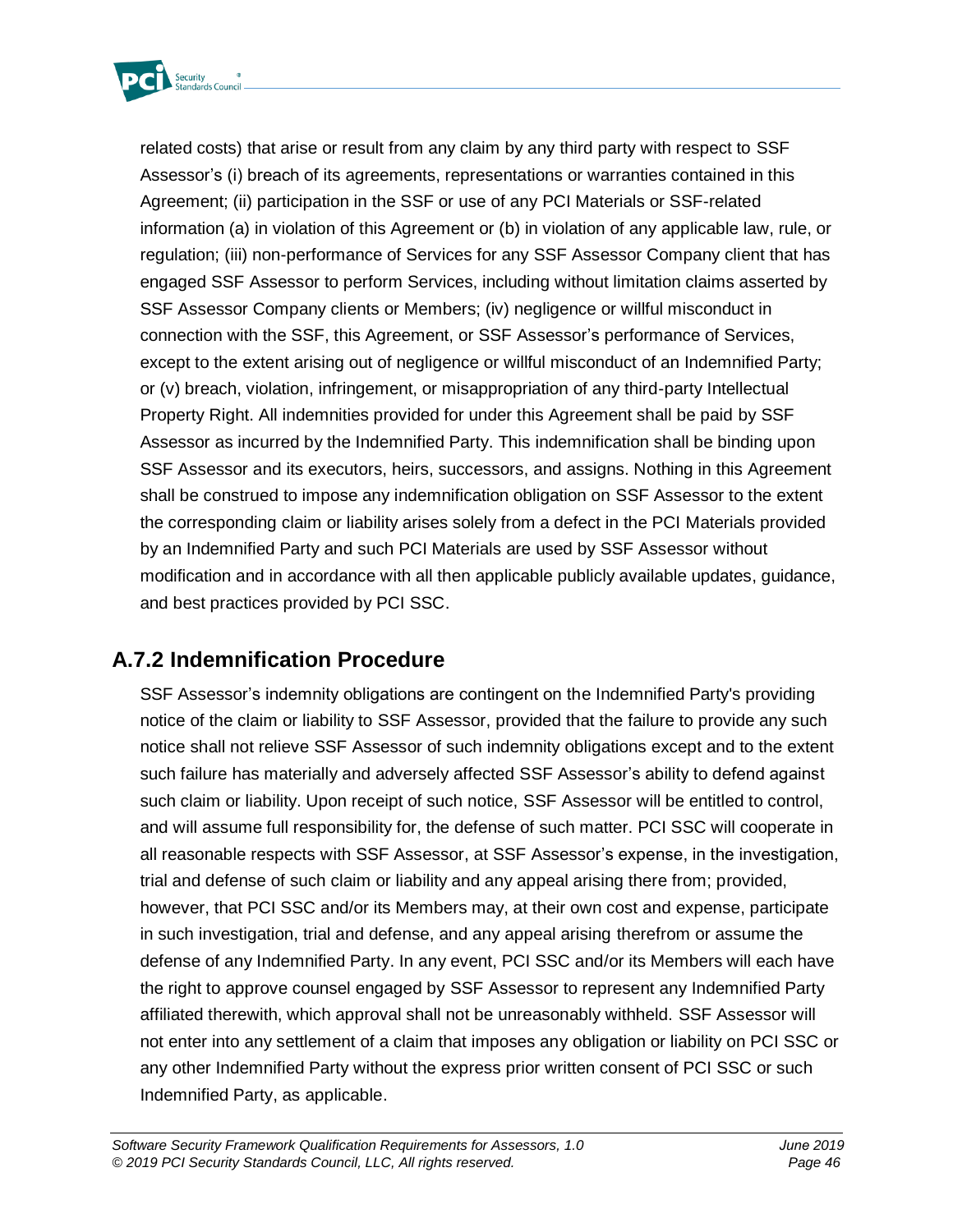

### **A.7.3 No Warranties; Limitation of Liability**

- a. PCI SSC PROVIDES THE *SSF STANDARDS*, THE SSF, THE SSF QUALIFICATION REQUIREMENTS, THE WEBSITE AND ALL RELATED AND OTHER MATERIALS PROVIDED OR OTHERWISE MADE ACCESSIBLE BY PCI SSC IN CONNECTION WITH THE SSF (THE FOREGOING, COLLECTIVELY, THE "PCI MATERIALS") ON AN "AS IS" BASIS WITHOUT WARRANTY OF ANY KIND. SSF Assessor ASSUMES THE ENTIRE RISK AS TO RESULTS AND PERFORMANCE ARISING OUT OF ITS USE OF ANY OF THE PCI MATERIALS.
- b. PCI SSC MAKES NO REPRESENTATION OR WARRANTY OF ANY KIND, EXPRESS OR IMPLIED, WITH RESPECT TO THE SUBJECT MATTER OF THIS AGREEMENT, INCLUDING WITHOUT LIMITATION, THE SSF, THE PCI MATERIALS OR ANY MATERIALS OR SERVICES PROVIDED UNDER OR IN CONNECTION WITH THIS AGREEMENT OR THE SSF. PCI SSC SPECIFICALLY DISCLAIMS, AND SSF ASSESSOR EXPRESSLY WAIVES, ALL REPRESENTATIONS AND WARRANTIES WITH RESPECT TO THIS AGREEMENT, THE SSF, THE PCI MATERIALS, ANY MATERIALS OR SERVICES PROVIDED UNDER OR IN CONNECTION WITH THIS AGREEMENT OR THE SSF, OR OTHERWISE, INCLUDING BUT NOT LIMITED TO, THE IMPLIED WARRANTIES OF MERCHANTABILITY AND FITNESS FOR A PARTICULAR PURPOSE. WITHOUT LIMITATION OF THE FOREGOING, PCI SSC SPECIFICALLY DISCLAIMS, AND SSF ASSESSOR EXPRESSLY WAIVES, ALL REPRESENTATIONS AND WARRANTIES WITH RESPECT TO THE PCI MATERIALS AND ANY INTELLECTUAL PROPERTY RIGHTS SUBSISTING THEREIN OR IN ANY PART THEREOF, INCLUDING BUT NOT LIMITED TO ANY AND ALL EXPRESS OR IMPLIED WARRANTIES OF TITLE, NON-INFRINGEMENT, OR SUITABILITY FOR ANY PURPOSE RELATING TO ANY OF THE FOREGOING. THE FOREGOING DISCLAIMER IS MADE BY PCI SSC FOR ITSELF AND, WITH RESPECT TO EACH SUCH DISCLAIMER, ON BEHALF OF ITS LICENSORS AND MEMBERS.
- c. In particular, without limiting the foregoing, SSF Assessor acknowledges and agrees that the accuracy, completeness, sequence or timeliness of the PCI Materials or any portion thereof cannot be guaranteed. In addition, PCI SSC makes no representation or warranty whatsoever, expressed or implied, and assumes no liability, and shall not be liable in any respect to SSF Assessor regarding (i) any delay or loss of use of any of the PCI Materials, or (ii) system performance and effects on or damages to software or hardware in connection with any use of the PCI Materials.
- d. EXCEPT FOR DAMAGES CAUSED BY THE GROSS NEGLIGENCE OR WILLFUL MISCONDUCT OF A PARTY, AND EXCEPT FOR THE OBLIGATIONS OF SSF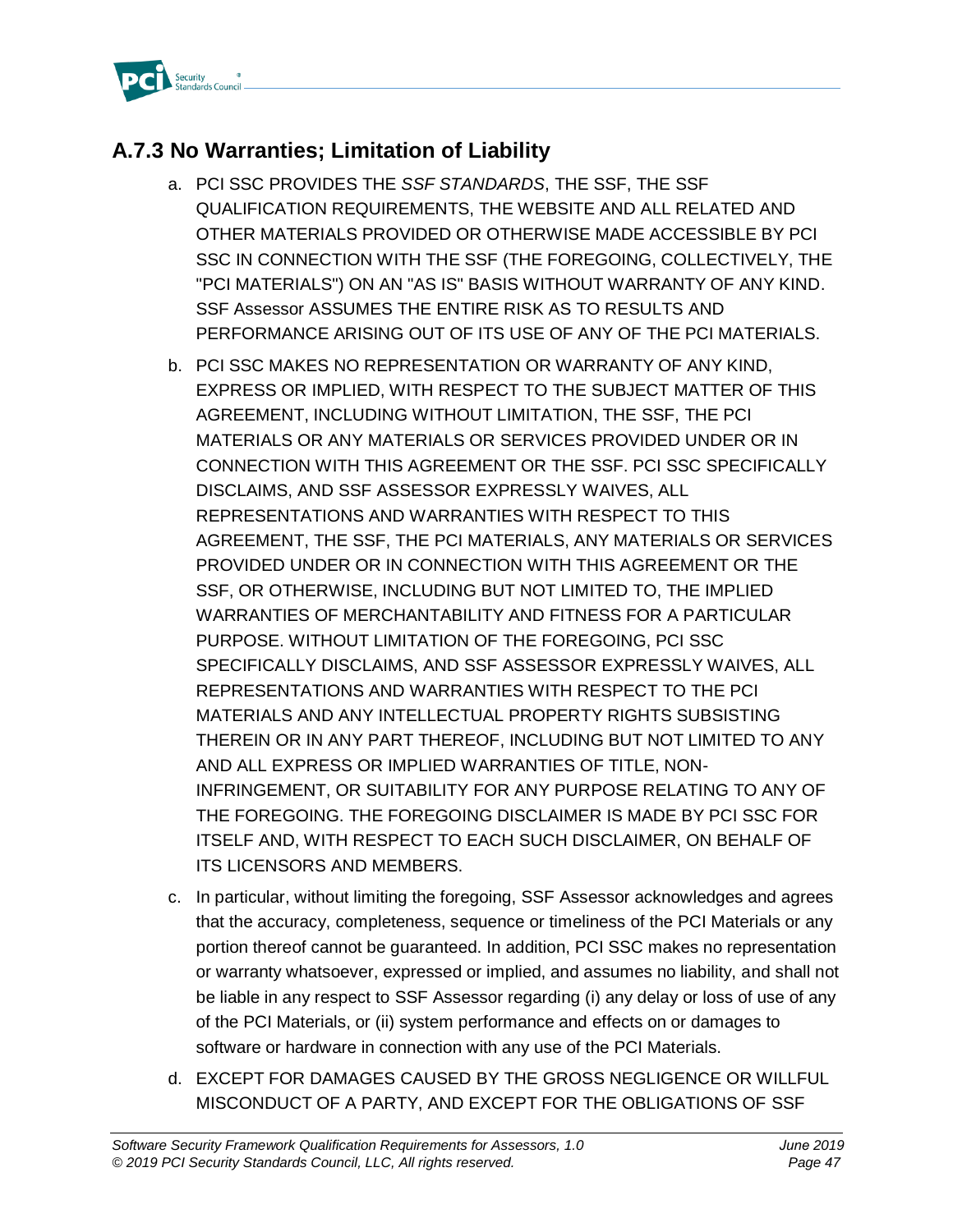

Assessor UNDER SECTIONS A.5 OR A.6, IN NO EVENT SHALL EITHER PARTY OR ANY MEMBER BE LIABLE TO THE OTHER FOR ANY CONSEQUENTIAL, INCIDENTAL, INDIRECT OR SPECIAL DAMAGES, HOWEVER CAUSED, WHETHER UNDER THEORY OF CONTRACT, TORT (INCLUDING NEGLIGENCE) OR OTHERWISE, EVEN IF THE OTHER PARTY HAS BEEN ADVISED OF THE POSSIBILITY OF SUCH DAMAGES. THIS LIMITATION OF LIABILITY DOES NOT APPLY TO INDEMNIFICATION OWED TO AN INDEMNIFIED PARTY PURSUANT TO THIS SECTION A.7.

- e. PCI SSC shall be liable vis-à-vis SSF Assessor only for any direct damage incurred by SSF Assessor as a result of PCI SSC's gross negligence (contractual or extracontractual) under this Agreement provided PCI SSC's aggregate liability for such direct damage under and for the duration of this Agreement will never exceed the fees paid by SSF Assessor to PCI SSC under Section A.4.
- f. Except as otherwise expressly provided in this Agreement, neither PCI SSC nor any Participating Payment Brand shall be liable vis-à-vis SSF Assessor for any other damage incurred by SSF Assessor under this Agreement or in connection with the SSF, including but not limited to, loss of business, revenue, goodwill, anticipated savings, or other commercial or economic loss of any kind arising in any way out of the use of the SSF (regardless of whether such damages are reasonably foreseeable or PCI SSC has been advised of the possibility of such damages), or for any loss that results from force majeure.

### **A.7.4 Insurance**

At all times while this Agreement is in effect, SSF Assessor shall maintain insurance in such amounts, with such insurers, coverages, exclusions and deductibles which, at a minimum, meet the applicable insurance requirements for U.S. or European Union SSF Assessor Companies (as applicable) participating in the SSF, including without limitation, the insurance requirements for SSF Assessor Companies set forth in Appendix B of the SSF Qualification Requirements. SSF Assessor acknowledges and agrees that if it is a non-U.S. and non-European Union SSF Assessor Company, unless otherwise expressly agreed by PCI SSC in writing, at all times while this Agreement is in effect, SSF Assessor shall maintain insurance in such amounts, with such insurers, coverages, exclusions and deductibles that PCI SSC determines, in its sole discretion, is substantially equivalent to the insurance required by PCI SSC for U.S. and European Union SSF Assessor Companies participating in the SSF. SSF Assessor hereby represents and warrants that it meets all applicable insurance requirements as provided for in this Section and that such insurance shall not be cancelled or modified without giving PCI SSC at least twenty (20) days' prior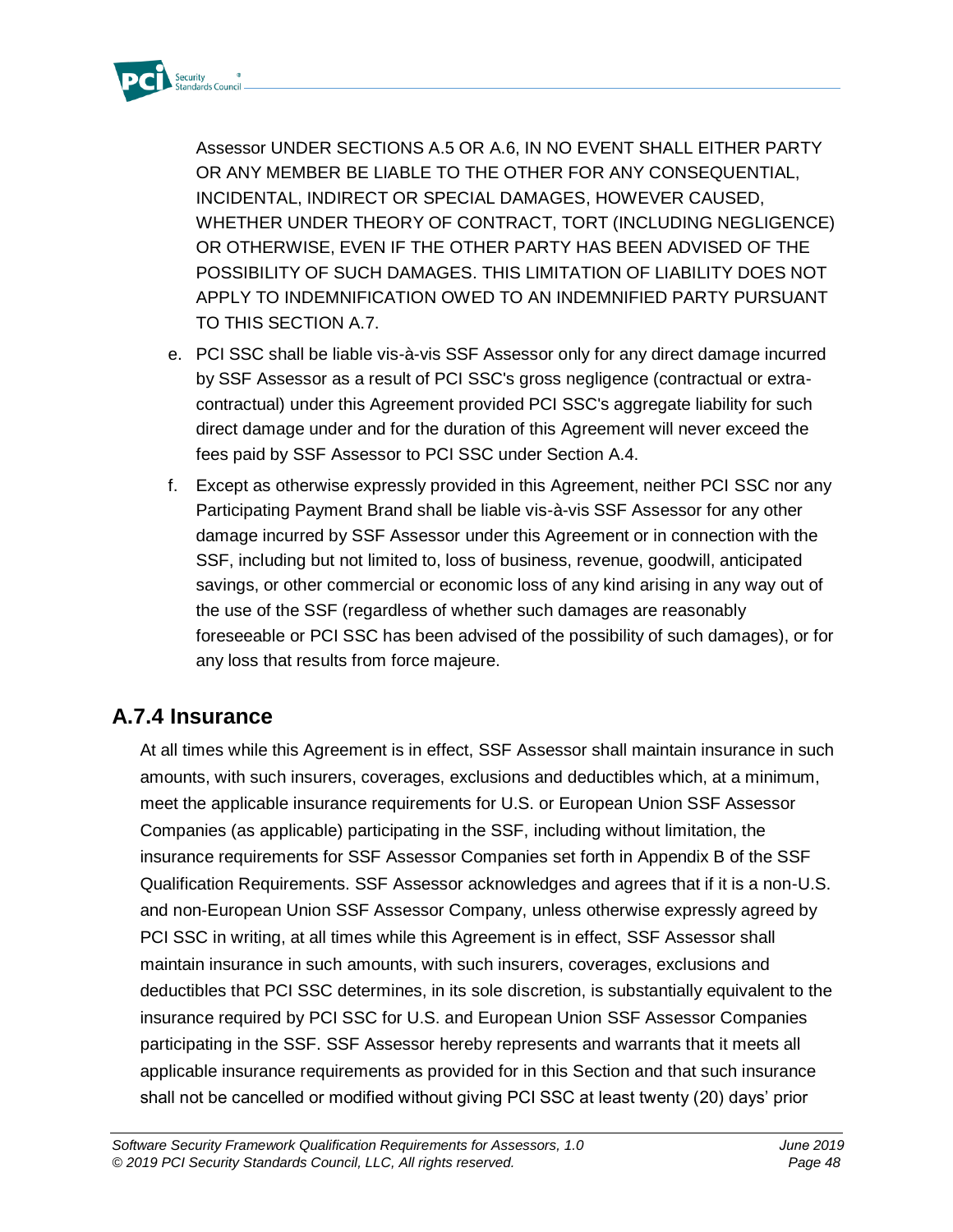

written notice. PCI SSC may modify its insurance requirements from time to time based on parameters affecting risk and financial capability that are general to SSF Assessor Companies or specific to SSF Assessor, provided that PCI SSC is under no obligation to review and does not undertake to advise SSF Assessor on the adequacy of SSF Assessor's insurance coverage.

### **A.8 Independence; Representations and Warranties**

SSF Assessor agrees to comply with all applicable SSF Qualification Requirements, including without limitation, all requirements and provisions regarding independence, and hereby warrants and represents that SSF Assessor is now, and shall at all times during the Term, remain in compliance with all such SSF Qualification Requirements. SSF Assessor represents and warrants that by entering into this Agreement it will not breach any obligation to any third party. SSF Assessor represents and warrants that it will comply with all applicable laws, ordinances, rules, and regulations in any way pertaining to this Agreement or its performance of the Services or its obligations under this Agreement.

## **A.9 Term and Termination**

### **A.9.1 Term**

This Agreement shall commence as of the Effective Date and, unless earlier terminated in accordance with this Section A.9, continue for an initial term of one (1) year (the "Initial Term") and thereafter, for additional subsequent terms of one year (each a "Renewal Term" and together with the Initial Term, the "Term"), subject to SSF Assessor's successful completion of all applicable re-qualification requirements for each Renewal Term.

### **A.9.2 Termination by SSF Assessor**

SSF Assessor may terminate this Agreement at any time upon thirty (30) days' written notice to PCI SSC. Notwithstanding Section A.10.1 below, any notice or other written communication (including by electronic mail) from SSF Assessor pursuant to which or to the effect that SSF Assessor requests, notifies, elects, opts, chooses, decides, or otherwise indicates its desire to cease participation in the SSF, be removed from the SSF Assessor List or terminate this Agreement shall be deemed to constitute notice of termination of this Agreement, and the corresponding Qualification(s), by SSF Assessor pursuant to this Section, and thereafter, notwithstanding the thirty (30) day notice period provided for in the preceding sentence and without any further action by SSF Assessor, PCI SSC may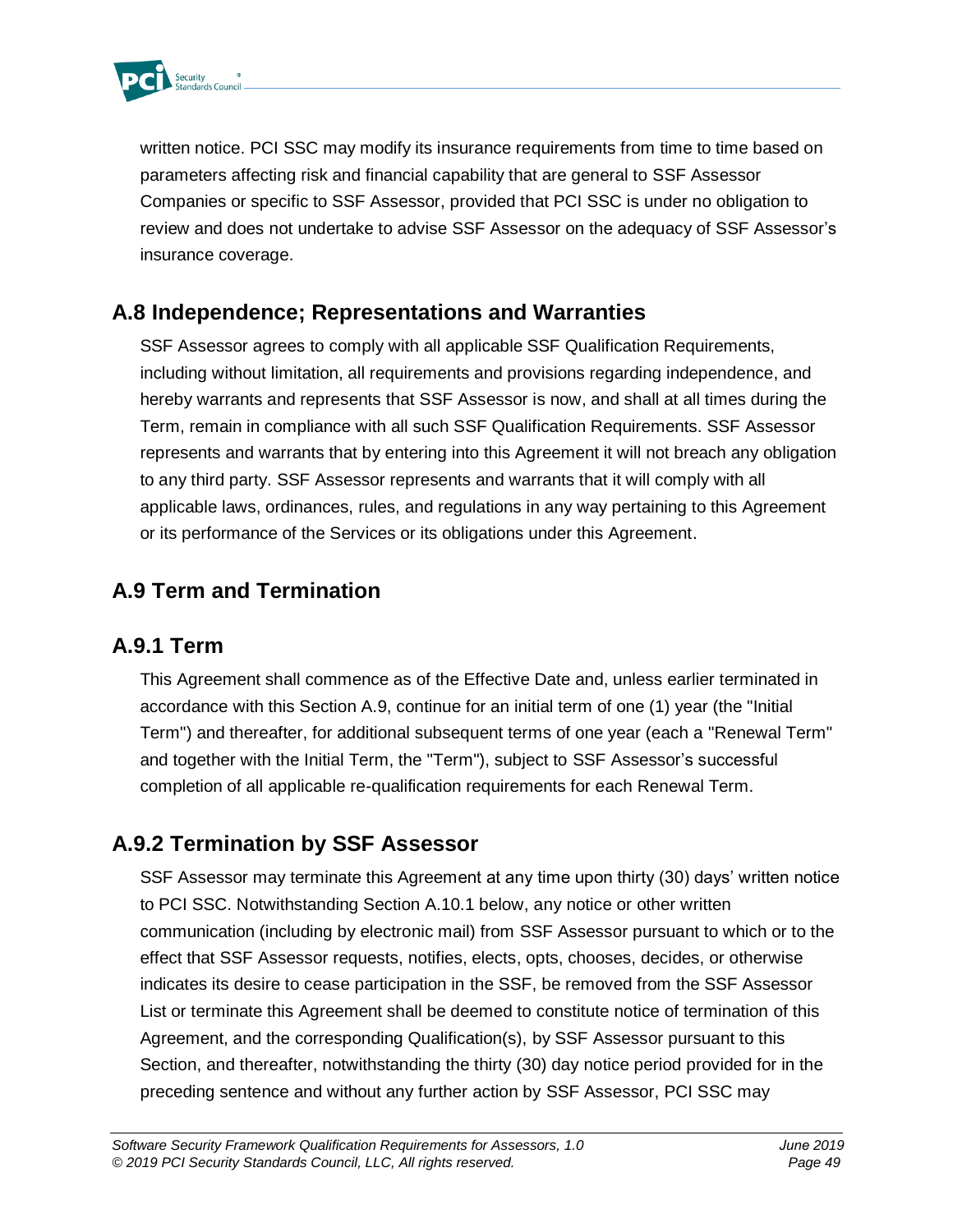

immediately remove SSF Assessor from the SSF Assessor List(s) and may terminate this Agreement effective upon written notice to SSF Assessor.

## **A.9.3 Termination by PCI SSC**

PCI SSC may terminate this Agreement effective as of the end of the then-current Term by providing SSF Assessor with written notice of its intent to terminate or not to renew this Agreement at least sixty (60) days prior to the end of the then-current Term. Additionally, PCI SSC may terminate this Agreement: (i) with written notice upon SSF Assessor's voluntary or involuntary bankruptcy, receivership, reorganization dissolution or liquidation under state or federal law that is not otherwise dismissed within thirty (30) days; (ii) with written notice upon SSF Assessor's breach of any representation or warranty under this Agreement; (iii) with fifteen (15) days' prior written notice following SSF Assessor's breach of any other term or provision of this Agreement (including without limitation, SSF Assessor's failure to comply with any of the SSF Requirements), provided such breach remains uncured when such 15-day period has elapsed; (iv) in accordance with Section A.9.5 below; (v) if PCI SSC ceases to operate the SSF, whether with or without replacing it with any other program; or (vi) if PCI SSC determines in its sole discretion that remaining a party hereto or performing any of its obligations hereunder has caused, will cause, or is likely to cause PCI SSC to violate any applicable statute, law, regulation, or other legal or regulatory requirement.

### **A.9.4 Effect of Termination**

Upon any termination or expiration of this Agreement: (i) SSF Assessor will be removed from the SSF Assessor List; (ii) SSF Assessor shall immediately cease all advertising and promotion of its Qualification and status as a SSF Assessor Company and its listing(s) on the SSF Assessor List, and ensure that it and its employees do not state or imply that any employee of SSF Assessor is an "Assessor-Employee," a "SSF Assessor" or otherwise qualified by PCI SSC under the SSF; (iii) SSF Assessor shall immediately cease soliciting for and performing all Services (including but not limited to processing of Assessment Reports), provided that SSF Assessor shall complete any and all Services contracted with SSF Assessor Company clients prior to such expiration or the notice of termination if and to the extent instructed by PCI SSC in writing; (iv) to the extent SSF Assessor is instructed to complete any Services pursuant to preceding clause (iii), SSF Assessor will deliver all corresponding outstanding Assessment Reports and other corresponding reports within the time contracted with the SSF Assessor Company client, (v) SSF Assessor shall remain responsible for all of the obligations, representations, and warranties hereunder with respect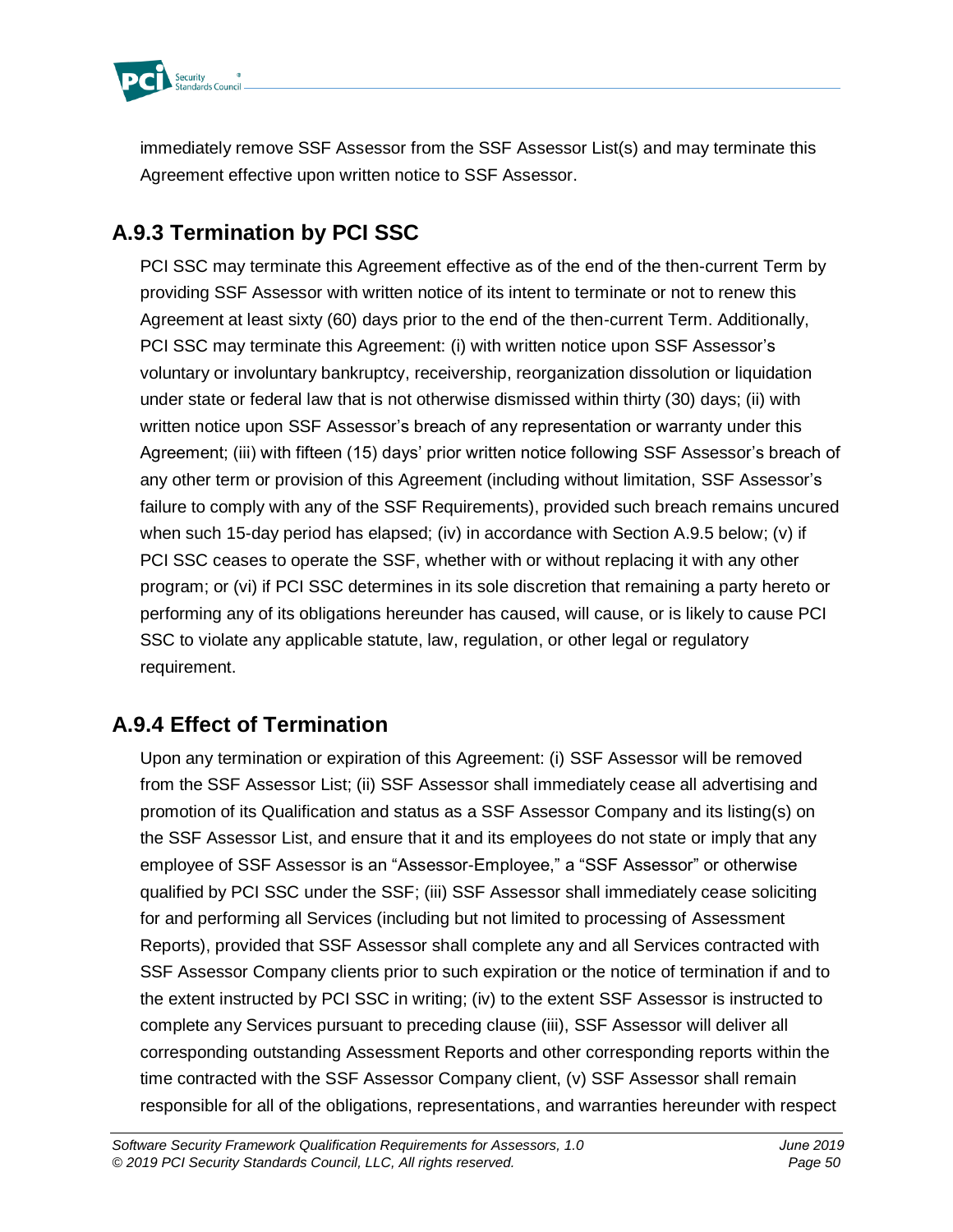

to all Assessment Reports and other corresponding reports submitted by SSF Assessor to PCI SSC or any other person or entity; (vi) SSF Assessor shall return or destroy all PCI SSC and third-party property and Confidential Information in accordance with the terms of Section A.6; (vii) if requested by PCI SSC, SSF Assessor shall obtain (at SSF Assessor's sole cost and expense) the services of a replacement SSF Assessor Company acceptable to PCI SSC for purposes of completing those Services for which SSF Assessor was engaged in its capacity as a SSF Assessor Company prior to such expiration or the notice of termination but which SSF Assessor has not been instructed to complete pursuant to Section (iii) above; (viii) SSF Assessor shall, within fifteen (15) days of such expiration or the notice of termination, in a manner acceptable to PCI SSC, notify those of its SSF Assessor Company clients with which SSF Assessor is then engaged to perform any SSF Assessment or other Services of such expiration or termination; (ix) if requested by PCI SSC, SSF Assessor shall within fifteen (15) days of such request, identify to PCI SSC in writing all SSF Assessor Company clients with which SSF Assessor was engaged to perform Services immediately prior to such expiration or notice of termination and the status of such Services for each; and (x) notwithstanding anything to the contrary in this Agreement, PCI SSC may notify any of its Members and any acquirers, SSF Assessor Company clients or others of such expiration or termination and the reason(s) therefor. The provisions of Sections A.5.4, A.6, A.7, A.9.4 and A.10 of this Agreement shall survive the expiration or termination of this Agreement for any or no reason.

### **A.9.5 Revocation**

- a. Without limiting the rights of PCI SSC as set forth elsewhere in this Agreement, in the event that PCI SSC determines in its sole but reasonable discretion that SSF Assessor meets any condition for Revocation of its Qualification as a SSF Assessor Company as established by PCI SSC from time to time (satisfaction of any such condition, a "Violation"), including without limitation, any of the conditions identified as or described as examples of Violations herein or in the SSF Qualification Requirements, PCI SSC may, effective immediately upon notice of such Violation to SSF Assessor, revoke such Qualification from SSF Assessor ("Revocation"), and such revoked Qualification shall be subject to reinstatement pending a successful appeal in accordance with Section A.9.5(b) below and PCI SSC policies and procedures.
- b. In the event of any Revocation: (i) SSF Assessor will be removed from the SSF Assessor List(s) and/or its listing(s) thereupon may be annotated as PCI SSC deems appropriate; (ii) upon Revocation of Qualification as a SSF Assessor Company, SSF Assessor must comply with Section A.9.4 above in the manner otherwise required if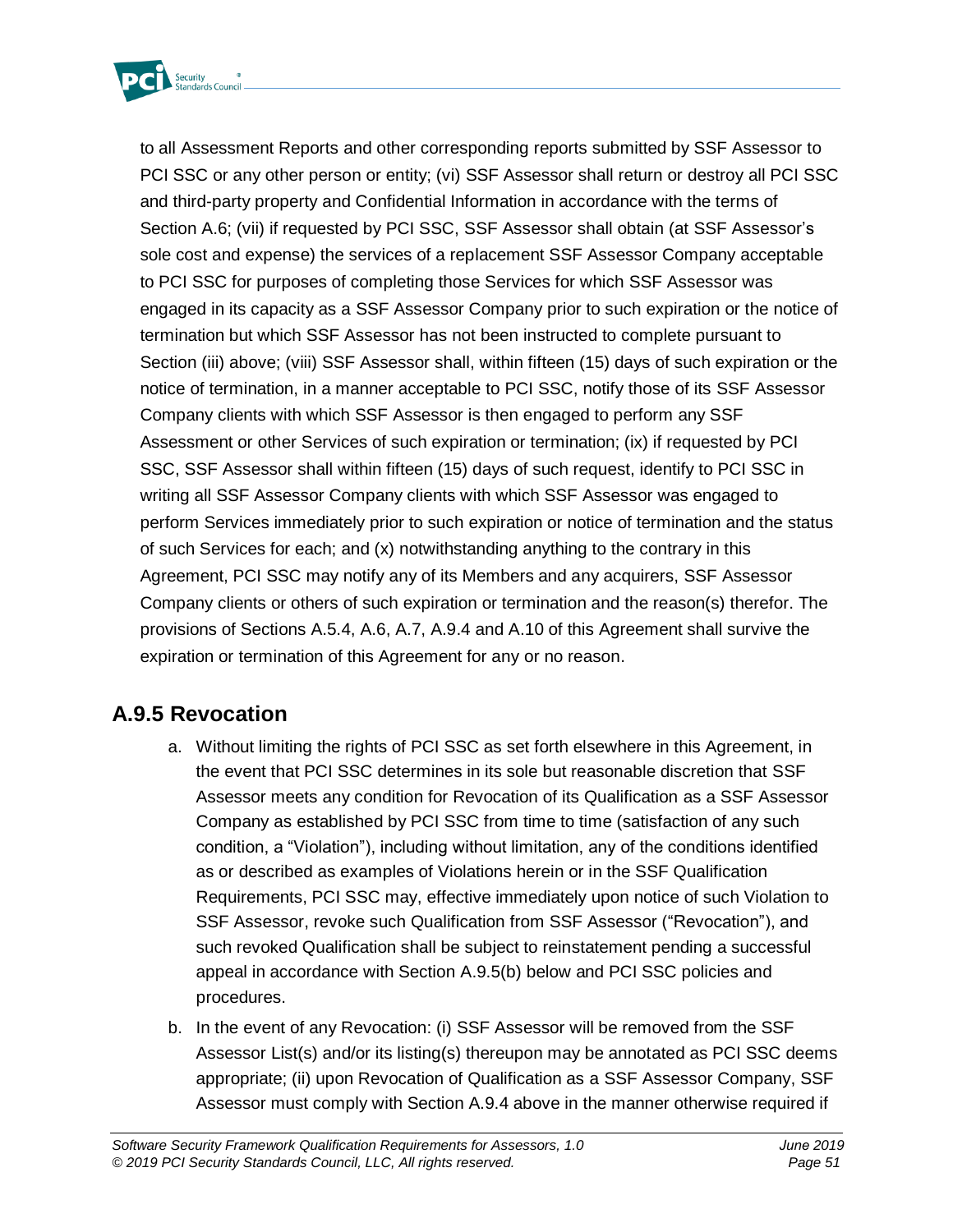

this Agreement had been terminated as of the effective date of such Revocation; (iii) SSF Assessor will have a period of thirty (30) days from the date SSF Assessor is given notice of such Violation to submit its written request for appeal to the SSF Program Manager; (iv) SSF Assessor shall, within fifteen (15) days of such Revocation, in a manner acceptable to PCI SSC, provide notice of such Revocation to those of its SSF Assessor Company clients with which SSF Assessor is then engaged to perform any SSF Assessment or other Services for which such revoked Qualification is required and, if applicable, of any conditions, restrictions or requirements of such Revocation that may impact its ability to perform such SSF Assessment or other Services for such SSF Assessor Company clients going forward; and (v) notwithstanding anything to the contrary in this Agreement, PCI SSC may notify any of its Members and any acquirers, SSF Assessor Company clients, or others of such Revocation and the reason(s) therefor. In the event SSF Assessor fails to submit a request for appeal within the allotted 30-day period or such request is denied, this Agreement shall automatically terminate and SSF Assessor's right to such appeal shall be forfeited effective immediately as of the end of such period or such denial, as applicable.

c. All Revocation appeal proceedings will be conducted in accordance with such procedures as PCI SSC may establish from time to time for the SSF, PCI SSC will review all relevant evidence submitted by SSF Assessor and each complainant (if any) in connection with therewith, and PCI SSC shall determine whether termination of SSF Assessor's Qualification is warranted or, in the alternative, no action, or specified remedial actions shall be required. All determinations of PCI SSC regarding Revocation and any related termination or appeals shall be final and binding upon SSF Assessor. If PCI SSC determines that termination is warranted, then effective immediately and automatically upon such determination, such Qualification and this Agreement shall terminate. If PCI SSC determines that such termination is not warranted, the Revocation shall be lifted, such Qualification shall be reinstated, and the listing of SSF Assessor that was removed from the SSF Assessor List as a result of such Revocation shall be reinstated. If PCI SSC determines that remedial action is required, PCI SSC shall notify SSF Assessor and may establish a date by which such remedial action must be completed; provided, however, that unless otherwise agreed by PCI SSC in writing the Revocation shall not be lifted, and SSF Assessor shall not be reinstated on the SSF Assessor List, unless and until such time as SSF Assessor has completed such remedial action; and provided, further, that if SSF Assessor fails to complete any required remedial actions by the date (if any) established by PCI SSC for completion thereof, PCI SSC may terminate such Qualification and this Agreement, effective immediately as of or any time after such date.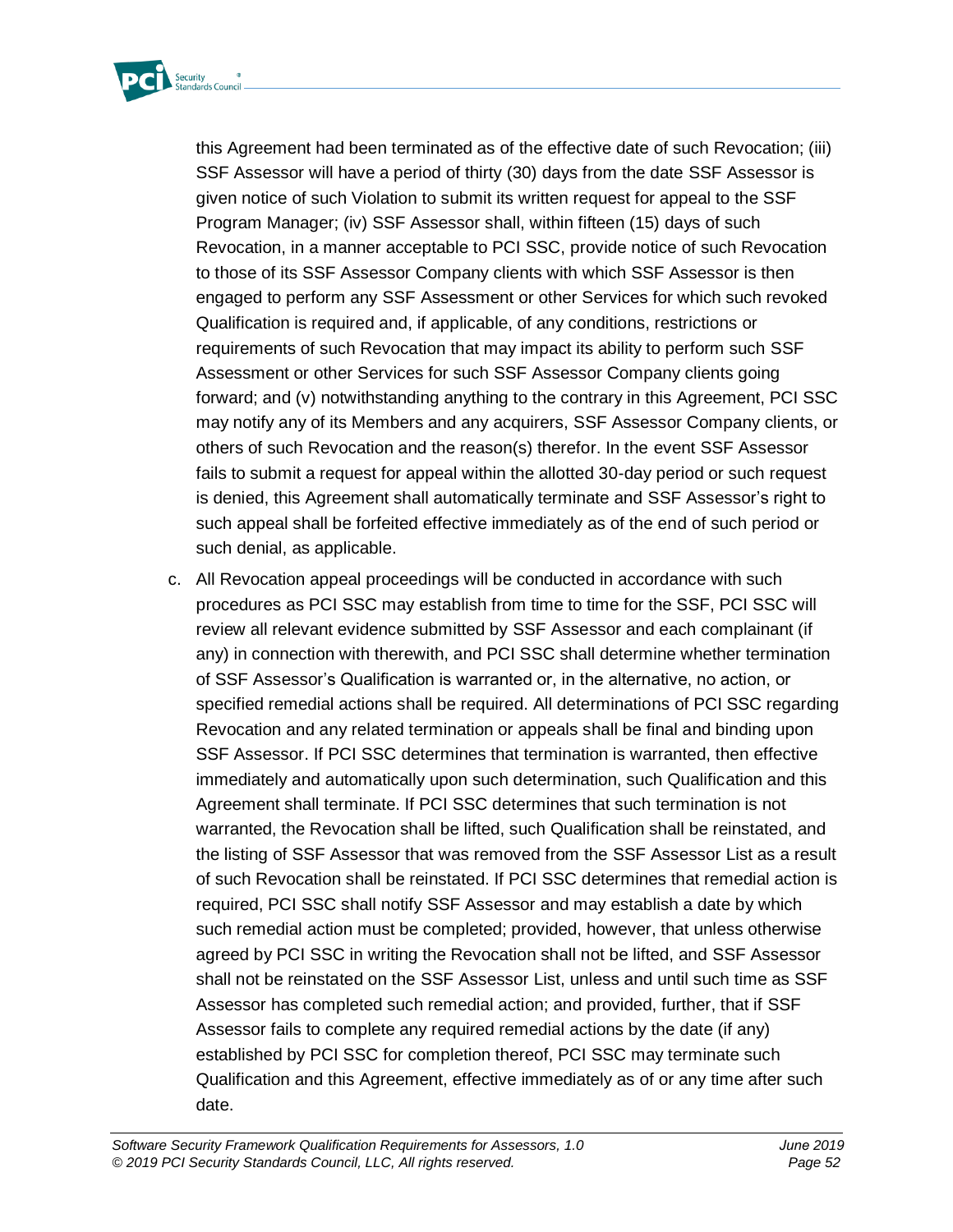

## **A.10 General Terms**

### **A.10.1 Notices**

All notices required under this Agreement shall be in writing and shall be deemed given when delivered (a) personally, (b) by overnight delivery upon written verification of receipt, (c) by facsimile or electronic mail transmission upon electronic transmission confirmation or delivery receipt, or (d) by certified or registered mail, return receipt requested, five (5) days after the date of mailing. Notices from PCI SSC to SSF Assessor shall be sent to the attention of the Primary Contact named, and at the location specified, on the signature page of this Agreement. Notices from SSF Assessor to PCI SSC shall be sent to the PCI SSC signatory identified on the signature page of this Agreement, at 401 Edgewater Place, Suite 600, Wakefield, Massachusetts 01880. A party may change its addressee and address for notices by giving notice to the other party pursuant to this Section A.10.1. Notwithstanding (and without limitation of) the foregoing: (i) any notice from PCI SSC to SSF Assessor hereunder may be given and shall be deemed to have been effectively delivered in writing when posted to the secure portal designated or reserved by PCI SSC for the SSF; and (ii) any notice from PCI SSC to SSF Assessor of any change in Fees may be given and shall be deemed to have been effectively delivered in writing when posted to the PCI SSC Program Fee Schedule on the Website.

## **A.10.2 Audit and Financial Statements**

a. SSF Assessor shall allow PCI SSC or its designated agents access during normal business hours throughout the Term and for six (6) months thereafter to perform audits of SSF Assessor's facilities, operations and records of Services to determine whether SSF Assessor has complied with this Agreement. SSF Assessor also shall provide PCI SSC or its designated agents during normal business hours with books, records and supporting documentation adequate to evaluate SSF Assessor's performance hereunder. Upon request, SSF Assessor shall provide PCI SSC with a copy of its most recent audited financial statements or those of its parent company which include financial results of SSF Assessor, a letter from SSF Assessor's certified public accountant, or other documentation acceptable to PCI SSC setting out SSF Assessor's current financial status and warranted by SSF Assessor to be complete and accurate. PCI SSC acknowledges that any such statements that are non-public are Confidential Information, and shall restrict access to them in accordance with the terms of this Agreement.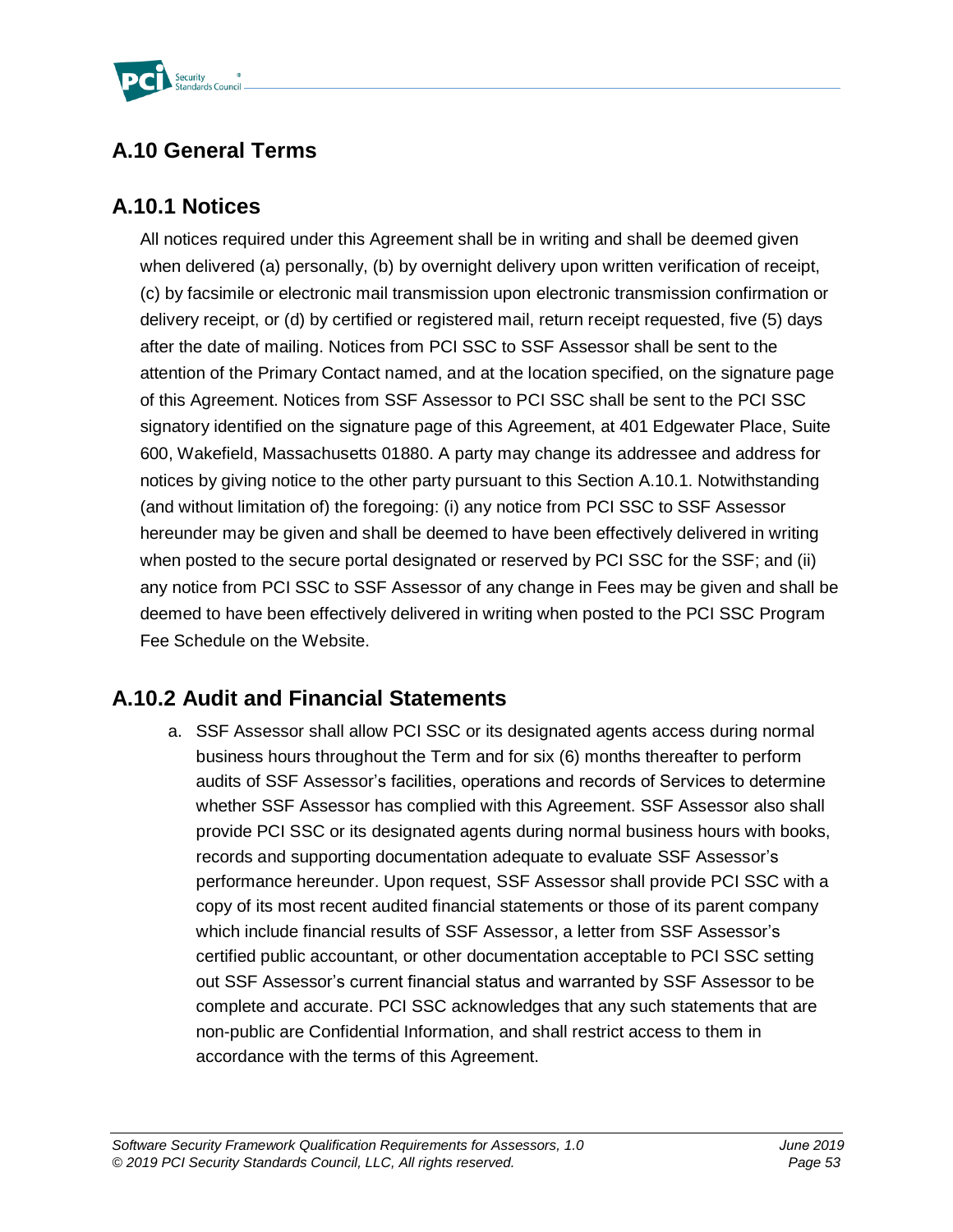

b. Notwithstanding anything to the contrary in Section A.6 of this Agreement, in order to assist in ensuring the reliability and accuracy of SSF Assessor's SSF Assessments, SSF Assessor hereby agrees to comply with all quality assurance procedures and requirements established or imposed by PCI SSC from time to time in connection with the SSF (including but not limited to conditions and requirements imposed in connection with Remediation, Revocation, or any other Qualification status) and that, within 15 days of any written request by PCI SSC, SSF Assessor hereby agrees to provide to PCI SSC such Assessment Results and Related Materials (defined below) as PCI SSC may reasonably request with respect to any SSF Assessor Company client for which SSF Assessor has performed a SSF Assessment. Each agreement between SSF Assessor and each of its SSF Assessor Company clients (each a "Client Agreement") shall include such provisions as may be necessary or appropriate, or otherwise required by PCI SSC, to ensure that SSF Assessor has all rights, licenses and other permissions necessary for SSF Assessor to comply with its obligations and requirements pursuant to this Agreement, with no conditions, qualifications or other terms (whether in such Client Agreement or otherwise) that might tend to nullify, impair or render unenforceable SSF Assessor's right to disclose such Assessment Results and Related Materials as required by this Section. Any failure of SSF Assessor to comply with this Section A.10.2 shall be deemed to be a breach of SSF Assessor's representations and warranties under this Agreement for purposes of Section A.9.3, and upon any such failure, PCI SSC may terminate SSF Assessor's Qualification as a SSF Assessor Company, remove SSF Assessor's name from the SSF Assessor List and/or terminate this Agreement in its sole discretion, upon notice to SSF Assessor. For purposes of the foregoing, "Assessment Results and Related Materials" means: (1) all Assessment Reports and related or similar information, reports, materials and assessment results generated and/or obtained in connection with SSF Assessor's performance of SSF Assessments, including without limitation, all workpapers, notes and other materials and information generated or obtained in connection therewith in any form, and (2) complete and accurate copies of the provisions of each Client Agreement that relate to or otherwise impact SSF Assessor's ability to comply with its disclosure obligations pursuant to this Agreement; provided that, in each case: (A) any materials otherwise required to be provided to PCI SSC pursuant to this Section may (or shall, as the case may be) be redacted to the extent necessary to comply with applicable law and/or permitted pursuant to PCI SSC policies and procedures, including but not limited to redaction of information regarding pricing, delivery process, and/or confidential and proprietary information of the SSF Assessor Company client (and/or its customers) if such redaction is in accordance with PCI SSC policy, does not eliminate or obscure any language (or the intent or meaning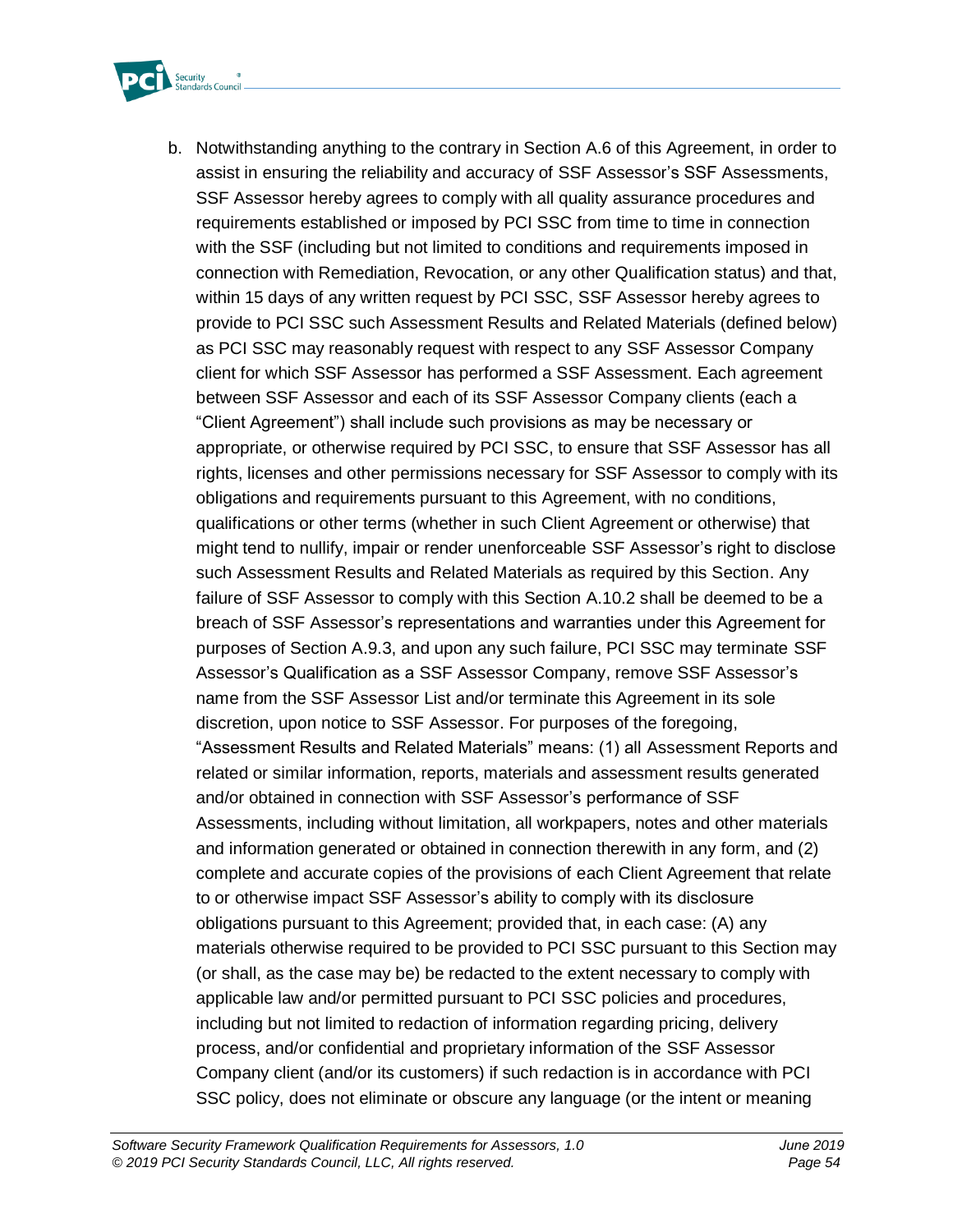

thereof) that may tend to nullify, impair, or render unenforceable SSF Assessor's right to disclose Assessment Results and Related Materials to PCI SSC as required by this Section, and is as limited as reasonably possible; and (B) upon request, SSF Assessor shall provide to PCI SSC a written certification that such redaction complies with preceding clause (A) executed by an officer of SSF Assessor.

### **A.10.3 Governing Law; Severability**

Any dispute in any way arising out of or in connection with the interpretation or performance of this Agreement, which cannot be amicably settled within thirty (30) days of the written notice of the dispute given to the other party by exercising the best efforts and good faith of the parties, shall be finally settled by the courts of Delaware (United States of America) in accordance with Delaware law without resort to its conflict of laws provisions. Each of the parties irrevocably submits to the nonexclusive jurisdiction of the United States District Courts for the State of Delaware and the local courts of the State of Delaware and waives any objection to venue in said courts. Should any individual provision of this Agreement be or become void, invalid or unenforceable, the validity of the remainder of this Agreement shall not be affected thereby and shall remain in full force and effect, in so far as the primary purpose of this Agreement is not frustrated.

### **A.10.4 Entire Agreement; Modification; Waivers**

The parties agree that this Agreement, including the SSF Qualification Requirements and any other documents, addenda, supplements, amendments, appendices, exhibits, schedules or other materials incorporated herein by reference (each of which is hereby incorporated into and made a part of this Agreement by this reference), is the exclusive statement of the agreement between the parties with respect to the subject matter hereof, which supersedes and merges all prior proposals, understandings and all other agreements, oral or written, between the parties with respect to such subject matter. This Agreement may be modified, altered or amended only (i) by written instrument duly executed by both parties or (ii) by PCI SSC upon thirty (30) days' written notice to SSF Assessor, provided, however, that if SSF Assessor does not agree with such unilateral modification, alteration or amendment, SSF Assessor shall have the right, exercisable at any time within the aforementioned thirty (30) day period, to terminate this Agreement upon written notice of its intention to so terminate to PCI SSC. Any such unilateral modification, alteration or amendment will be effective as of the end of such 30-day period unless the Agreement is earlier terminated by SSF Assessor pursuant to the preceding sentence. The waiver or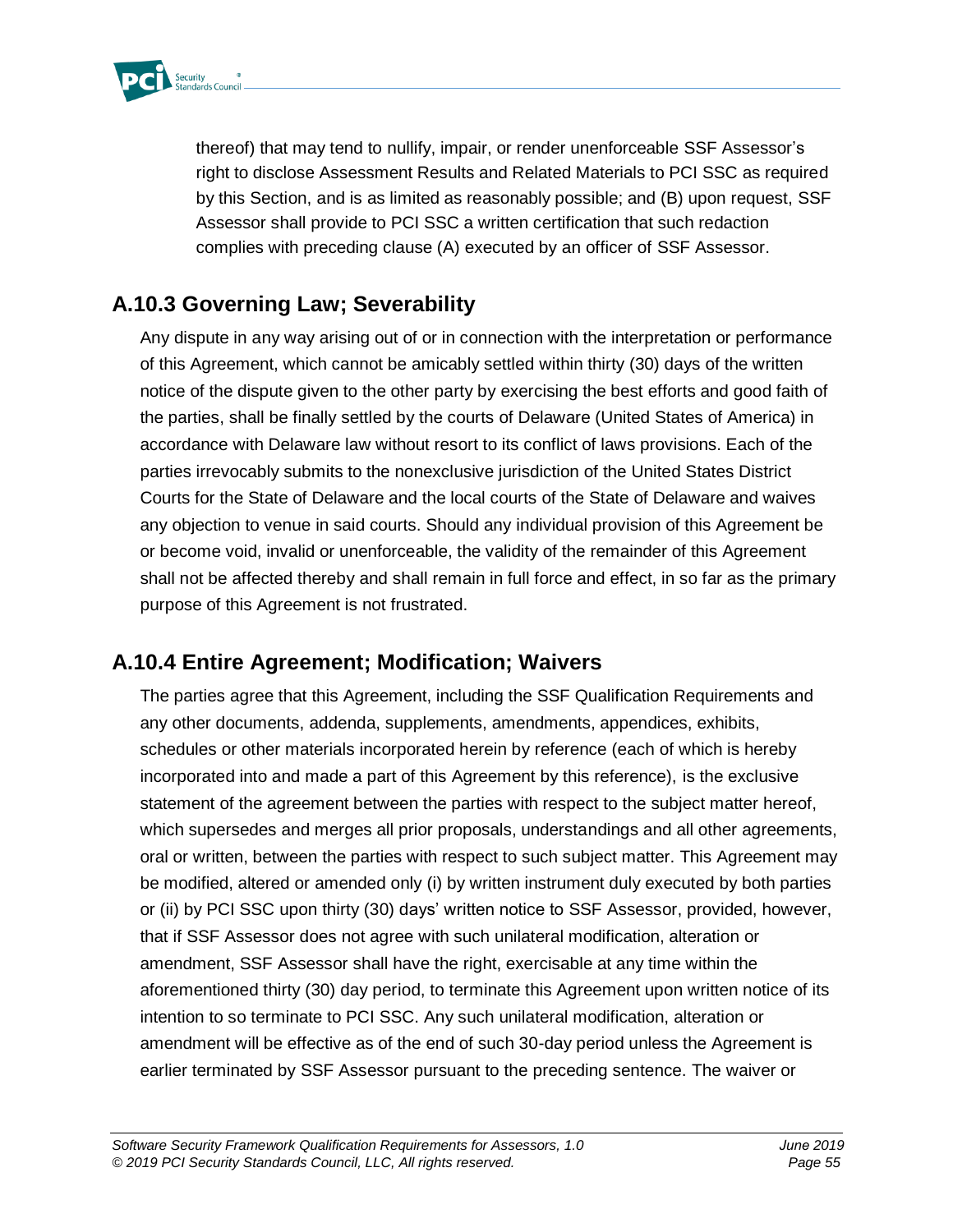

failure of either party to exercise in any respect any right provided for in this Agreement shall not be deemed a waiver of any further right under this Agreement.

## **A.10.5 Assignment**

SSF Assessor may not assign this Agreement, or assign, delegate or subcontract any of its rights and/or obligations under this Agreement.

### **A.10.6 Independent Contractors**

The parties to this Agreement are independent contractors and neither party shall hold itself out to be, nor shall anything in this Agreement be construed to constitute either party as the agent, representative, employee, partner, or joint venture of the other. Neither party may bind or obligate the other without the other party's prior written consent.

## **A.10.7 Remedies**

All remedies in this Agreement are cumulative, in addition to and not in lieu of any other remedies available to either party at law or in equity, subject only to the express limitations on liabilities and remedies set forth herein.

### **A.10.8 Counterparts**

This Agreement may be signed in two or more counterparts, any or all of which may be executed by exchange of facsimile and/or electronic transmission, each of which shall be deemed an original, but all of which together shall constitute one and the same instrument.

## **A.10.9 Conflict**

In the event of any express conflict or inconsistency between the terms and provisions of this Agreement and terms and provisions of the SSF Qualification Requirements, this Agreement shall control. Any and all disputes or disagreements regarding any such conflict or inconsistency shall be resolved by PCI SSC in its sole but reasonable discretion, and all determinations of PCI SSC in this regard shall be final and binding.

## **A.10.10 No Third-Party Beneficiaries**

Except as expressly provided herein, the provisions of this Agreement are for the benefit of the parties hereto only, no third-party beneficiaries are intended and no third party may seek to enforce or benefit from the provisions hereof.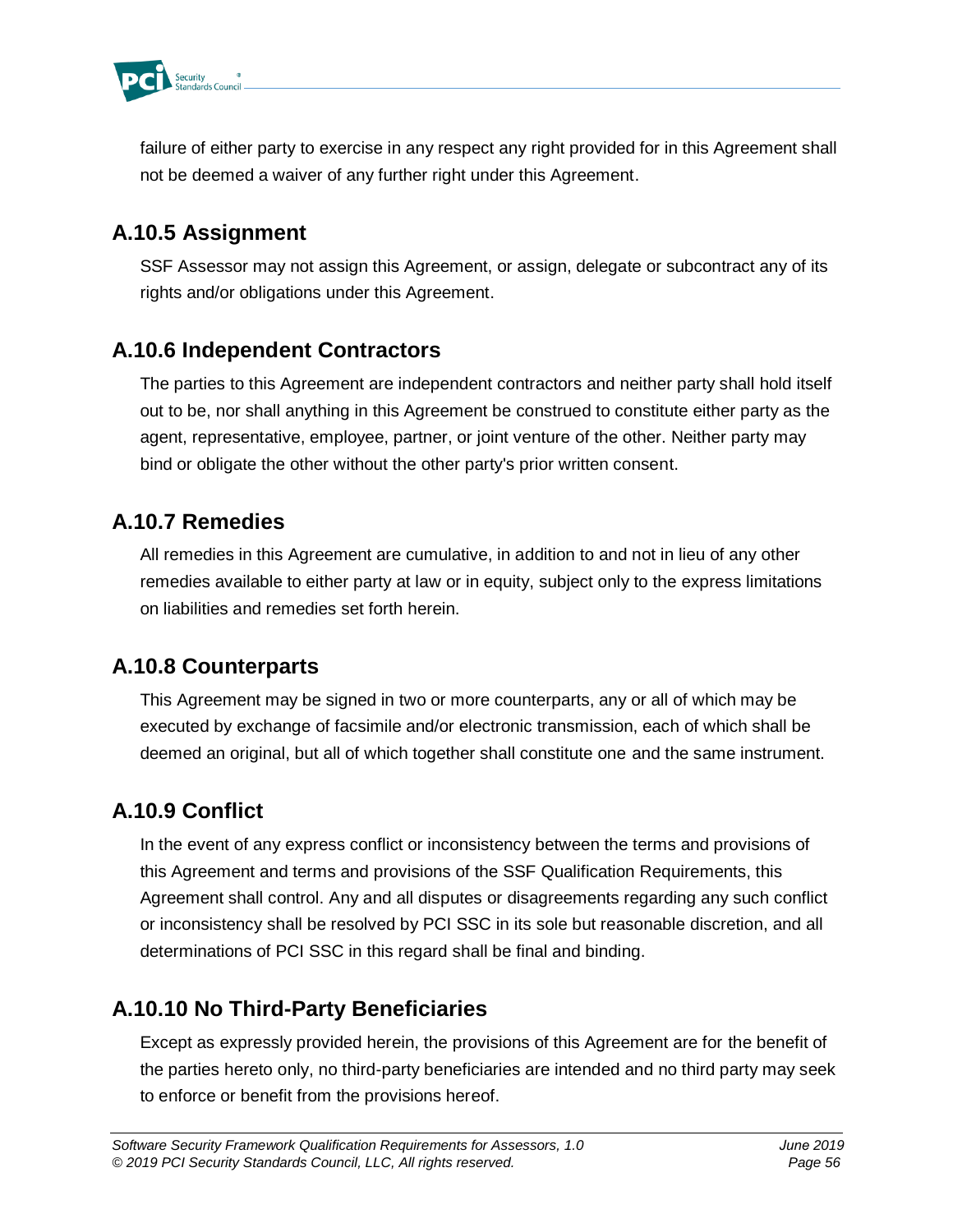

#### **Appendix B Insurance Coverage**

Prior to the commencement of the Services under the SSF Agreement between PCI SSC and the applicable SSF Assessor Company (the "Agreement"), the SSF Assessor Company ("Security Assessor") shall procure the following insurance coverage, at its own expense, with respect to the performance of such Services. Such insurance shall be issued by financially responsible and properly licensed insurance carriers in the jurisdictions where the Services are performed and rated at least A VIII by *Best's Rating Guide* (or otherwise acceptable to PCI SSC) and with minimum limits as set forth below. Such insurance shall be maintained in full force and effect for the duration of the Agreement and any renewals thereof:

- WORKERS' COMPENSATION: Statutory Workers Compensation as required by applicable law and
- EMPLOYER'S LIABILITY with a limit of \$1,000,000
- COMMERCIAL GENERAL LIABILITY INSURANCE including PRODUCTS, COMPLETED OPERATIONS, ADVERTISING INJURY, PERSONAL INJURY and CONTRACTUAL LIABILITY INSURANCE with the following minimum limits for Bodily Injury and Property Damage on an Occurrence basis: \$1,000,000 per occurrence and \$2,000,000 annual aggregate. PCI SSC to be added as "Additional Insured." The policy Coverage Territory must global.
- COMMERCIAL AUTOMOBILE INSURANCE including owned, leased, hired, or nonowned autos subject to minimum limits of \$1,000,000 per accident
- CRIME/FIDELITY BOND including first-party employee dishonesty, robbery, fraud, theft, forgery, alteration, mysterious disappearance and destruction. Coverage must also include third-party employee dishonesty, i.e., coverage for claims made by the Security Assessor's client against the Security Assessor for theft committed by the Security Assessor employees. The minimum limit shall be \$1,000,000 each loss and annual aggregate. The policy Coverage Territory must be global.
- TECHNOLOGY ERRORS & OMISSIONS, CYBER-RISK and PRIVACY LIABILITY INSURANCE covering liabilities for financial loss resulting or arising from acts, errors or omissions in rendering computer or information technology Services, or from data damage/destruction/corruption, including without limitation, failure to protect privacy, unauthorized access, unauthorized use, virus transmission, denial of service and loss of income from network security failures in connection with the Services provided under this agreement with a minimum limit of two million dollars (\$2,000,000) each claim and annual aggregate. The policy Coverage Territory must be global.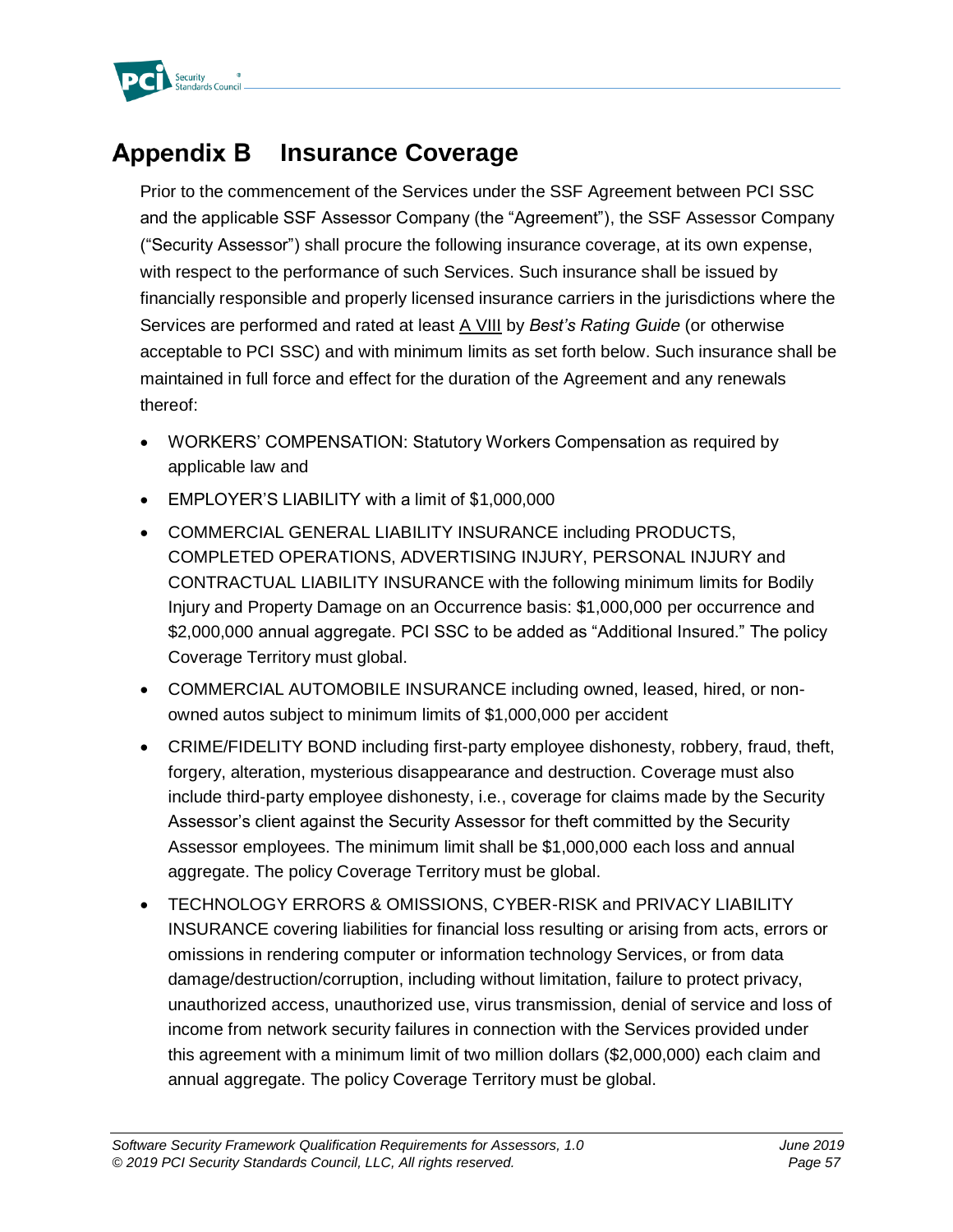

If any of the above insurance is written on a claims-made basis, then Security Assessor shall maintain such insurance for five (5) years after the termination of the Agreement. The limits shown in the appendix may be written in other currencies, but should be the equivalent of the limits in US dollars shown here.

Without limiting Security Assessor's indemnification duties as outlined in the indemnification section of the Agreement, PCI SSC shall be named as an additional insured under the Commercial General Liability for any claims and losses arising out of, allegedly arising out of or in any way connected to the Security Assessor's performance of the Services under the Agreement. The insurers shall agree that the Security Assessor's insurance is primary and any insurance maintained by PCI SSC shall be excess and non-contributing to the Security Assessor's insurance.

Prior to commencing of Services under the Agreement and annually thereafter, Security Assessor shall furnish a certificate, satisfactory to PCI SSC from each insurance company evidencing that the above insurance is in force in compliance with the terms of this insurance appendix, stating policy numbers, dates of expiration and limits of liability, and further providing that Security Assessor will endeavor to provide at least thirty (30) days' prior written notice in the event the insurance is canceled. In addition to the certificate of insurance, Security Assessor shall provide copies of the actual insurance policies if requested by PCI SSC at any time. Security Assessor shall send to PCI SSC Certificate(s) of Insurance (or other proof of insurance statements acceptable to PCI SSC) confirming the coverage required by this appendix, as part of the initial application process, and upon request by PCI SSC from time to time thereafter. Fulfillment of obligations to procure insurance shall not otherwise relieve Security Assessor of any liability hereunder or modify Security Assessor's obligations to indemnify PCI SSC.

*In the event that Security Assessor subcontracts or assigns any portion of the Services in the Agreement, the Security Assessor shall require any such subcontractor to purchase and maintain insurance coverage and waiver of subrogation as required herein.*

WAIVER OF SUBROGATION: Security Assessor agrees to waive subrogation against PCI SSC for any injuries to its employees arising out of or in any way related to Security Assessor's performance of the Service under the Agreement. Further, Security Assessor agrees that it shall ensure that the Workers' Compensation/Employer's Liability insurers agree to waive subrogation rights, in favor of PCI SSC, for any claims arising out of or in any way connected to Security Assessor's performance of the Services under the Agreement.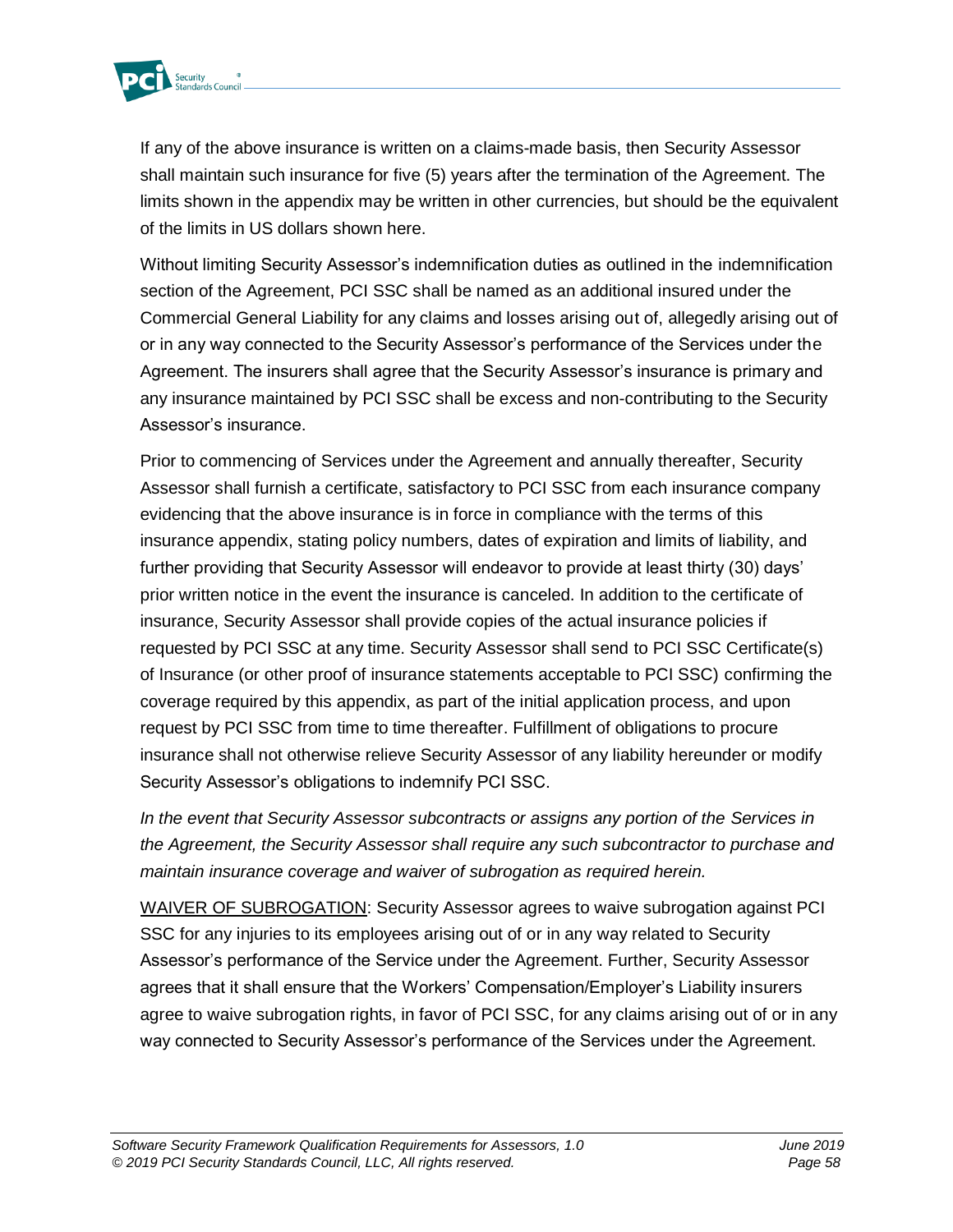

#### **SSF Assessor Company Application Appendix C**

Please provide the information requested in Section 1 below, check each applicable box and complete the fields in Sections 2–4 below, and sign where indicated at the end of this SSF Assessor Company Application.

The Company certifies they are currently a PCI QSA Company in good standing. **(exempt from items are indicated by footnote "1" as part of initial SSF Assessor Company Application process)**

|                                   | Applicant Company (the "Company") Information - Section 1 |                     |  |
|-----------------------------------|-----------------------------------------------------------|---------------------|--|
| Company Name:                     |                                                           |                     |  |
| <b>Primary Contact Name:</b>      | Job Title:                                                |                     |  |
| Telephone:                        | E-mail:                                                   |                     |  |
| <b>Business Address:</b>          | City:                                                     |                     |  |
| State/Province:                   | Country:                                                  | ZIP/Postal<br>Code: |  |
| <b>QA Contact Name:</b>           | Job Title:                                                |                     |  |
| Telephone:                        | E-mail:                                                   |                     |  |
| <b>Business Address:</b>          | City:                                                     |                     |  |
| State/Province:                   | Country:                                                  | ZIP/Postal<br>Code: |  |
| <b>Secondary Contact</b><br>Name: | Job Title:                                                |                     |  |
| Telephone:                        | E-mail:                                                   |                     |  |
| <b>Business Address:</b>          | City:                                                     |                     |  |
| State/Province:                   | Country:                                                  | ZIP/Postal<br>Code: |  |
| URL:                              |                                                           |                     |  |

 $\Box$  The Company acknowledges and agrees that in order to participate as an SSF Assessor Company in the SSF Framework it must satisfy all of the requirements specified in the SSF Qualification Requirements for Assessors and supporting documents

#### **SSF Assessor Company Business Requirements – Section 2**

 $\Box$  The Company acknowledges the minimum business requirements and related information that must be provided to PCI SSC regarding the Company's business legitimacy, independence, and required insurance coverage pursuant to Section 2 of the SSF Qualification Requirements for Assessors and agrees to comply with such requirements.

**Business Legitimacy – 2.1.2 Provisions**

The Company certifies that it is a legal entity<sup>1</sup>.

The Company certifies that it is providing to PCI SSC herewith a copy of its current formation document or  $\Box$ equivalent (the "Business License"). (Refer to the Documents Library on the Website – *Business License Requirements* for more information.)<sup>1</sup>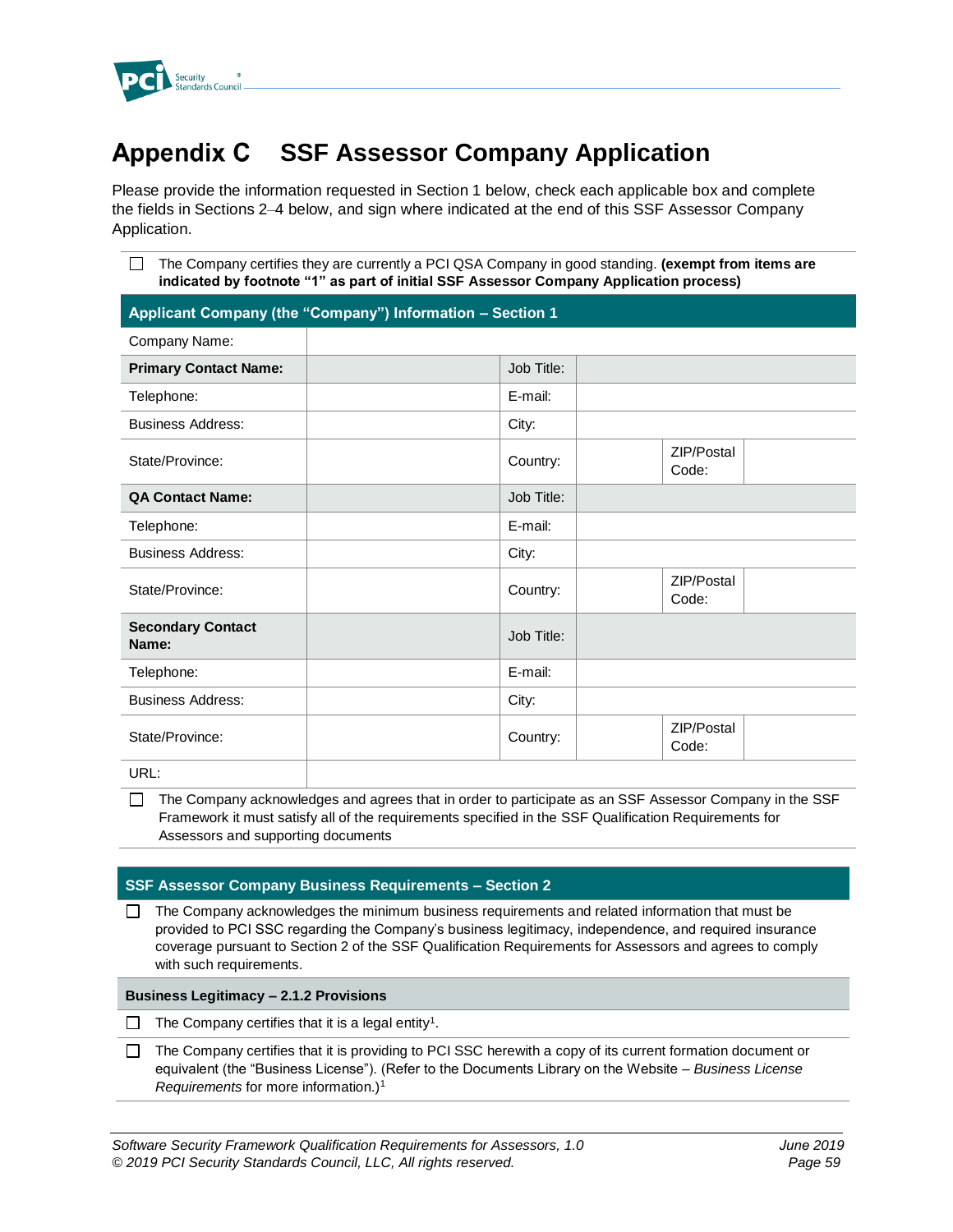

#### **SSF Assessor Company Business Requirements – Section 2**

Year of incorporation/formation of Company:

Location(s) of Company offices:

Describe any past or present allegations or convictions of any fraudulent or criminal activity involving the company (and/or company principals), and the status and resolution:

Describe any past or present appeals or revocations of any qualification issued by PCI SSC to the Company (or any predecessor entity or, unless prohibited by applicable law, any Assessor-Employee of any of the foregoing), and the current status and any resolution thereof<sup>1</sup>:

#### *(Continued)*

**Independence – 2.2.2 Provisions**

- $\Box$  The Company hereby acknowledges and agrees that it must adhere to professional and business ethics, perform its duties with objectivity, and limit sources of influence that might compromise its independent judgment in performing SSF Assessments.
- $\Box$  The Company hereby certifies that it has a code-of-conduct policy and agrees to provide that policy to PCI SSC upon request.
- $\Box$  The Company hereby agrees to adhere to all independence requirements as established by PCI SSC, including without limitation, all items listed in Section 2.2.1 of the SSF Qualification Requirements for Assessors*.*
- $\Box$  Below or attached hereto are (a) a description of the Company's practices for maintaining and assuring assessor independence, including but not limited to, the Company's practices, organizational structures, separation of duties, rules, and employee education in place to prevent conflicts of interest, and (b) copies of all written Company policies relating to any of the foregoing.<sup>1</sup>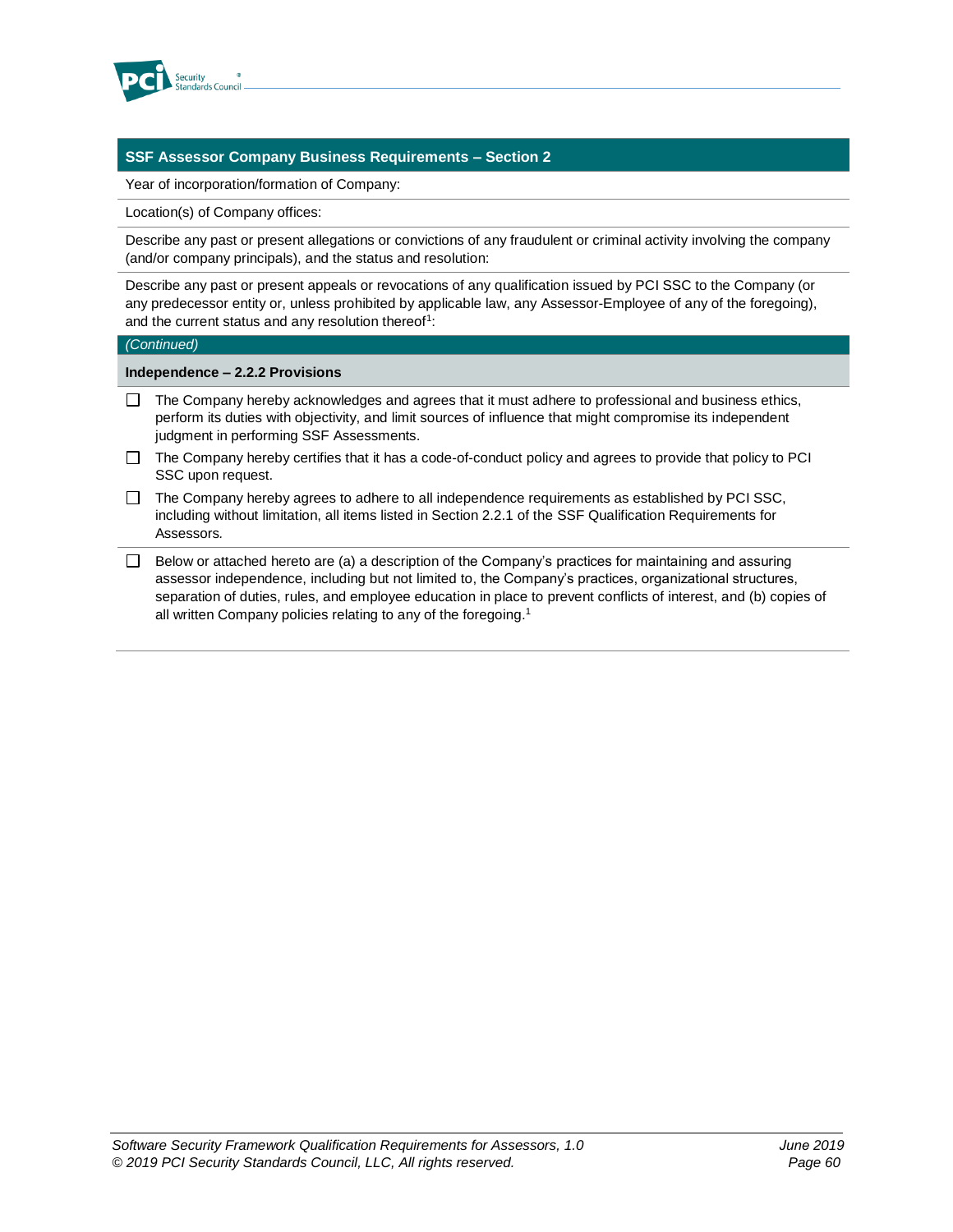

#### **SSF Assessor Company Business Requirements – Section 2**

- $\Box$  The Company hereby:
	- Agrees to maintain and adhere to professional and business ethics, perform its duties with objectivity, and limit sources of influence that might compromise its independent judgment in performing SSF Assessments.
	- Agrees to maintain and adhere to a code-of-conduct policy and provide the policy to PCI SSC upon request.
	- Agrees to adhere to all independence requirements as established by PCI SSC, including without limitation, all items listed in Section 2.2.1 of the SSF Qualification Requirements for Assessors.
	- Agrees not to undertake to perform any SSF Assessment of any entity that it controls, is controlled by, is under common control with, or in which it holds any investment.
	- Agrees that it has not and will not have offered or provided (and has not and will not have been offered or received) to (or from) any employee of PCI SSC or any customer, any gift, gratuity, service, or other inducement (other than compensation in an arm's-length transaction), in order to enter into the SSF Agreement or any agreement with a customer, or to provide SSF-related services.
	- Agrees to fully disclose in the Assessment Report if the Company assesses any customer that uses any security-related device, application, product or solution that have been developed, manufactured, sold, resold, licensed or otherwise made available to the applicable customer by the Company, or to which the Company owns the rights, or that the Company has configured or manages, including, but not limited to the items described in Section 2.2.1 of the SSF Qualification Requirements for Assessors*.*
	- Agrees that when any of its Assessor-Employees recommends remediation actions that include any solution or product of the Company, the Assessor-Employee will also recommend other market options that exist.
	- Agrees that the Company has and will maintain separation of duties controls in place to ensure that its Assessor-Employees conducting SSF Assessments are independent and not subject to any conflict of interest.
	- Agrees that its Assessor-Employees will be employed by only one SSF Assessor Company at any given time.
	- Agrees not to use its status as a "listed SSF Assessor Company" to market services unnecessary to bring clients into compliance with the SSF Standards.
	- Agrees not to misrepresent any requirement of the SSF Standards in connection with its promotion or sales of services to clients, and not to state or imply that the SSF Standards requires usage of any of the Company's products or services.

#### **Insurance Coverage – 2.3.2 Provisions**

- The Company agrees that at all times while its SSF Assessor Company Agreement is in effect, Company will maintain sufficient insurance, insurers, coverage, exclusions, and deductibles that PCI SSC reasonably requests to adequately insure the Company for its obligations and liabilities under the SSF Assessor Company Agreement, including without limitation the Company's indemnification obligations.
- $\Box$  The Company hereby acknowledges and agrees to adhere to all requirements for insurance coverage required by PCI SSC, including without limitation the requirements in Appendix B, "Insurance Coverage," which includes details of required insurance coverage.
- $\Box$  The Company hereby certifies to PCI SSC that, along with this application, the Company is providing to PCI SSC a proof-of-coverage statement demonstrating that its insurance coverage matches locally set insurance coverage requirements.<sup>1</sup>
- $\Box$  A copy of the Company's bound insurance coverage is attached to this application<sup>1</sup>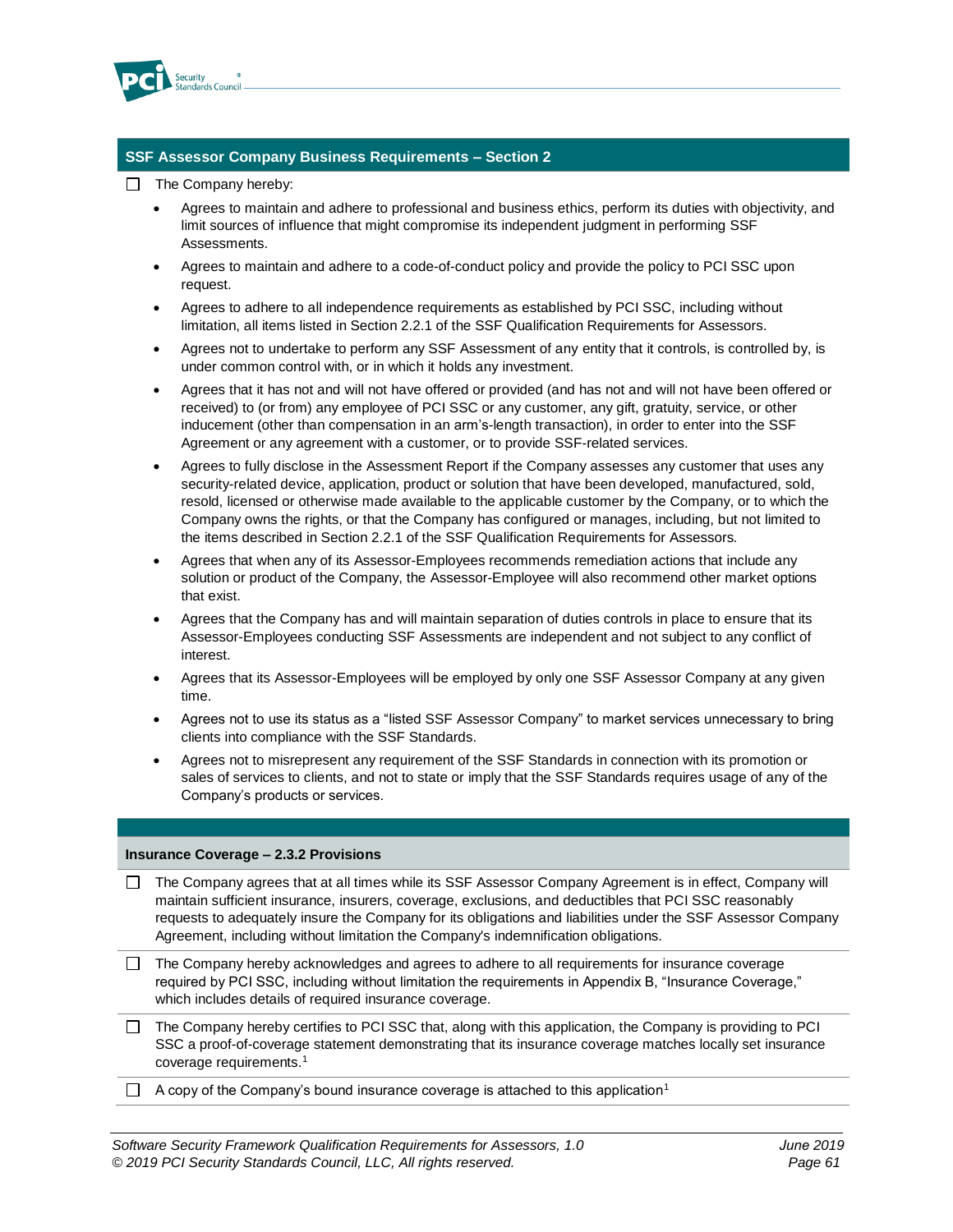

#### **SSF Assessor Company Business Requirements – Section 2**

#### **Fees – 2.4.1 Requirements**

 $\Box$  The Company acknowledges that it will be charged an application processing fee, an SSF Assessor Company fee and annual fees for each Assessor-Employee's PCI SSC training.

 $\Box$  The Company agrees to pay all such fees upon invoice from PCI SSC (or as part of the training registration process, if applicable), and that any such fees invoiced by PCI SSC will be made payable to PCI SSC according to instructions provided on the corresponding invoice.

#### **SSF Assessor Company Agreement – 2.5.1 Requirements**

The Company acknowledges and agrees that along with its completed application package it is providing to  $\Box$ PCI SSC an SSF Assessor Company Agreement between PCI SSC and the Company, in unmodified form, signed by a duly authorized officer of the Company.

#### **PCI SSC Code of Professional Responsibility – 2.6.1 Requirements**

The Company acknowledges and agrees that it has read and understands the PCI SSC Code of Professional  $\Box$ Responsibility, and hereby agrees to advocate, continuously adhere to, and support the terms and provisions thereof.

#### **SSF Assessor Company Capability Requirements – Section 3**

#### **SSF Assessor Company Skills and Experience – 3.1.2 Provisions**

*Note: These sections are intended to draw out specific experience about the company. The company must provide examples (including the timeframe) of how its work experience meets the program requirements.'*

 $\Box$  The Company represents and warrants that it currently possesses (and at all times while it is a SSF Assessor Company will continue to possess) technical security assessment experience similar or related to SSF Assessments, and that it has (and must have) a dedicated software security practice that includes staff with specific job functions that support the software security practice.

#### **Knowledge of cryptographic techniques including cryptographic algorithms, key management and rotation processes, and secure key storage:**

*Describe the company's knowledge and expertise of cryptographic techniques and the Company's role ((e.g., implementation, developer, management, etc.). For example, the types of cryptography, such as hashing, symmetric, asymmetric; the algorithms, such as AES, TDES, RSA, Diffie-Hellman, elliptic curve, key management implementations or assessments including descriptions of how keys are stored, access privileges, expected incident response when/if keys were compromised; and lifecycle management (rotation, destruction, revocation).*

Total time: Years Months

**Knowledge of application penetration-testing methodologies, to include use of forensic tools/methods, ability to exploit common software vulnerabilities, and ability to execute arbitrary code to test processes.**

*Describe the Company's expertise in application-penetration testing including use of forensic tools/methods, ability to exploit common software vulnerabilities and ability to execute arbitrary code to test processes.* 

Total time: Years Months

**Company acknowledgements**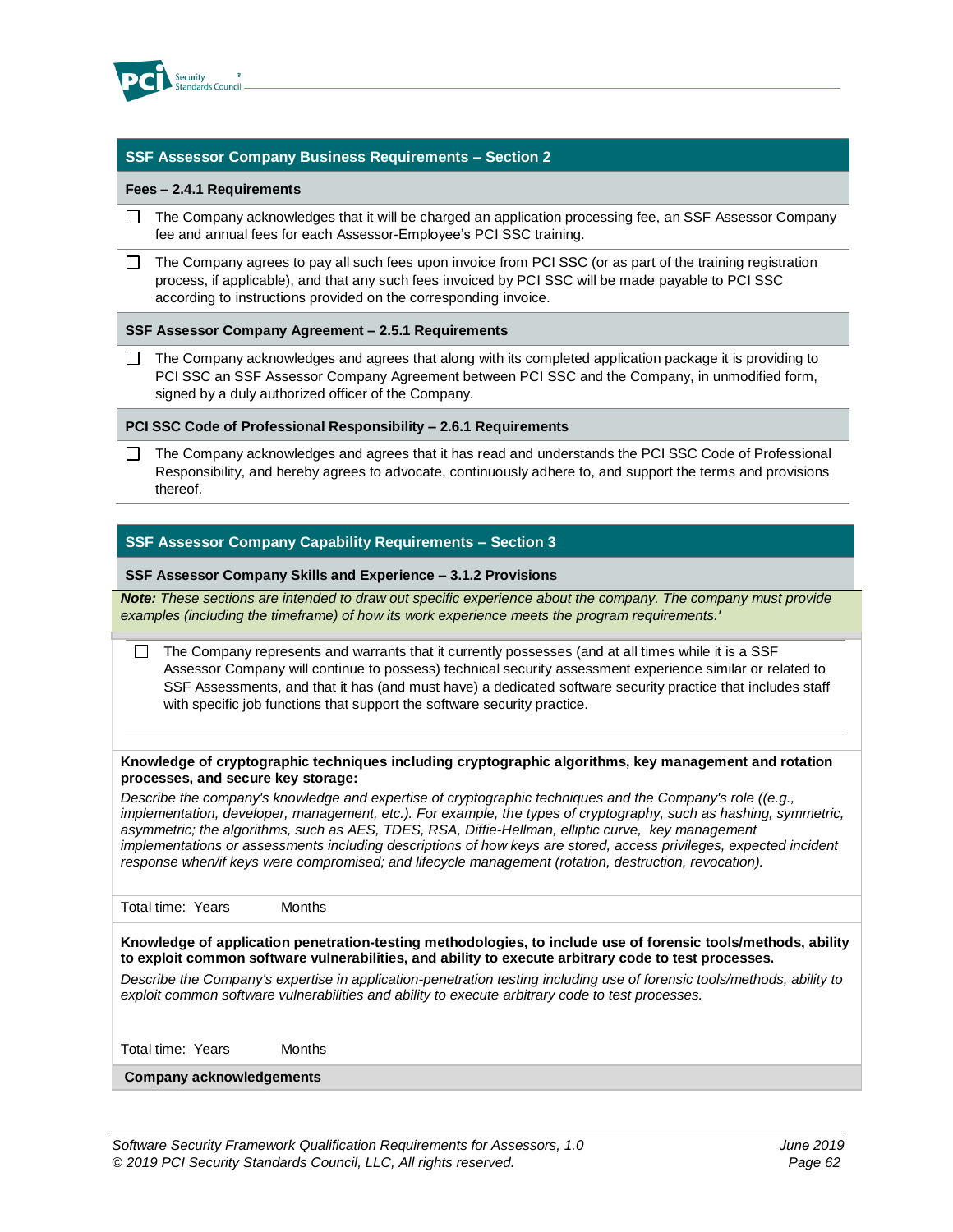

.

\_\_\_\_\_\_\_\_\_\_\_\_\_\_\_\_\_\_\_\_\_\_\_\_\_\_\_\_\_\_\_

#### **SSF Assessor Company Capability Requirements – Section 3**

- $\Box$  The Company acknowledges and agrees that all of the above skill sets will be present and fully utilized on every SSF Assessment.
- $\Box$  The Company acknowledges and agrees that in order to perform or manage any SSF Assessment it must be qualified by PCI SSC as, and in Good Standing or in compliance with remediation as an SSF Assessor Company.
- □ The Company acknowledges and agrees that it must fulfill all SSF Qualification Requirements for Assessor, all SSF Assessor Company Requirements, and comply with all terms and provisions of the SSF Assessor Company Agreement, any other agreements executed with PCI SSC, and all other applicable policies and requirements of the SSF, as mandated or imposed by PCI SSC from time to time, including but not limited to all requirements in connection with PCI SSC's quality assurance initiatives, remediation, and revocation.

 $1$  QSA Companies in good standing will have already provided these materials and will not be required to resubmit them as part of the initial SSF Assessor Company application process if there have been no changes to such materials since those materials were last submitted to PCI SSC.

| Two client references from relevant security engagements within the last 12 months <sup>1</sup> : |                                                                                                              |            |  |  |
|---------------------------------------------------------------------------------------------------|--------------------------------------------------------------------------------------------------------------|------------|--|--|
| <b>Client Company Name:</b>                                                                       | From (date):<br>To (date):                                                                                   |            |  |  |
| <b>Contact Name:</b>                                                                              | Job Title:                                                                                                   |            |  |  |
| Telephone or<br>e-mail:                                                                           |                                                                                                              |            |  |  |
| State/Province:                                                                                   | Country:                                                                                                     |            |  |  |
| <b>Client Company Name:</b>                                                                       | From (date):                                                                                                 | To (date): |  |  |
| Contact Name:                                                                                     | Job Title:                                                                                                   |            |  |  |
| Telephone or<br>e-mail:                                                                           |                                                                                                              |            |  |  |
| State/Province:                                                                                   | Country:                                                                                                     |            |  |  |
|                                                                                                   | Describe any additional evidence of a dedicated software security practice within the Company <sup>1</sup> : |            |  |  |
| Describe other core business offerings:                                                           |                                                                                                              |            |  |  |
| Languages supported by the applicant SSF Assessor Company:                                        |                                                                                                              |            |  |  |
|                                                                                                   |                                                                                                              |            |  |  |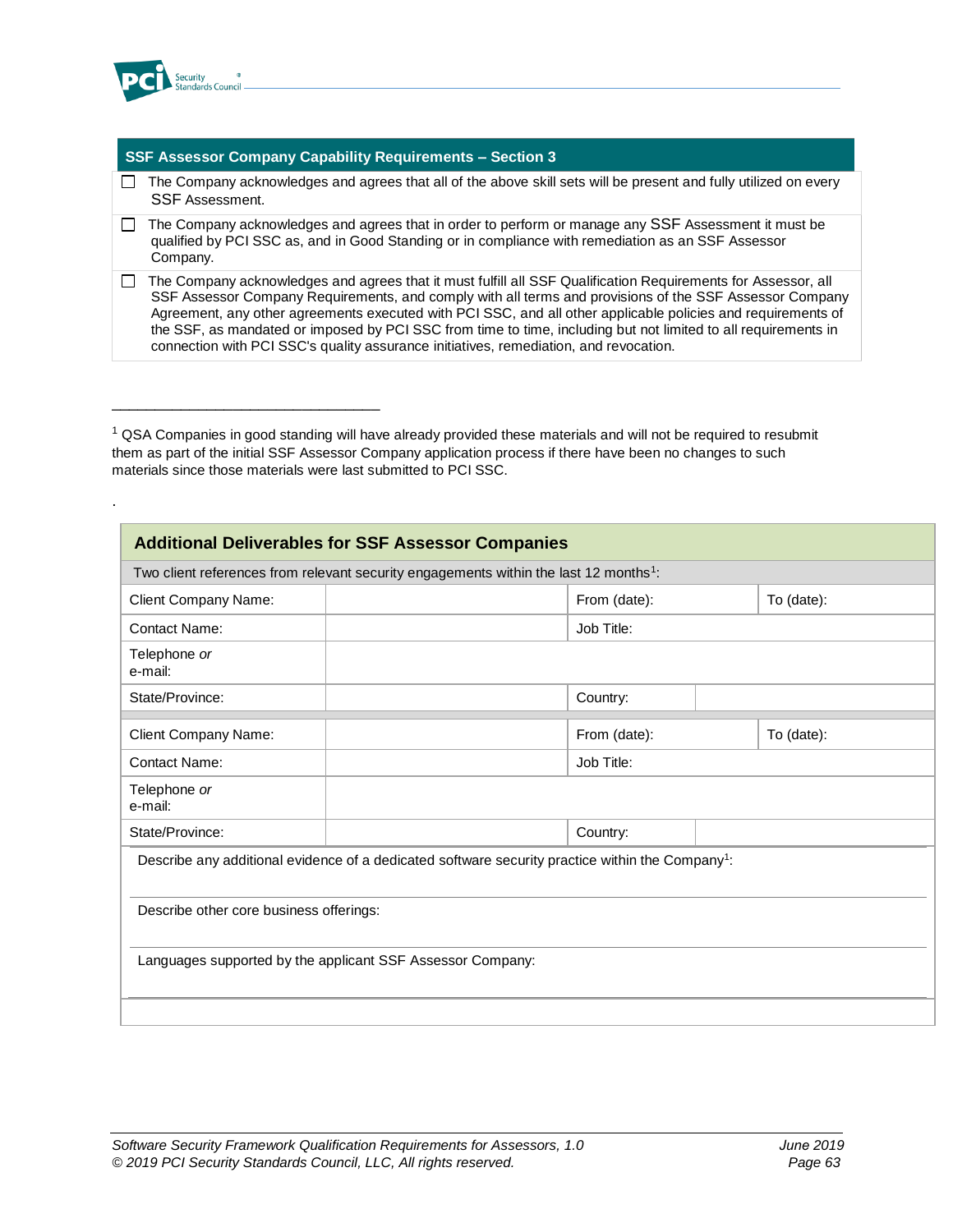

#### **SSF Assessor Company Administrative Requirements – Section 4**

 $\Box$  The Company hereby acknowledges and agrees to the administrative requirements for SSF Assessor Companies set forth in the Qualification Requirements for SSF Assessors, including company contacts, background checks, quality assurance, and protection of confidential and sensitive information.

#### **Background Checks – 4.2.2 Provisions**

The Company agrees that its policies and hiring procedures must include performing background checks and satisfying the provisions in Section 4.2.2 (to the extent legally permitted within the applicable jurisdiction) when hiring each applicant Assessor-Employee.

Below is a summary description of the Company's personnel background check policies<sup>1</sup>:

The Company's personnel background check policies and procedures include the following (*to the extent legally permitted within the applicable jurisdiction*) 1 :

- $\Box$  Verification of aliases (when applicable)
- $\Box$  Reviewing records of any criminal activity, such as felony (or non-US equivalent) convictions or outstanding warrants
- $\Box$  Annually review records of any criminal activity, such as felony (or non-US equivalent) convictions or outstanding warrants
- Minor offenses (for example, misdemeanors or non-US equivalents) are allowed, but major offenses (for example, felonies or non-US equivalents) automatically disqualify an employee from serving as an Assessor-Employee
- $\Box$  The Company understands and agrees that, upon request, it must provide to PCI SSC the background check history for each of its Assessor-Employees, to the extent legally permitted within the applicable jurisdiction.

#### **Internal Quality Assurance – 4.3.2 Provisions**

- The Company acknowledges and agrees that it must adhere to all quality assurance requirements  $\mathbf{L}$ described in the SSF Qualification Requirements for Assessors and supporting documentation, must have a quality assurance program, documented in its Quality Assurance manual, and must maintain and adhere to a documented quality assurance process and manual that includes all items described in Section 4.3.1 of the SSF Qualification Requirements for Assessors.
- $\Box$  The Company acknowledges and agrees that its internal quality assurance reviews must be performed by qualified personnel and must cover assessment procedures performed, supporting documentation, information documented in the Assessment Report related to the appropriate selection of system components, sampling procedures, compensating controls, remediation recommendations, proper use of payment definitions, consistent findings, and thorough documentation of results.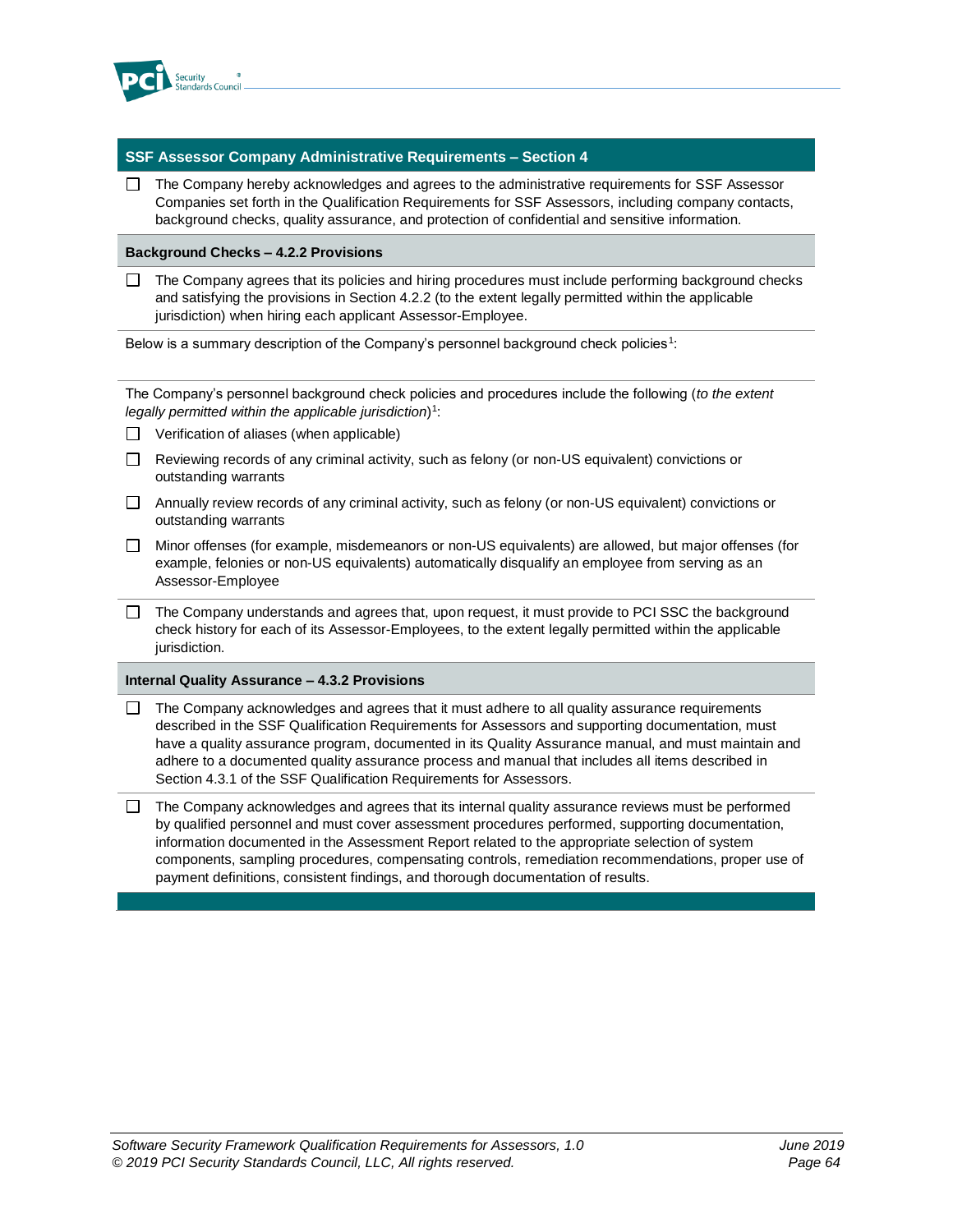

#### **SSF Assessor Company Administrative Requirements – Section 4**

The Company acknowledges and agrees that as a SSF Assessor Company, it must at its sole cost and expense:

- $\Box$  At all times maintain and adhere to the internal quality assurance requirements as described in Section 4.3.1 of the SSF Qualification Requirements for Assessors*.*
- $\Box$  Provide to PCI SSC, upon request and from time to time, a complete copy of the Company's quality assurance manual, in accordance with the SSF Qualification Requirements for Assessors and supporting documentation.
- □ Permit PCI SSC, upon request from time to time, to conduct audits of the Company and/or to conduct site visits.
- Inform each Company SSF Assessment client of the *SSF Assessor Feedback Form* (available on the Website), upon commencement of the SSF Assessment for that client.

- $\Box$  The Company currently has and agrees to adhere to a documented process for protection of confidential and sensitive information, which includes adequate physical, electronic, and procedural safeguards consistent with industry-accepted practices to protect confidential and sensitive information against any threats or unauthorized access during storage, processing, and/or communicating of this information.
- $\Box$  The Company must maintain the privacy and confidentiality of information obtained in the course of performing its duties under the SSF Assessor Company Agreement, unless (and to the extent) disclosure is expressly permitted thereunder.
- $\Box$  The Company's confidential and sensitive data protection handling policies and practices include all physical, electronic, and procedural safeguards described in Section 4.4 of the SSF Qualification Requirements for Assessors.
- $\Box$  The Company agrees to provide PCI SSC a blank copy of the confidentiality agreement that it requires each Assessor-Employee to sign (include a blank copy of such confidentiality agreement with this application) 1.

#### **Evidence (Workpaper) Retention – 4.5.2 Provisions**

- $\Box$  The Company has an evidence-retention policy and procedures per Section 4.5.1 of the SSF Qualification Requirements for Assessors and agrees to retain all records created and/or obtained during each SSF Assessment for a minimum of three (3) years.
- $\Box$  The Company has and agrees to adhere to a documented process for securely maintaining digital and/or hard copies of all case logs, Assessment Results, workpapers, notes, and other information created and/or obtained by the Company during each SSF Assessment.
- $\Box$  The Company agrees to make the foregoing materials and information available to PCI SSC upon request for a minimum of three (3) years.
- □ The Company agrees to provide a copy of the foregoing evidence-retention policy and procedures to PCI SSC upon request.

#### **Security Incident Response – 4.6.2 Provisions**

 $\Box$  The Company has a security incident-response plan and procedures per Section 4.6 of the SSF Qualification Requirements for Assessors and agrees to retain all records created and/or obtained in connection with the discovery and response regarding the applicable Incident for a minimum of three (3) years.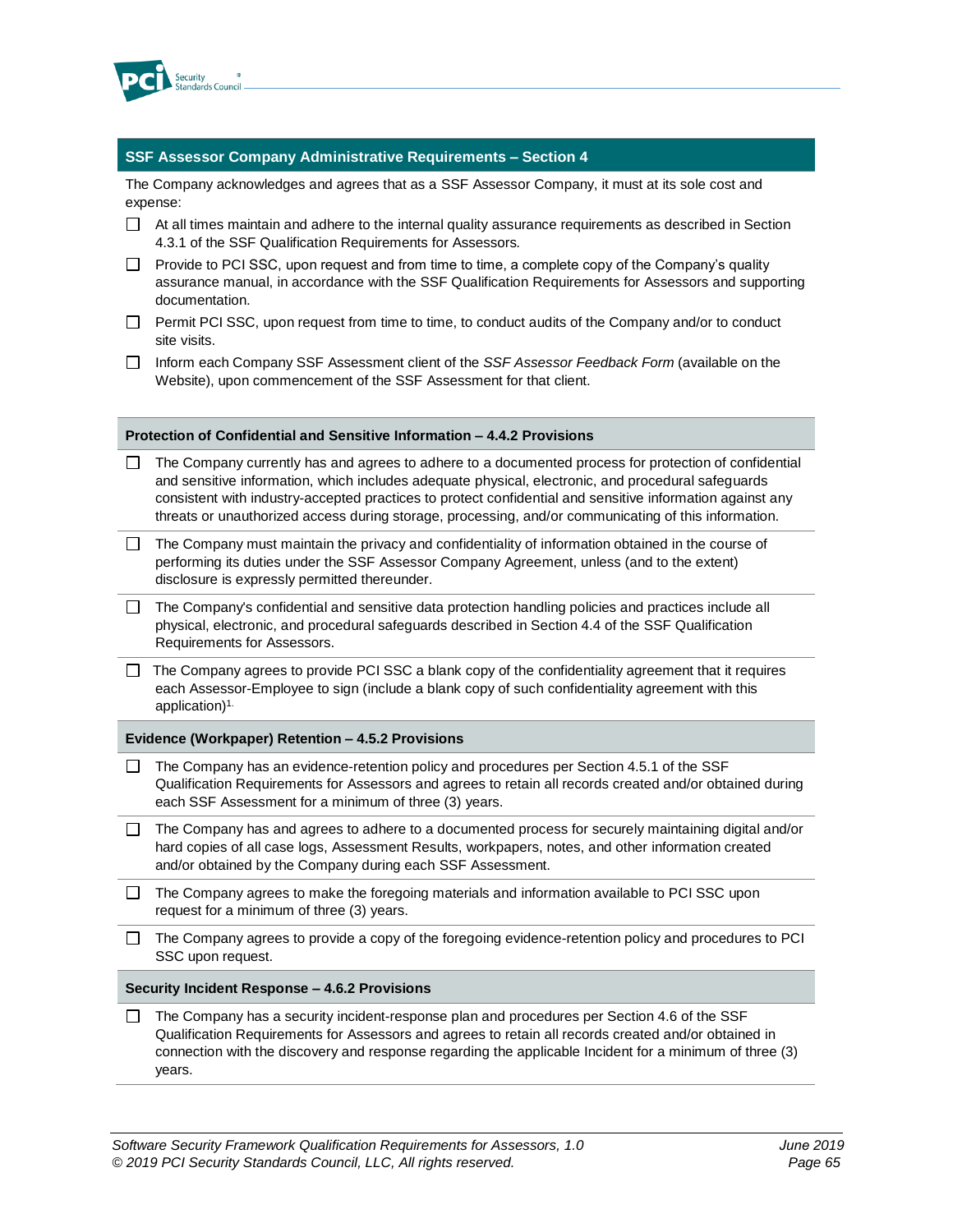

#### **SSF Assessor Company Administrative Requirements – Section 4**

 $\Box$  The Company's security incident-response plan includes instructions and procedures for reporting and documenting evidence of each Incident.

#### **Signature**

#### **By signing below, the undersigned hereby:**

- (a) Represents and certifies to PCI SSC that (s)he is an officer of the Company and is duly authorized to legally bind the Company to the terms of this SSF Assessor Company Application; and
- (b) Both individually and by and on behalf of the Company: (i) represents and certifies that the information provided in this SSF Assessor Company Application is true, correct, and complete; and (ii) acknowledges, accepts, agrees to, and makes the attestations and certifications set forth in (as the case may be) each of the statements checked (or otherwise marked) in this SSF Assessor Company Application above.

| <b>Legal Name of Applicant SSF Assessor Company</b> |  |        |        |
|-----------------------------------------------------|--|--------|--------|
| Officer:                                            |  | Title: |        |
| By:                                                 |  |        |        |
|                                                     |  |        |        |
| Duly authorized officer signature $\uparrow$        |  |        | Date 个 |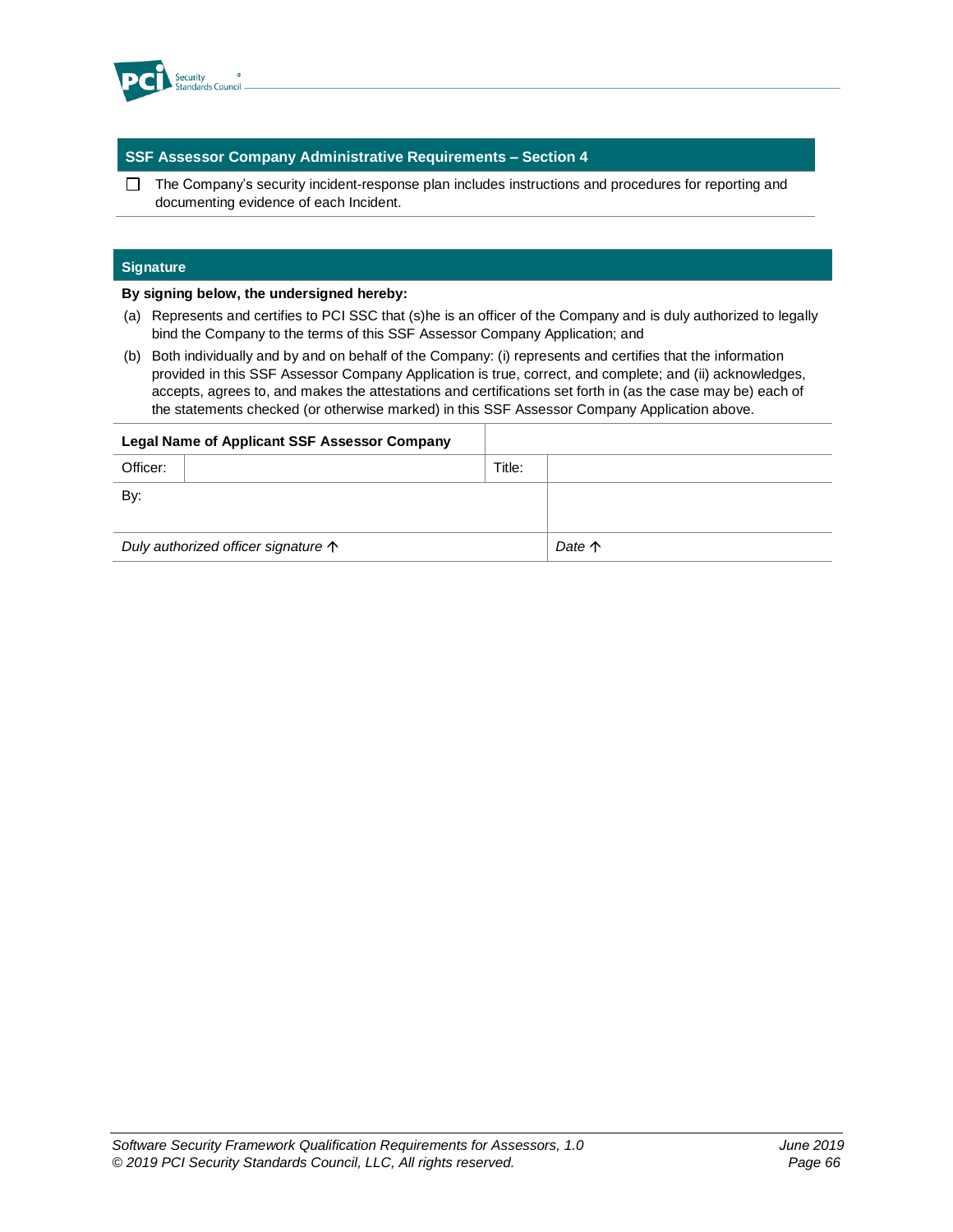

# **Appendix D Secure SLC Assessor Application**

For each individual applying for qualification as a Secure SLC Assessor (each a "Candidate"), the SSF Assessor Company or applicant SSF Assessor Company employing such individual (the "Company") must submit to PCI SSC a copy of this Secure SLC Assessor Application, completed and executed by such Candidate.

| <b>Company Information</b>   |            |                     |
|------------------------------|------------|---------------------|
| Company Name:                |            |                     |
| <b>Candidate Information</b> |            |                     |
| Name:                        | Job Title: |                     |
| Telephone:                   | E-mail:    |                     |
| <b>Business Address:</b>     | City:      |                     |
| State/Province:              | Country:   | ZIP/Postal<br>Code: |
| URL:                         |            |                     |
| .                            | .          |                     |

The applicant is an existing QSA Employee, employed by a QSA Company (If yes, this applicant may be eligible for computer based training)

#### **Candidate Skills, Experience and Education**

**Examples of work or description of the Candidate's experience with** *Software/Systems Design:*

| From (date):                                                                                 | To $(data)$ : | Total time: Years | Months                                                                                                      |  |  |
|----------------------------------------------------------------------------------------------|---------------|-------------------|-------------------------------------------------------------------------------------------------------------|--|--|
|                                                                                              |               |                   | Examples of work or description of the Candidate's experience with <i>Programming/Software Development:</i> |  |  |
|                                                                                              |               |                   |                                                                                                             |  |  |
| From (date):                                                                                 | To (date):    | Total time: Years | Months                                                                                                      |  |  |
| Examples of work or description of the Candidate's experience with Software/Systems Testing: |               |                   |                                                                                                             |  |  |
|                                                                                              |               |                   |                                                                                                             |  |  |
| From (date):                                                                                 | To $(data)$ : | Total time: Years | Months                                                                                                      |  |  |
| Examples of work or description of the Candidate's experience with Security risk assessment: |               |                   |                                                                                                             |  |  |
|                                                                                              |               |                   |                                                                                                             |  |  |
| From (date):                                                                                 | To (date):    | Total time: Years | <b>Months</b>                                                                                               |  |  |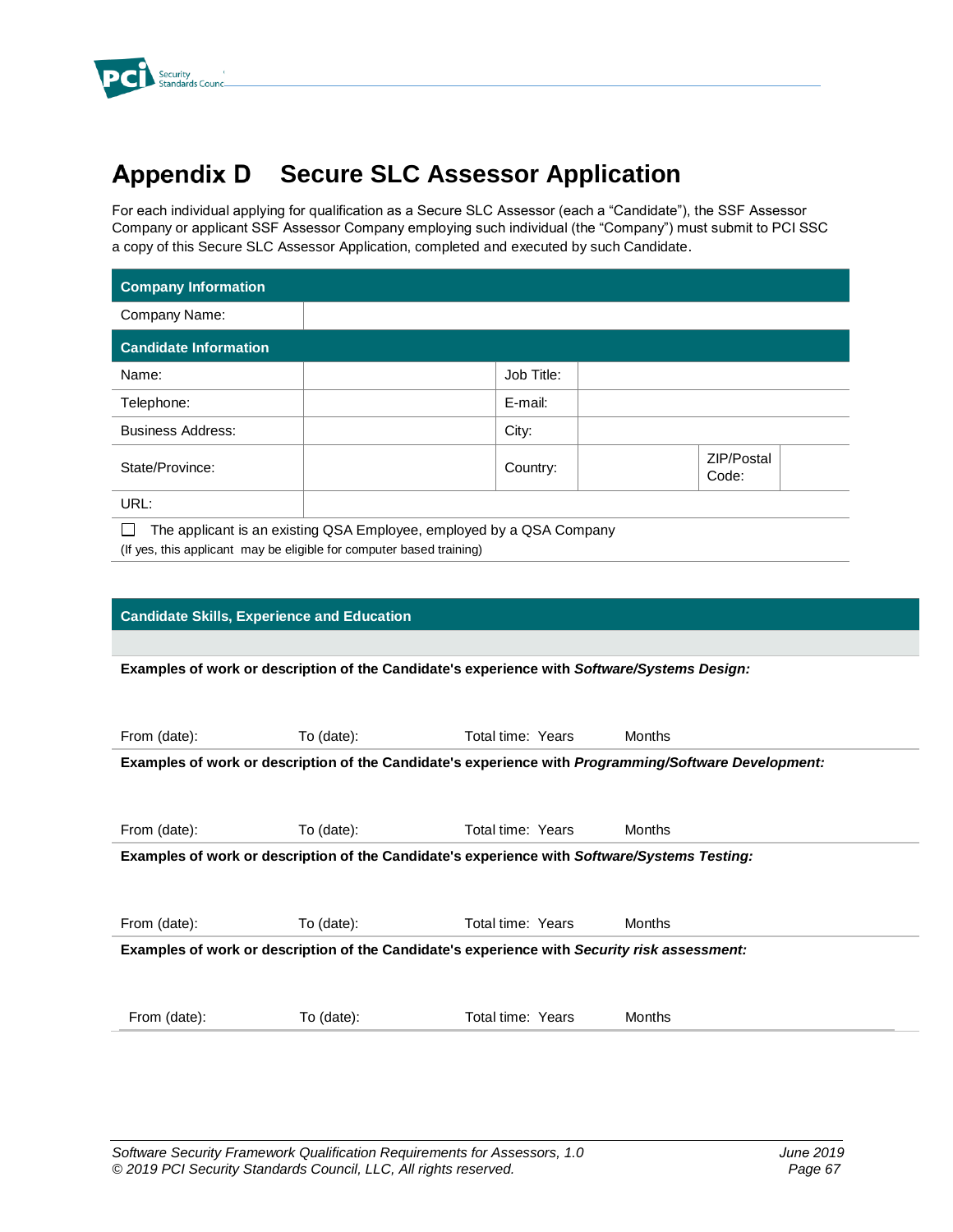

#### **Candidate Skills, Experience and Education**

#### **Examples of work or description of the Candidate's experience with** *Systems/software security controls:*

|                                                                                           | From (date):                                                                                                                                                            | To (date):                                                           | Total time: Years |  |  | Months                                                                                                             |
|-------------------------------------------------------------------------------------------|-------------------------------------------------------------------------------------------------------------------------------------------------------------------------|----------------------------------------------------------------------|-------------------|--|--|--------------------------------------------------------------------------------------------------------------------|
| Examples of work or description of the Candidate's experience with Security architecture: |                                                                                                                                                                         |                                                                      |                   |  |  |                                                                                                                    |
|                                                                                           | From (date):                                                                                                                                                            | To (date):                                                           | Total time: Years |  |  | Months                                                                                                             |
|                                                                                           | Examples of work or description of the Candidate's experience with System/software penetration testing                                                                  |                                                                      |                   |  |  |                                                                                                                    |
|                                                                                           | From (date):                                                                                                                                                            | To (date):                                                           | Total time: Years |  |  | Months                                                                                                             |
|                                                                                           |                                                                                                                                                                         |                                                                      |                   |  |  | Examples of work or description of the Candidate's experience with Threat & vulnerability detection and management |
|                                                                                           | From (date):                                                                                                                                                            | To (date):                                                           | Total time: Years |  |  | Months                                                                                                             |
|                                                                                           | Examples of work or description of the Candidate's experience with Incident detection and response:                                                                     |                                                                      |                   |  |  |                                                                                                                    |
|                                                                                           | From (date):                                                                                                                                                            | To (date):                                                           | Total time: Years |  |  | Months                                                                                                             |
|                                                                                           | Examples of work or description of the Candidate's experience with Cryptography and Key Management:<br>Total time: Years<br><b>Months</b><br>From (date):<br>To (date): |                                                                      |                   |  |  |                                                                                                                    |
|                                                                                           |                                                                                                                                                                         | <b>Candidate Professional Certifications (check all that apply):</b> |                   |  |  |                                                                                                                    |
| $\Box$                                                                                    | CASE                                                                                                                                                                    | Certification number:                                                |                   |  |  | Expiry date:                                                                                                       |
| $\Box$                                                                                    | <b>CEH</b>                                                                                                                                                              | Certification number:                                                |                   |  |  | Expiry date:                                                                                                       |
| $\Box$                                                                                    | CompTIA PenTest+                                                                                                                                                        | Certification number:                                                |                   |  |  | Expiry date:                                                                                                       |
| $\Box$                                                                                    | $(ISC)^2$ CISSP                                                                                                                                                         | Certification number:                                                |                   |  |  | Expiry date:                                                                                                       |
| $\Box$                                                                                    | $(ISC)^2$ CSSLP                                                                                                                                                         | Certification number:                                                |                   |  |  | Expiry date:                                                                                                       |
| $\Box$                                                                                    | <b>ISACA CISM</b>                                                                                                                                                       | Certification number:                                                |                   |  |  | Expiry date:                                                                                                       |
| $\Box$                                                                                    | <b>ISACA CISA</b>                                                                                                                                                       | Certification number:                                                |                   |  |  | Expiry date:                                                                                                       |
| $\Box$                                                                                    | <b>IRCA Auditor</b>                                                                                                                                                     | Certification number:                                                |                   |  |  | Expiry date:                                                                                                       |
| $\Box$                                                                                    | <b>IIA CIA</b>                                                                                                                                                          | Certification number:                                                |                   |  |  | Expiry date:                                                                                                       |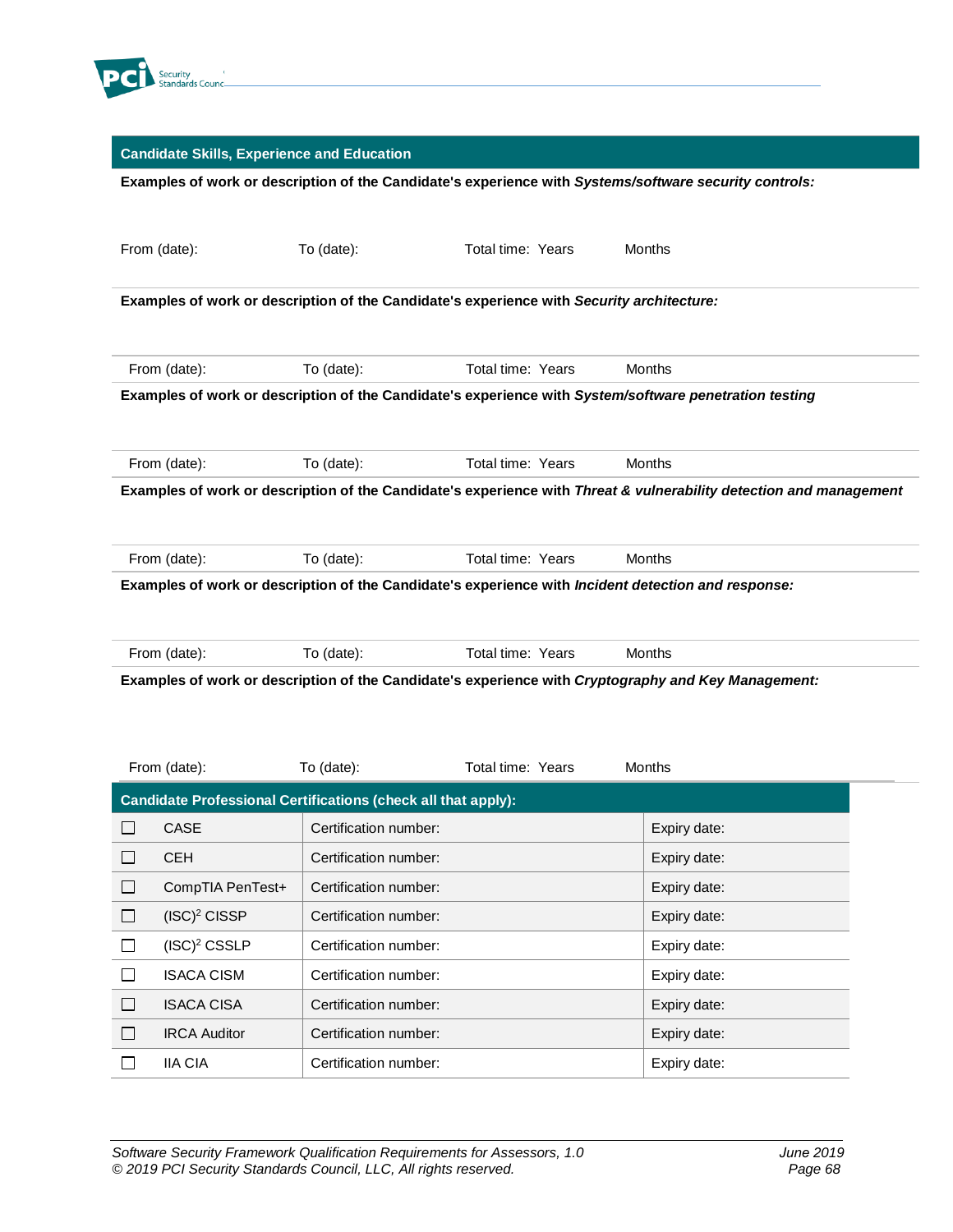

| <b>Candidate Skills, Experience and Education</b> |                                                             |                                                         |                |  |
|---------------------------------------------------|-------------------------------------------------------------|---------------------------------------------------------|----------------|--|
|                                                   | ISO 27001, Lead<br>Auditor/Implementer,<br>Internal Auditor | Certification number:<br>Accredited certification body: | Date achieved: |  |
|                                                   | OSCP                                                        | Certification number:                                   | Expiry date:   |  |
|                                                   | <b>SANS GIAC/GSNA</b>                                       | Certification number:                                   | Expiry date:   |  |
|                                                   | <b>SANS GIAC/GSSP-</b><br><b>JAVA</b>                       | Certification number:                                   | Expiry date:   |  |
|                                                   | <b>SANS GIAC/.NET</b>                                       | Certification number:                                   | Expiry date:   |  |
|                                                   | <b>SANS GIAC/GWEB</b>                                       | Certification number:                                   | Expiry date:   |  |
|                                                   | SANS GIAC/ GPEN                                             | Certification number:                                   | Expiry date:   |  |

*NOTE: "In process" certifications, where the certification number has not yet been issued, do not meet the requirement.*

#### **Signature**

By signing below, I hereby acknowledge and agree that:

- (a) The information provided above is true, accurate and complete;
- (b) I have read and understand the SSFQualification Requirements for Assessors and will comply with the terms thereof; and
- (c) I have read and understand the PCI SSC Code of Professional Responsibility, and will advocate, continuously adhere to and support the terms and provisions thereof.

| Candidate:                     | Title: |        |
|--------------------------------|--------|--------|
|                                |        |        |
| Candidate signature $\uparrow$ |        | Date 个 |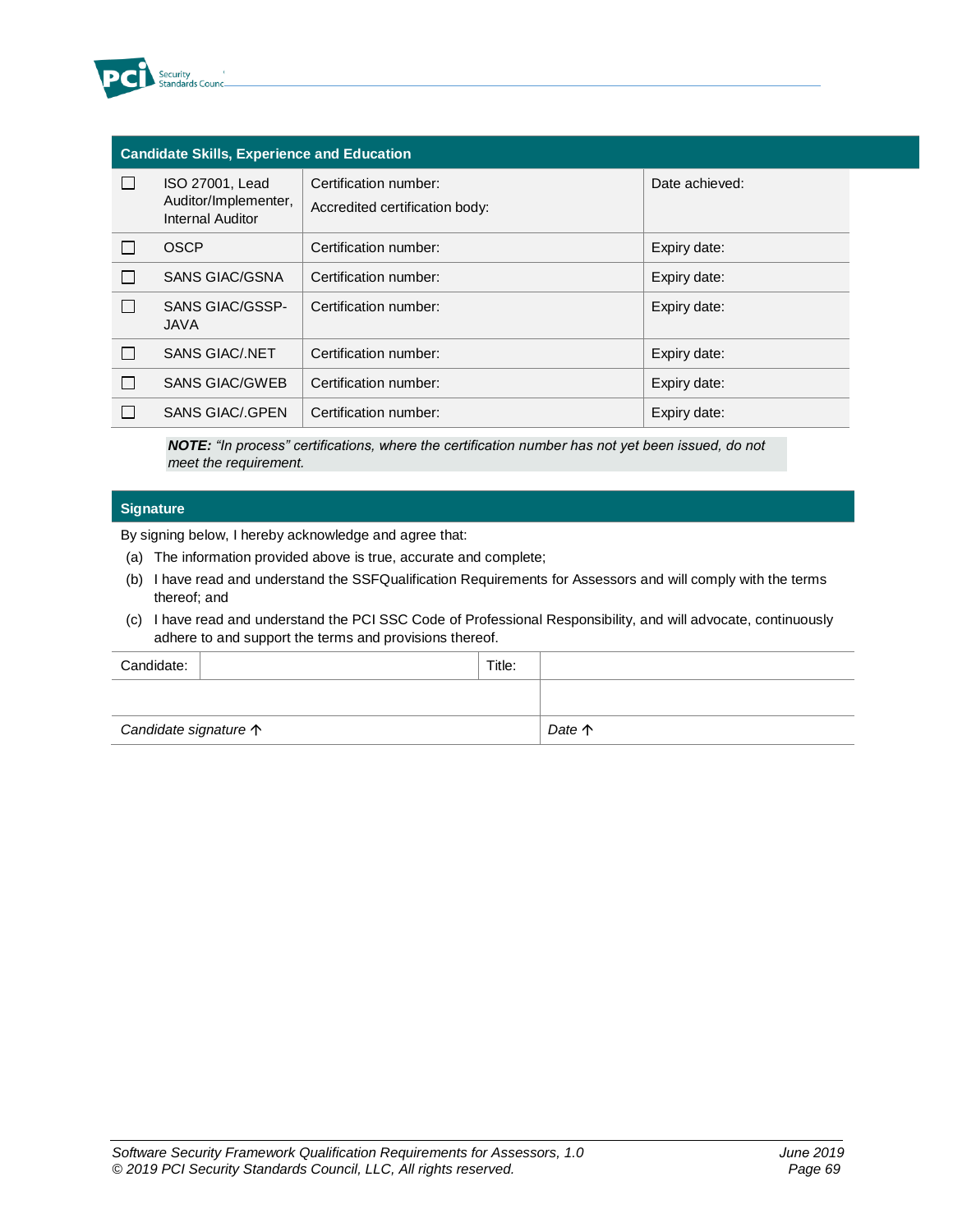

#### **Appendix E Secure Software Assessor Application**

For each individual applying for qualification as a Secure Software Assessor (each a "Candidate"), the SSF Assessor Company or applicant SSF Assessor Company employing such individual (the "Company") must submit to PCI SSC a copy of this Secure Software Assessor Application, completed and executed by such Candidate.

| <b>Company Information</b>   |            |                     |  |
|------------------------------|------------|---------------------|--|
| Company Name:                |            |                     |  |
| <b>Candidate Information</b> |            |                     |  |
| Name:                        | Job Title: |                     |  |
| Telephone:                   | E-mail:    |                     |  |
| <b>Business Address:</b>     | City:      |                     |  |
| State/Province:              | Country:   | ZIP/Postal<br>Code: |  |
| URL:                         |            |                     |  |

# **Candidate Skills, Experience and Education**

**Examples of work or description of the Candidate's experience with** *Requirements Definition and Management:*

| From (date): | To (date): | Total time: Years                                                                                           | Months |  |
|--------------|------------|-------------------------------------------------------------------------------------------------------------|--------|--|
|              |            | Examples of work or description of the Candidate's experience with Software/Systems Design:                 |        |  |
| From (date): | To (date): | Total time: Years                                                                                           | Months |  |
|              |            | Examples of work or description of the Candidate's experience with Data Modelling and Design:               |        |  |
|              |            |                                                                                                             |        |  |
| From (date): | To (date): | Total time: Years                                                                                           | Months |  |
|              |            | Examples of work or description of the Candidate's experience with <i>Programming/Software Development:</i> |        |  |
| From (date): | To (date): | Total time: Years                                                                                           | Months |  |
|              |            | Examples of work or description of the Candidate's experience with Software/Systems Testing:                |        |  |
|              |            |                                                                                                             |        |  |
| From (date): | To (date): | Total time: Years                                                                                           | Months |  |
|              |            |                                                                                                             |        |  |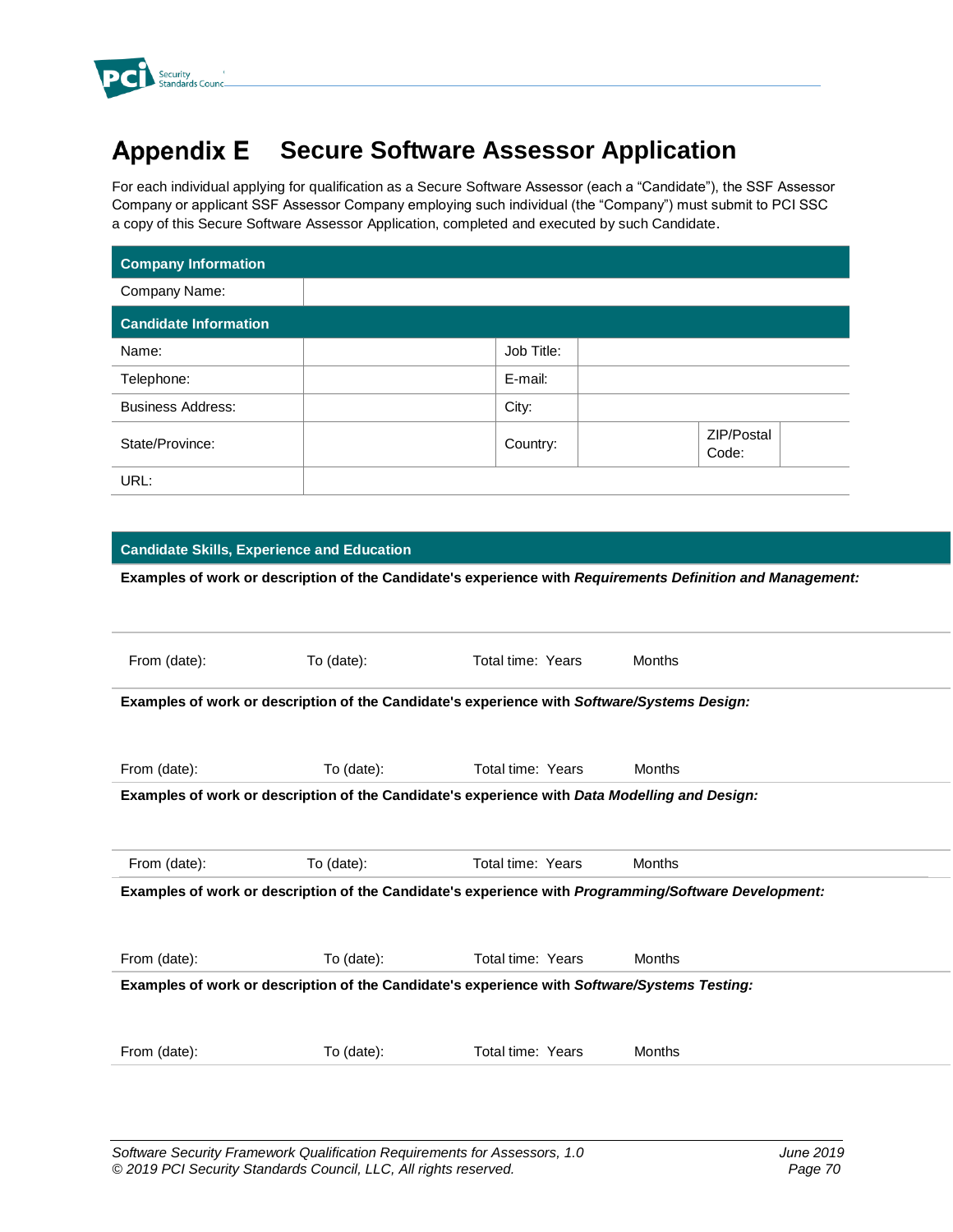

# **Candidate Skills, Experience and Education**

# **Examples of work or description of the Candidate's experience with** *Software* **s***ecurity risk assessment:*

| From (date):                                                                                             |                                                               | To (date):            | Total time: Years                                                                                | <b>Months</b>                                                                                                       |  |
|----------------------------------------------------------------------------------------------------------|---------------------------------------------------------------|-----------------------|--------------------------------------------------------------------------------------------------|---------------------------------------------------------------------------------------------------------------------|--|
| Examples of work or description of the Candidate's experience with Software security controls selection: |                                                               |                       |                                                                                                  |                                                                                                                     |  |
|                                                                                                          |                                                               |                       |                                                                                                  |                                                                                                                     |  |
| From (date):                                                                                             |                                                               | To (date):            | Total time: Years                                                                                | Months                                                                                                              |  |
|                                                                                                          |                                                               |                       |                                                                                                  |                                                                                                                     |  |
|                                                                                                          |                                                               |                       | Examples of work or description of the Candidate's experience with Secure software architecture: |                                                                                                                     |  |
|                                                                                                          |                                                               |                       |                                                                                                  |                                                                                                                     |  |
| From (date):                                                                                             |                                                               | To (date):            | Total time: Years                                                                                | <b>Months</b>                                                                                                       |  |
|                                                                                                          |                                                               |                       |                                                                                                  | Examples of work or description of the Candidate's experience with Threat & vulnerability detection and management: |  |
|                                                                                                          |                                                               |                       |                                                                                                  |                                                                                                                     |  |
|                                                                                                          |                                                               |                       |                                                                                                  |                                                                                                                     |  |
|                                                                                                          |                                                               |                       |                                                                                                  |                                                                                                                     |  |
|                                                                                                          |                                                               |                       | Total time: Years                                                                                | <b>Months</b>                                                                                                       |  |
| From (date):                                                                                             |                                                               | To (date):            | Examples of work or description of the Candidate's experience with Software penetration testing  |                                                                                                                     |  |
|                                                                                                          |                                                               |                       |                                                                                                  |                                                                                                                     |  |
|                                                                                                          |                                                               |                       |                                                                                                  |                                                                                                                     |  |
| From (date):                                                                                             |                                                               | To (date):            | Total time: Years                                                                                | <b>Months</b>                                                                                                       |  |
|                                                                                                          |                                                               |                       |                                                                                                  | Examples of work or description of the Candidate's experience with Incident detection and response:                 |  |
|                                                                                                          |                                                               |                       |                                                                                                  |                                                                                                                     |  |
| From (date):                                                                                             |                                                               | To (date):            | Total time: Years                                                                                | Months                                                                                                              |  |
|                                                                                                          | Candidate Professional Certifications (check all that apply): |                       |                                                                                                  |                                                                                                                     |  |
| $\mathsf{L}$                                                                                             | CASE                                                          | Certification number: |                                                                                                  | Expiry date:                                                                                                        |  |
| $\Box$                                                                                                   | <b>CEH</b>                                                    | Certification number: |                                                                                                  | Expiry date:                                                                                                        |  |

| —      |                     | <u>ourinuarion nanipul.</u> | $L$ $\sim$ $L$ $\sim$ $R$ , $\sim$ $L$ |
|--------|---------------------|-----------------------------|----------------------------------------|
| $\Box$ | CompTIA PenTest+    | Certification number:       | Expiry date:                           |
| $\Box$ | $(ISC)^2$ CISSP     | Certification number:       | Expiry date:                           |
|        | $(ISC)^2$ CSSLP     | Certification number:       | Expiry date:                           |
|        | <b>ISACA CISM</b>   | Certification number:       | Expiry date:                           |
| $\Box$ | <b>ISACA CISA</b>   | Certification number:       | Expiry date:                           |
| П      | <b>IRCA Auditor</b> | Certification number:       | Expiry date:                           |
|        | <b>IIA CIA</b>      | Certification number:       | Expiry date:                           |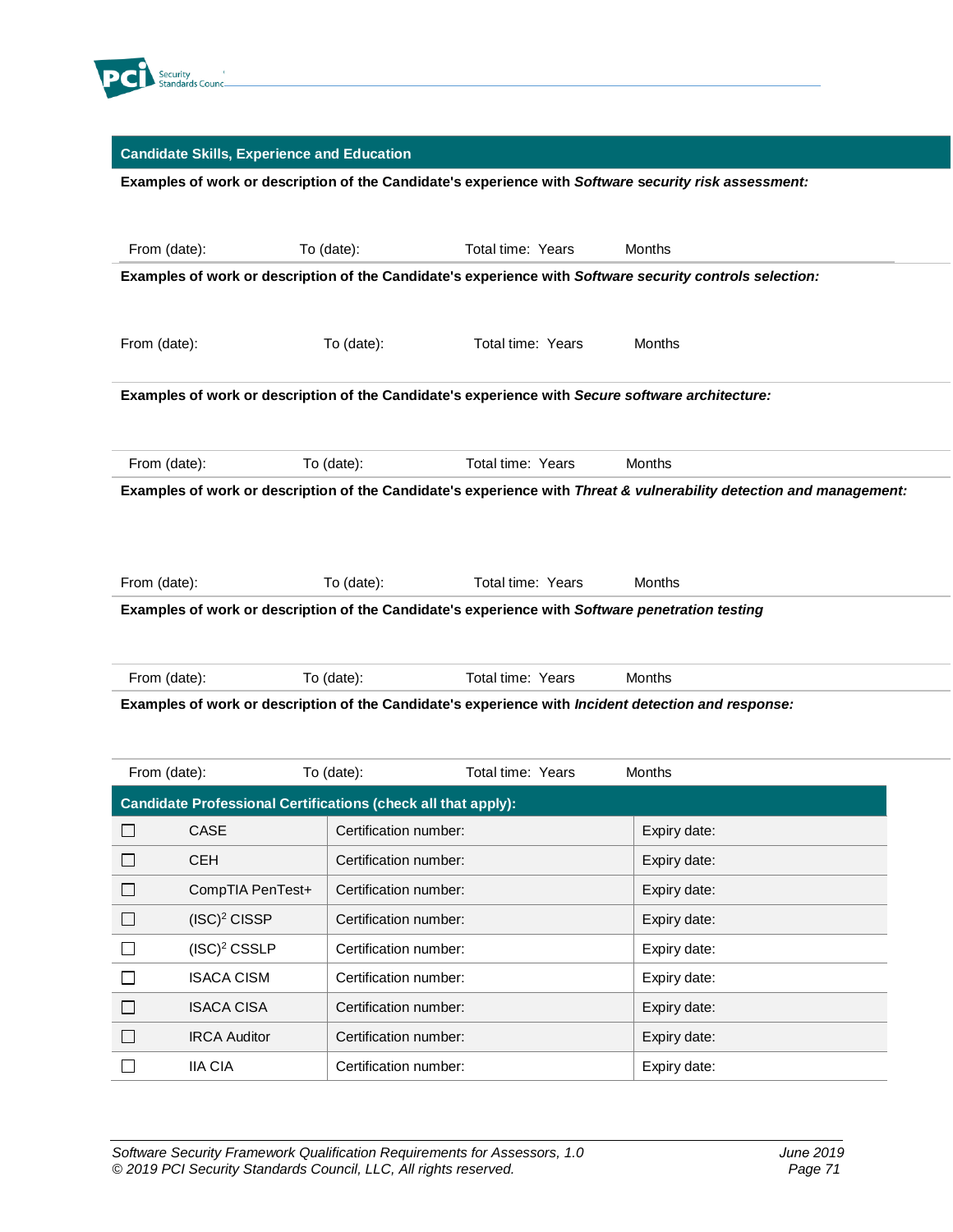

| <b>Candidate Skills, Experience and Education</b> |                                                             |                                                         |                |
|---------------------------------------------------|-------------------------------------------------------------|---------------------------------------------------------|----------------|
|                                                   | ISO 27001, Lead<br>Auditor/Implementer,<br>Internal Auditor | Certification number:<br>Accredited certification body: | Date achieved: |
|                                                   | <b>OSCP</b>                                                 | Certification number:                                   | Expiry date:   |
|                                                   | <b>SANS GIAC/GSNA</b>                                       | Certification number:                                   | Expiry date:   |
|                                                   | <b>SANS GIAC/GSSP-</b><br><b>JAVA</b>                       | Certification number:                                   | Expiry date:   |
|                                                   | <b>SANS GIAC/.NET</b>                                       | Certification number:                                   | Expiry date:   |
|                                                   | <b>SANS GIAC/GWEB</b>                                       | Certification number:                                   | Expiry date:   |
|                                                   | SANS GIAC/ GPEN                                             | Certification number:                                   | Expiry date:   |

*NOTE: "In process" certifications, where the certification number has not yet been issued, do not meet the requirement.*

### **Signature**

By signing below, I hereby acknowledge and agree that:

- (d) The information provided above is true, accurate and complete;
- (e) I have read and understand the SSFQualification Requirements for Assessors and will comply with the terms thereof; and
- (f) I have read and understand the PCI SSC Code of Professional Responsibility, and will advocate, continuously adhere to and support the terms and provisions thereof.

| Candidate:                     | Title: |        |
|--------------------------------|--------|--------|
|                                |        |        |
| Candidate signature $\uparrow$ |        | Date 个 |